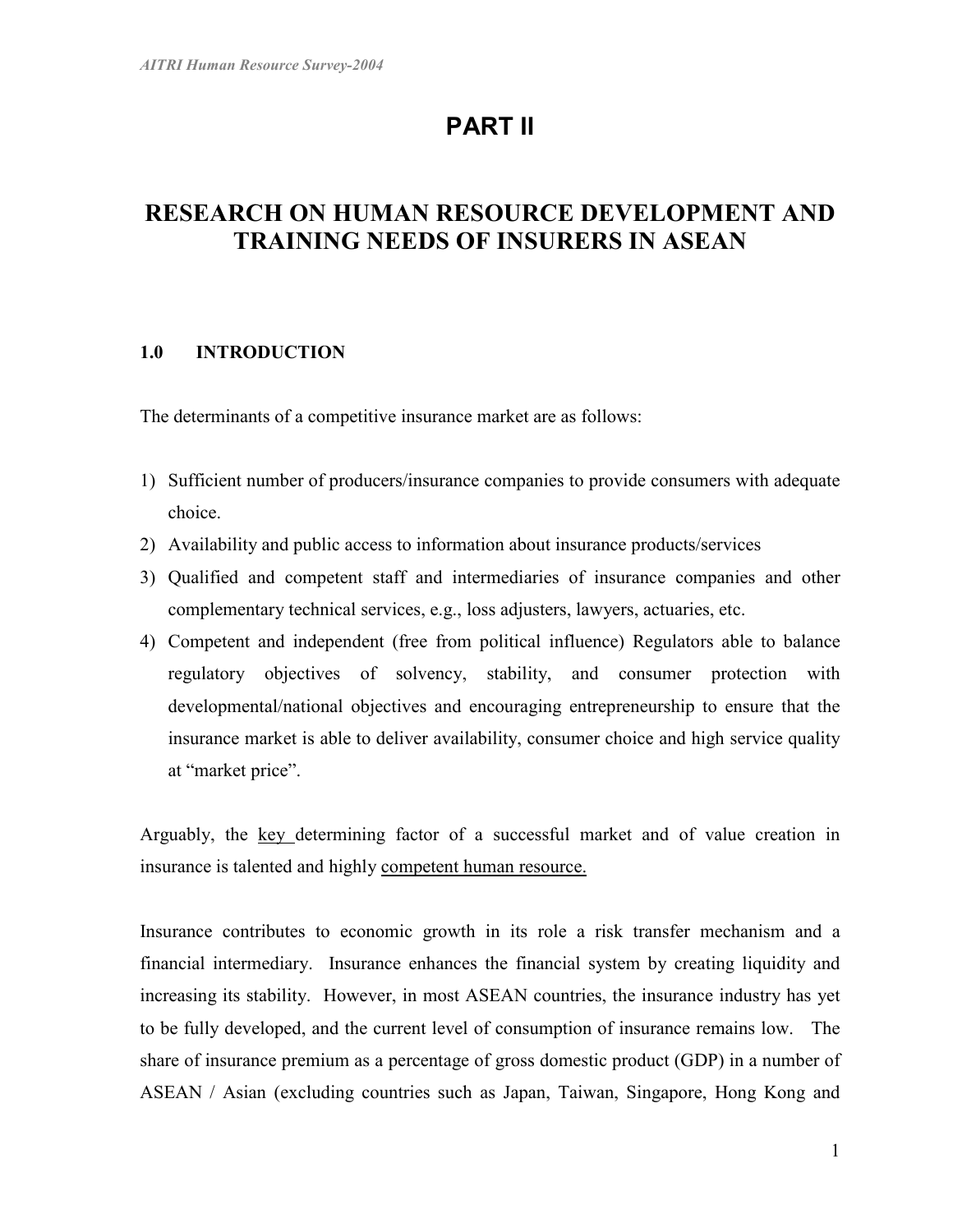Korea) economies is significantly less than in developed countries and the insurance penetration is very low.

Thus, the potential for growth of the insurance and reinsurance markets in Asia is tremendous in view of the robust economies in some countries, the emerging new economies, and the expected overall long-term trend of economic development and expansion in ASEAN. The current trend towards the liberalization of insurance markets and internationalization of insurance companies will also contribute to the expansion of insurance markets in Asia / ASEAN. Analysts expect Asia to become one of the world's major insurance regions in the future (Goh and Low, 2001).

At the same time, insurance markets in ASEAN are also faced with increasingly complex challenges alluded to earlier in section 3.2 in Part I of this report. Liberalization, technological advances, and deregulation are the main trends that account for competitive pressures (Becker and Gerhart, 1996; Dessler, 2000). The performance and profitability of insurance is also exposed to the vulnerability of systemic risks, as seen during the Asian financial crisis. As such, the insurance sector needs to proceed strategically to ensure stability and security for consumers

Given such dramatic changes taking place in the economic environment and corporate strategies, the human resource development (HRD) challenge in the insurance industry is unprecedented.

#### 2.0 AIMS OF THE SURVEY

Human resource is becoming the most important resource as the insurance industry sector undergoes dynamic changes (Gray and Herr, 1998; Thurow, 1992). Extensive research is timely to understand the role of HRD in improving organizational performance and the creation of shareholder values in the insurance sector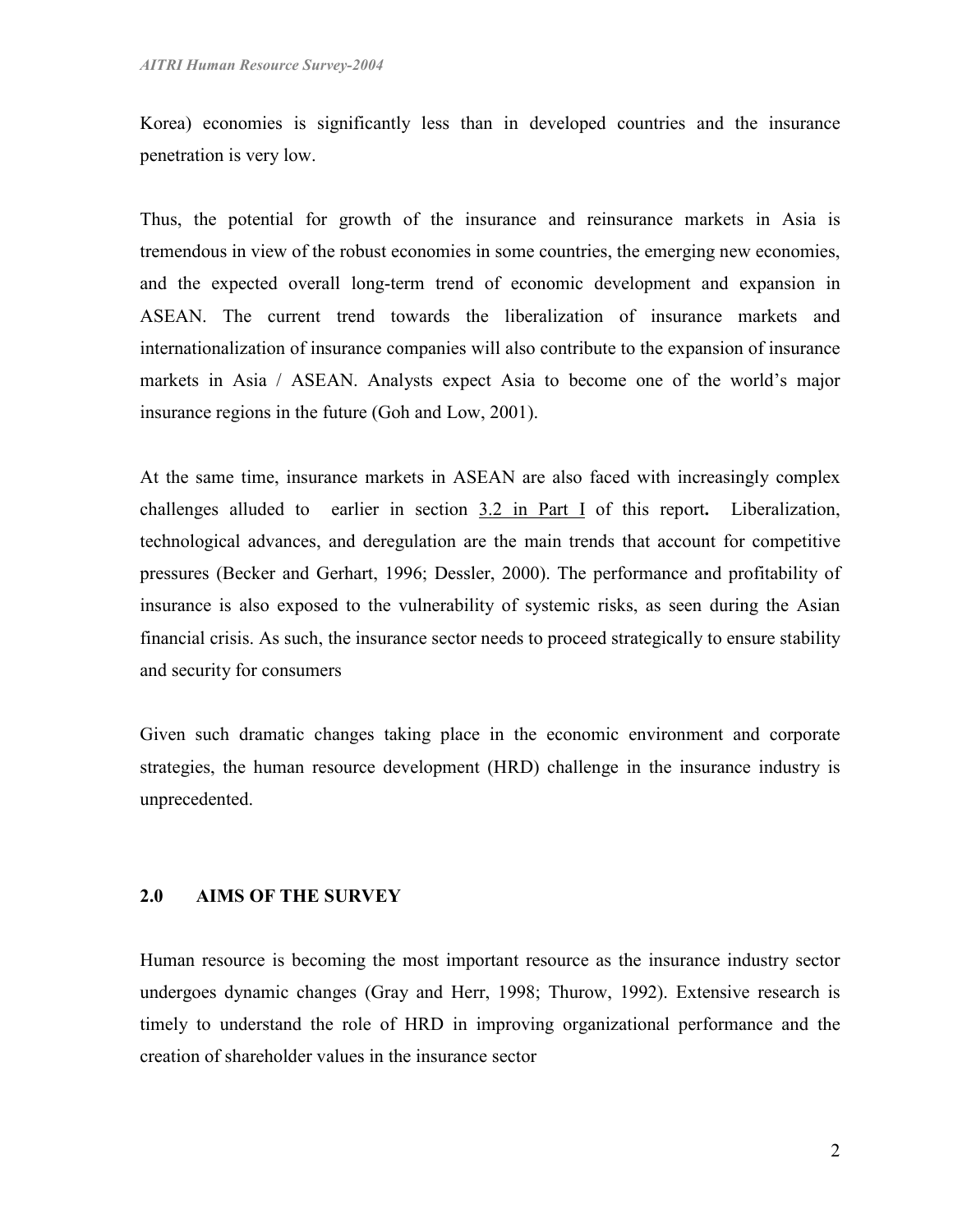The objectives of HRD and training programmes must be aligned with the current developments, the new strategies being implemented and the challenges of performing under a more complex, highly competitive environment. There has been a shift towards marketbased economies, ubiquitous IT requiring new ways of organizing work.

Treen (2000) states "Given the warp speed of change, creating the future by reinventing and regenerating core strategy has never been more important. Success, however, demands the fundamental and critical contribution of HR".

It is against this dynamic backdrop that ASEAN Insurance Regulators deemed it important that a study be conducted to assess the human resource development and training needs of Insurers in ASEAN. The study is focused on the following objectives:

- 1) To highlight major market developments and related HR challenges faced by insurers at local and ASEAN levels;
- 2) To identify HR objectives, strategies and practices in the context of these wider market and strategic challenges;
- 3) To determine the human resource development needs, knowledge and skills requirements;
- 4) To identify specific training and educational programmes required;
- 5) To identify possible HR priorities, directions and solutions;
- 6) To identify possible areas of collaboration within or outside of ASEAN for long term insurance expertise development.

# 3.0 METHODOLOGY

A survey questionnaire, targeted at top management of insurers in ASEAN was developed using five point scales for rating assessment and open-ended questions to obtain input from respondents. Please refer to Appendix 2 to view the questionnaire. Insurers' views were sought on the strategic issues influencing HR practices and HR challenges at macro and micro levels.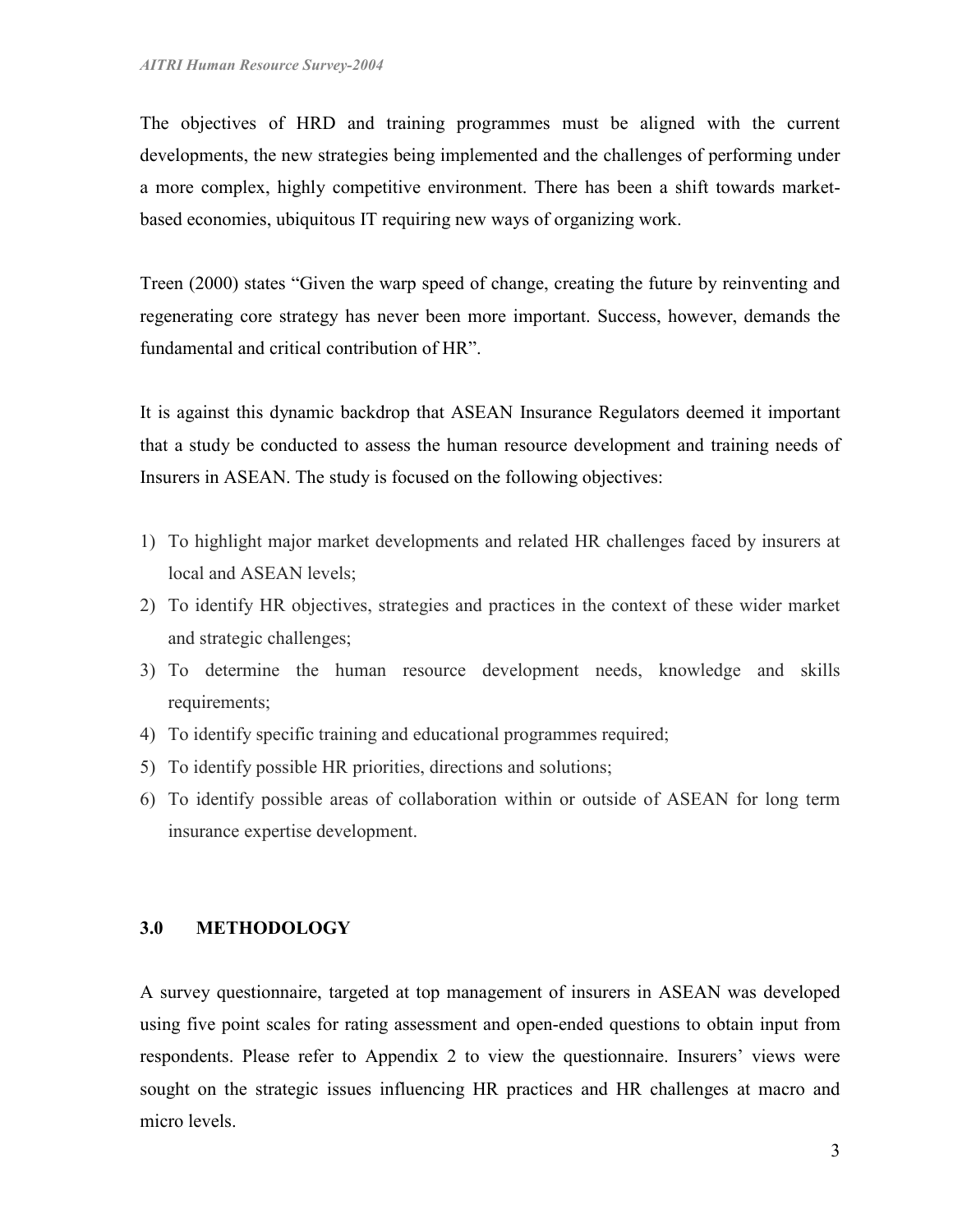The questionnaire is divided into 3 sections, covering: background information, challenges and solutions, and strategies. Qualitative analyses were predominantly used to identify patterns and themes of the responses that will be categorized based on the comments from the open ended-questions (refer Miles and Huberman, 1984). Descriptive analyses were further conducted on the collected data. Stratified sampling technique was used to develop the sampling frame that comprised 138 insurance companies.

#### 4.0 LITERATURE REVIEW

This section is organized into 6 parts, namely (i) theories and practices, (ii) current challenges, (iii) needs assessment, (iv) training and development, (v) trends and (vi) HR issues in the insurance industry.

#### 4.1 Theories and Practices

#### 4.1.1 Theories in HRD: HR concepts and best HR management practices.

HRD is a field that defines itself as "the integrated use of training and development, organizational development and career development to improve individual, group and organizational effectiveness," (Rothwell and Sredl, 1992, p. 3). HRD relies on more than one subject matter or discipline. HRD is described as "an applied field . . . drawing on theories and insights from many disciplines," (Rothwell and Sredl, 1992, p. 2).

The field of strategic human resource management (HRM) has grown extensively in the last two decades. Sculer and Jackson (1999) describe its evolution from personnel management as a two-phased transformation: the first, from personnel management to HRM; and the second, from HRM to strategic HRM (see below).

HR is a critically important resource in a knowledge- based economy. An organization's success in a dynamically competitive environment will be dependent upon its ability to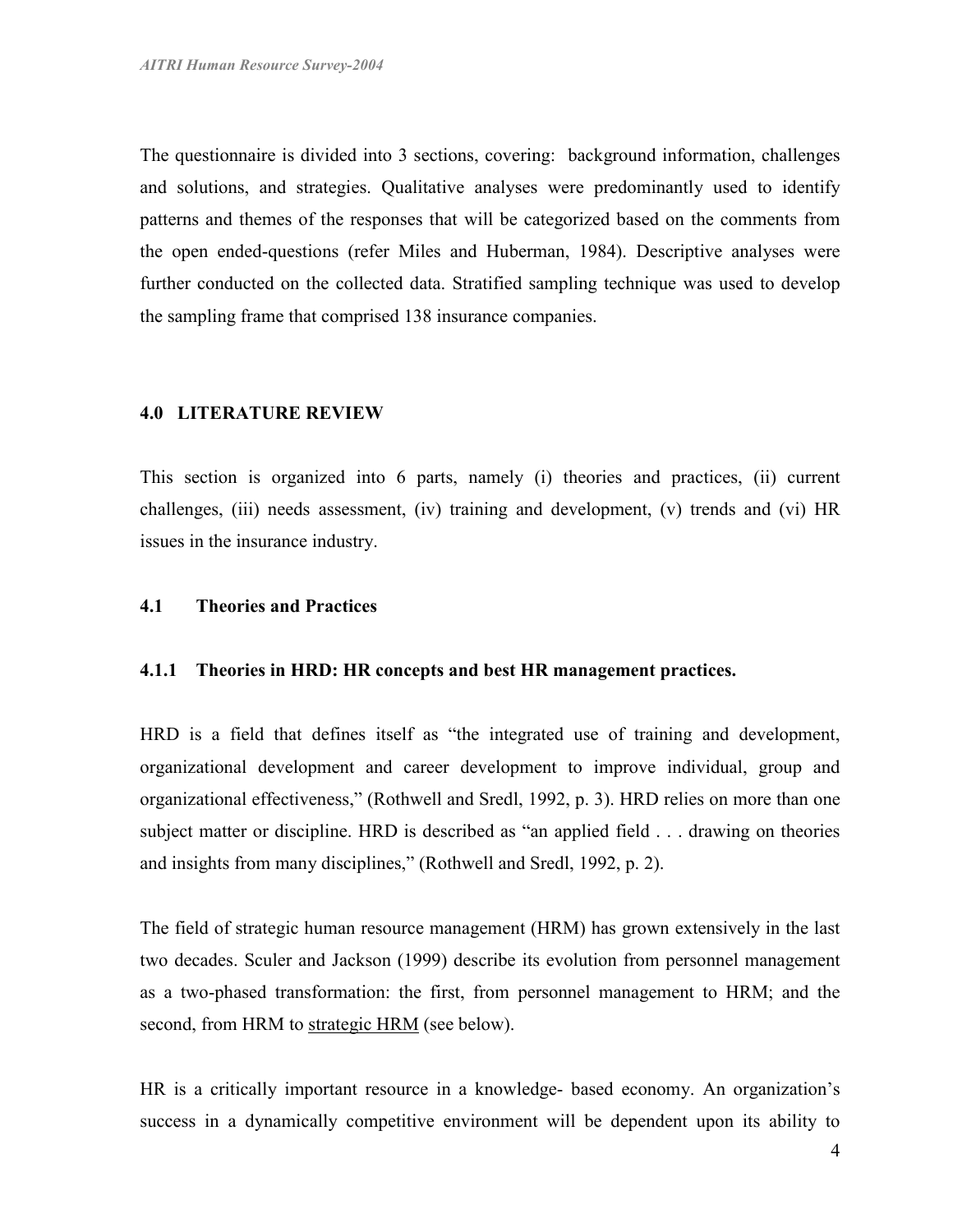acquire knowledge as a resource and integrate knowledge throughout the organization (Grant, 1996). Essentially, this means people are the source which fuels innovation, flexibility and growth which all create a sustainable competitive advantage (McDermott, 1996). HR is the key factor in determining an organization's fate in the new marketplace and realities.

When examining the issue of how best to develop the human potential in any organization, it is important to give time and attention to the person or persons endowed with the responsibility for this task. According to Rothwell and Sredl, (1992) the professionals responsible for this task must pay attention to the methods of improving organizational, group and individual effectiveness (i.e. performance) and seek to meet this challenge by providing a framework for professionals to improve organizational effectiveness using all the theoretical information and methods available.

Durand (2000) has developed a simple integrated model that can be applied to both individual and organizational competency. The model, known as the Dynamics of Competency Building, identifies three dimensions of competence: knowledge, know-how and attitudes with no particular priority or preferred order of dimensions. The dimension of knowledge that encompasses the access of data, and the ability to enact the data into acceptable information and integrate them into pre-existing schemes, which obviously evolve along the way. The know-how dimension is action- oriented, and relates to the ability to act in a concrete way according to predefined objectives or processes and is concerned with the ability to apply knowledge to a given situation. It presupposes learning of the skilful application through such activities as observing others perform a job, or by personally doing the work over a period of time. It also implies the use of technique and, by its nature, is active and requires the individual to be fully "engaged". Finally, the attitude dimension is composed of diverse social, cultural and self-image factors that act upon the individual's ability to develop his or her competence.

Another theory that may be applicable in the area of HR is the expectancy theory developed by Vroom (1964) which postulates that people will behave based on the perceived likelihood that their effort will lead to certain outcome and on how highly they value that outcome. This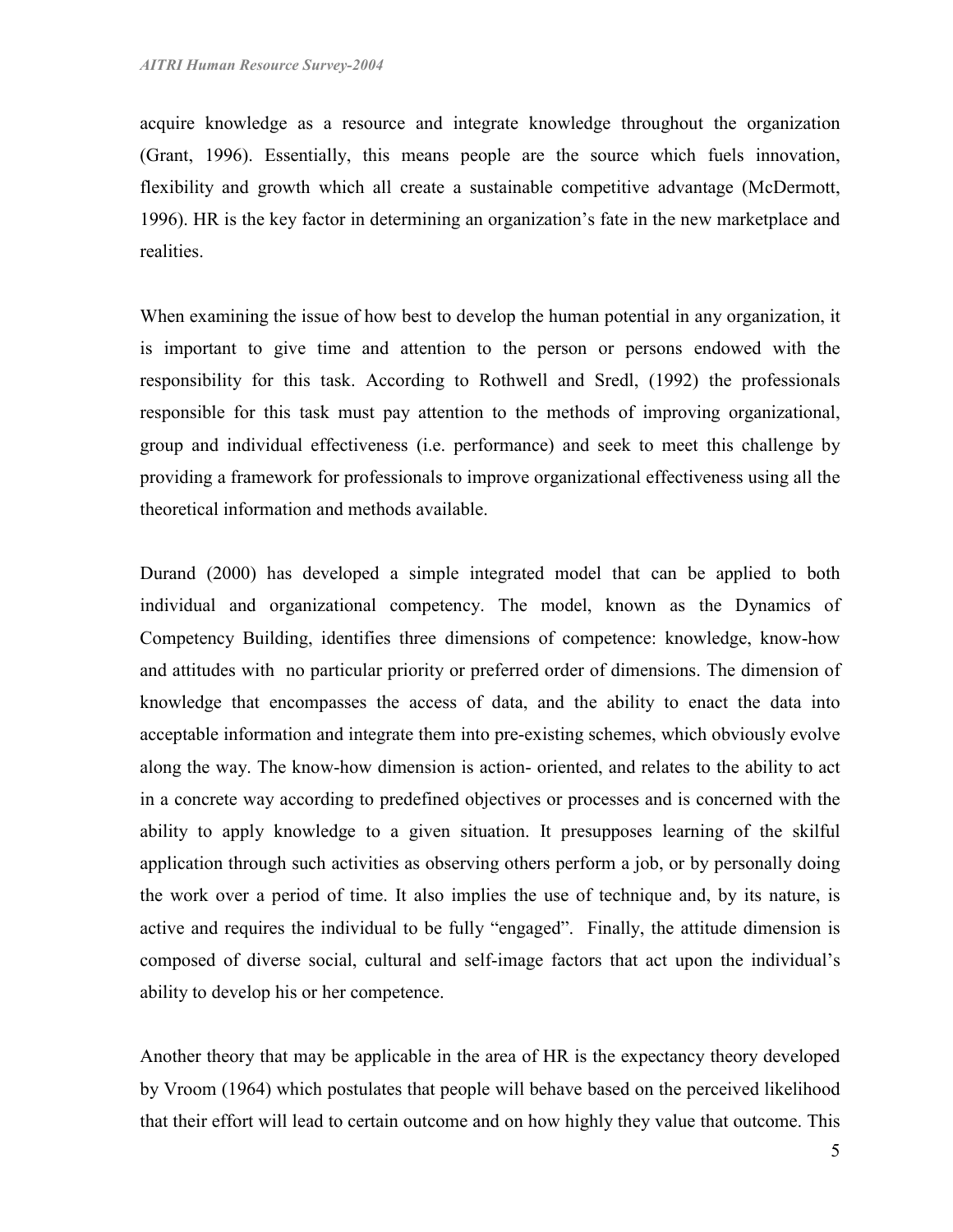theory consists of three main dimensions, namely: expectancy, instrumentality and valence. A study by Girard and Heinz (2001) on 142 articles related to human resource management discovered that this theory was most used by HR trainers in their training programmes. Thus, it is also relevant to training programmes conducted specially in the insurance industry for their employees to improve their productivity and efficiency. Additionally, it is equally important for insurers to match the training needs of current employees to their expectations and competency levels.

#### 4.1.2 Strategic human resource management practices

Strategic human resource management (SHRM) is defined as the linking of the HR function with strategic goals and objectives of the organization in order to improve business performance and develop organizational cultures that foster innovation and flexibility (Truss and Gratton, 1994; Tyson, 1997).

Treen (2000) indicated that enabling the company to execute its strategic plan is the essence of strategic HR. "Once HR understands the gaps, it can make plans to improve the organizational competencies needed to make the overall strategy a successful one" (p.64). He discussed the HR strategic role from the organizational aspects of: future performance capabilities, value and culture, learrning and system thinking. passion to improve, partnering and collaboration, and lastly, communication and commitment.

In sum, "the key idea behind overall strategic management is to coordinate all of the company's resources, including human resources, in such away that everything a company does contributes to carrying out its strategy" (Anthony, Perrewe, and Kacmar, 1996. p.14). Organizations that have adopted SHRM will receive such benefits as: high job performance: high problem solving, change, and innovation; high cost-effectiveness; low turnover, absence, grievances; and attitude and behaviour changes at the workplace, resulting in highly desirable increases in competitive performance (Baker, 1999; Guest, 1992; Storey, 1992). As Treen (2000) summarized, strategic HR must create value by providing learning to develop intellectual capital and core competencies to meet the organization's strategic needs.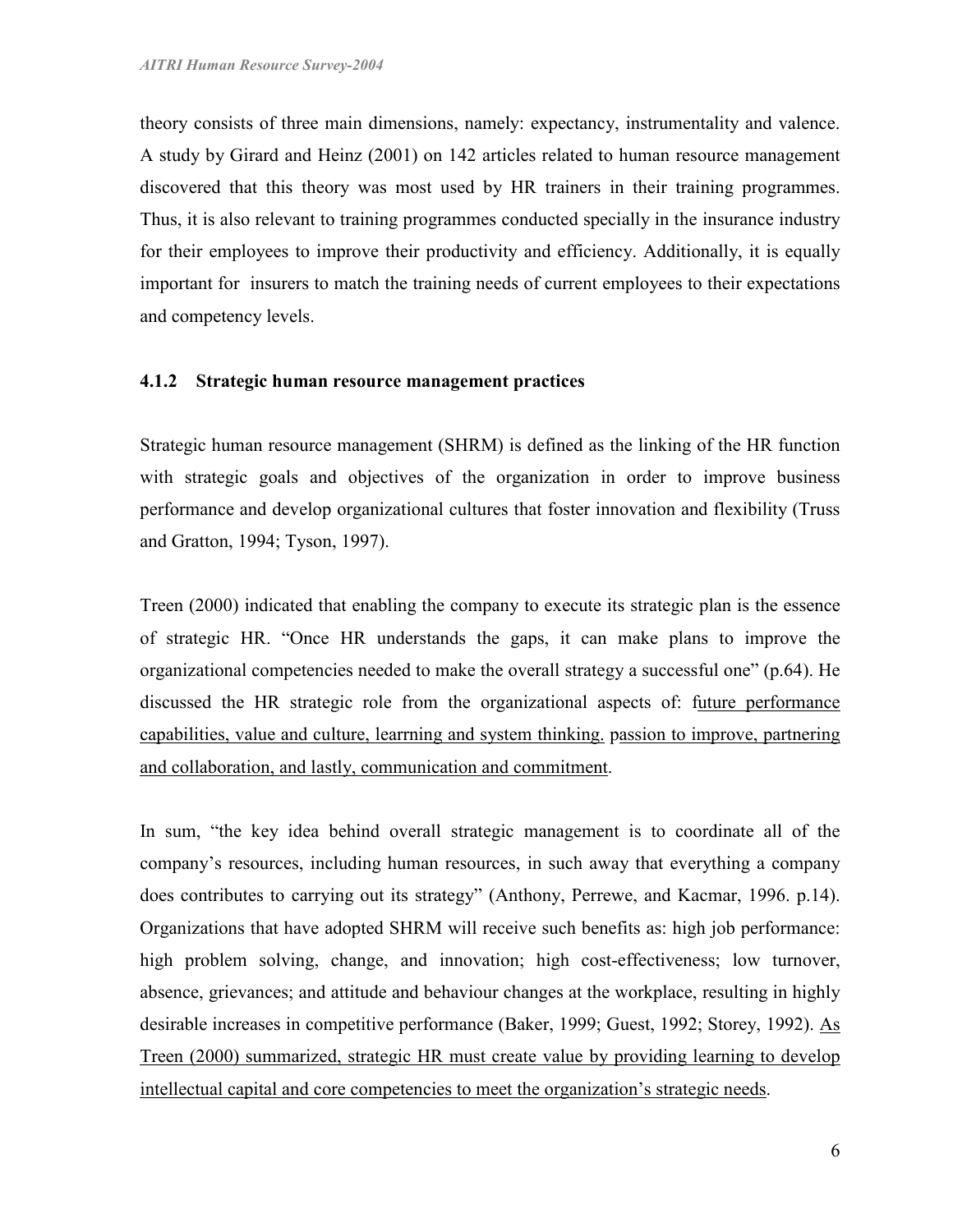#### 4.1.3 Human resource management practices

Arthur (1994) found that HR practices that focused on enhancing employee commitment were associated with the high organizational performance. In contrast, he observed that HR practices focusing on control, efficiency, and the reduction of employee skills and discretion were related to increased turnover and poorer manufacturing performance.

Based on several survey studies, Pfeffer (1994) summarized 14 HR activities: job enlargement, job rotation, job design/redesign, formal training, personalized work hours, suggestion systems, quality circles, salarying blue-collar workers, surveys of employee attitudes, production teams, labour/management committees, group productivity financial incentives, profit-sharing incentives and stock purchase plan. Pfeffer indicated that there is a somewhat stronger relationship between the rated success of these practices and the extent to which they have been adopted.

To see whether changes in the business environment and corporate strategies are leading to changes in the human resource function, McMahan, Morhman and Lawler III (1999) conducted a study of the human resource functions in 130 large companies. Sixteen practices were included in the study to investigate the change in focus on human resource activities: HR planning, compensation, benefits, OD, employee training/education, management development, employee relations, union relations, HR information systems, performance appraisal, selection, recruitment, career planning, employee record keeping, legal affairs, and affirmative action. McMahan, Mohrman and Lawler III concluded that "there has been a shift in human resources roles: away from auditing and record keeping and toward more business partner and change management support".

According to Delery and Doty (1996), "Strategic HR practices are those that are theoretically or empirically related to overall organization performance" (p. 805). Based on previous theoretical works, Delery and Doty identified seven strategic HR practices: internal career opportunities, formal training systems, appraisal measures, profit sharing, employment security, voice mechanisms and job definition. There are other HR practices that might affect organizational performance. However, the seven practices they identified appeared to have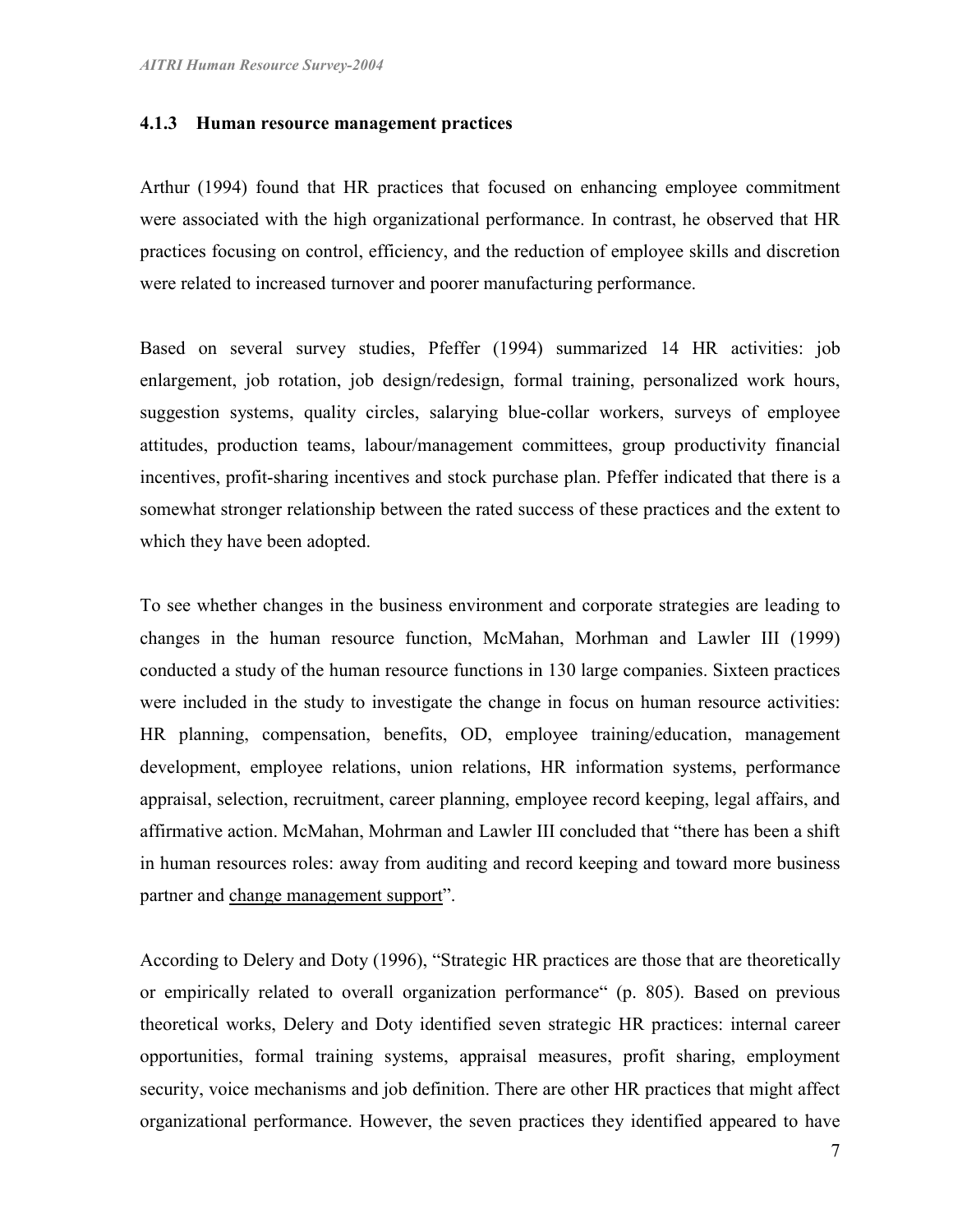the greatest support across a diverse literature. They believe these seven practices to be critical characteristics of employment system in organizations.

#### Best Management Practices

Recent trends indicate that the financial sector is growing increasingly customer- oriented, developing commitment in its employees, developing employees to serve these needs and becoming increasingly socially committed. A research conducted by Travis Perera (1999) identified and analyzed best practices that were consistently present in the management of successful companies in the financial sector of Sri Lanka. The 5 best practices that were consistently present in the said companies were identified:

- Lifetime partnership with customers, namely: (i) Identifying potential growth customers under innovative schemes: the concept of barefoot banking identifying entrepreneurs located in villages and remote regions of the world and mobilizing them into action; (ii) Retaining customers: once customers have been identified and linked up, it is vital to provide financial products that are competitive in terms of being value adding through innovative augmentations and extensions to realize and ensure continuous customer commitment; (iii) Developing the partnership emphasizes the continuous development of the customer in terms of capability, and of products in terms of quantity, quality and complexity. Developing the customer becomes the basis for mutual development of the partnership.
- Dedicating skills to the organization: In order to ensure that an organization has a competitive edge in the industry, it is vital that it develops the skills of its employees to be as unique and non-replicable in the industry as possible as well as able to give a high quality performance. This will enable the core skills of the people to be dedicated to the organization as well as give meaning to brand identity and unique value in the industry. The development of these core skills can be made possible through an organization that learns by doing, learns by listening, and learns by making/ creating. According to Nevis *et. al.* (1998), all organizations are learning organizations and the three learning- related factors that are important for their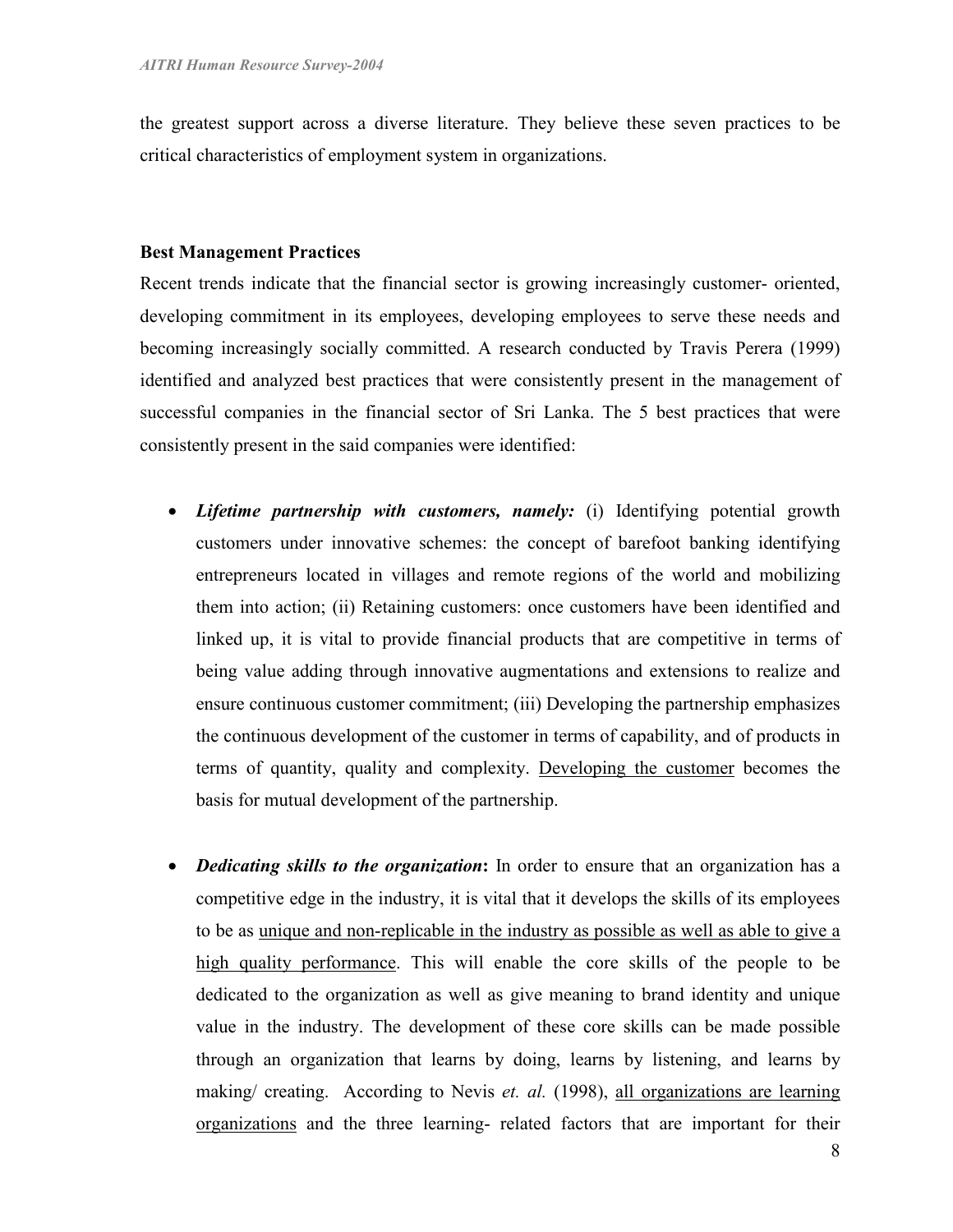success are: well developed core competencies that serve as launch points for new products and services; an attitude that supports continuous improvement in the businesses' value added chain; and the ability to fundamentally renew and vitalize.

- Building *effective commitment*: It is important that the organization builds, sustains and exchanges commitment amongst its employees, as it is central to their motivation and productivity. This organizational commitment also depends on the focus (the extent of individual's commitment to top management and organization) and base (the extent of individual's commitment to supervisor and workgroup) of commitment.
- *Now before how:* Employees need to be empowered and have the necessary power, authority, responsibility and access to resources including information to make effective decisions. This would make the employee flexible and confident to cater for customers' needs. For this purpose, the organization structure has to be made flatter and the company's functional divisions reorganized into self-directed teams led by team leaders, thereby enabling customers to be serviced from a single contact point.
- Well-orchestrated controls: for long-term success, the organization should orchestrate all processes and controls to perform in harmony. The organization's mission statement provides the direction for long-term actions. The virtuosity of the employees must build up through a process of skill dedication to be capable of performing in harmony. Networking and cross-functional teams were commonly backed in accordance to the level information technology available in the organization.

Another case is that of Siebel Insurance (health care and insurance) which illustrates best practices in every aspect of customer-facing processes from Marketing and Channel Management to Policy Sales and Service to Claims Management. These best practices that were embedded into a consistent set of integrated business processes consist of the following: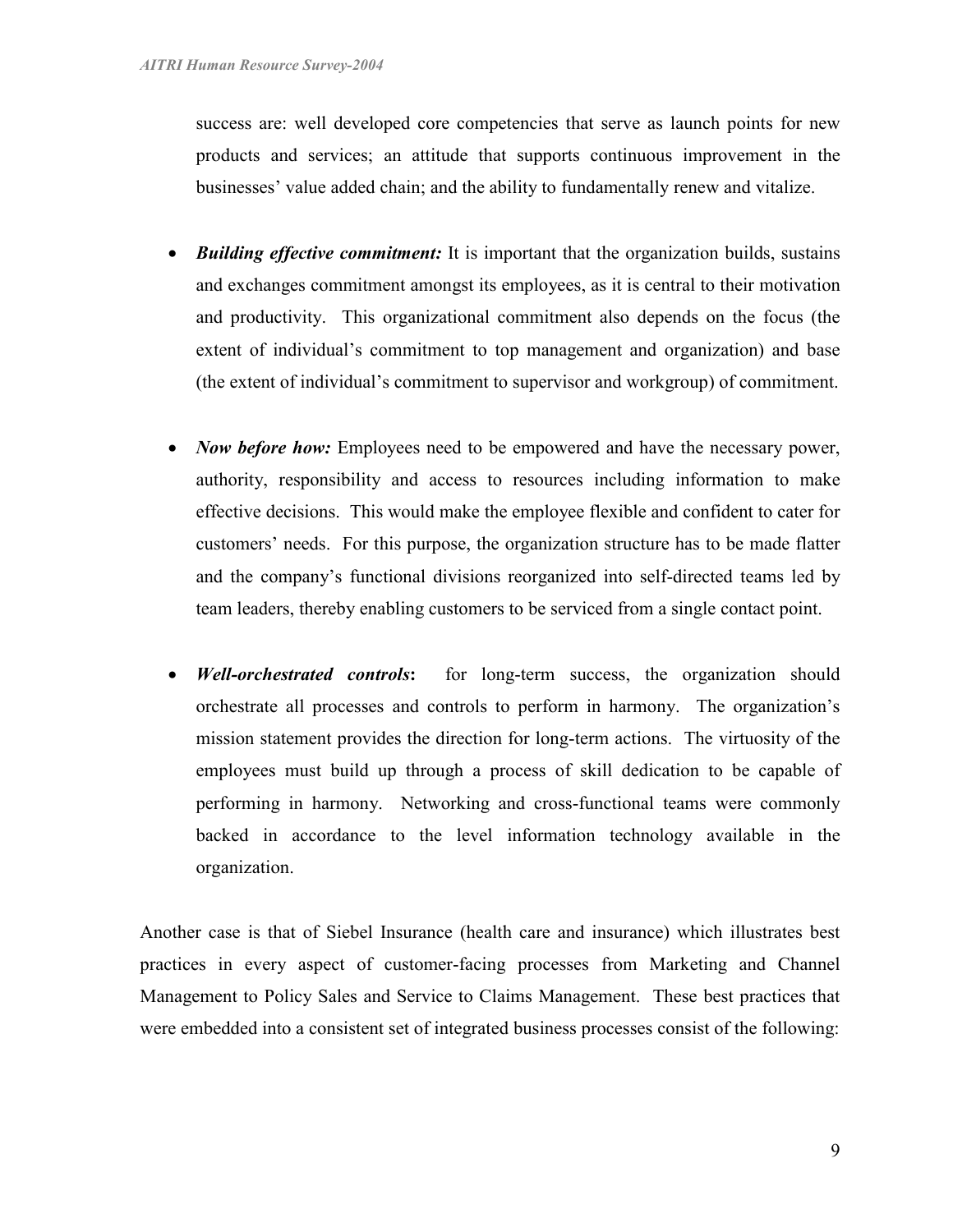- Profitability-driven policy renewal processing: This integrates customer profitability analysis into the renewal process, leveraging it in the design and execution of segment-based retention strategies to proactively manage renewal opportunities. This approach proactively targets profitable customers. Retention strategies are defined and executed to retain high-value customers and improve the profitability of borderline customers.
- Intelligent claims segmentation and routing: Intelligent Claims Segmentation and Routing flexibly decomposes a claim into segments while optimizing the assignment of these claim segments to claims adjusters and service providers. Score-Based Assignment is used to automate and optimize the assignment of the claim to the claims adjuster and service providers based on a broad range of criteria including skills or expertise, region, language, workload, and so on. Claims are segmented by coverage type and claim coverage this combination results in a faster and more accurate claims handling. Overall, automated task plans based on claim segments improve policy adherence, tasks follow-up and appropriate management escalation.

## 4.2 Current Challenges

Findings of a research / survey on the Malaysian Insurance Industry HR Practices (MII, 1997) found that an organization's external and internal environments have strong influence on its HR strategies and practices. The top three HR challenges identified are customer services, compliance with regulation and keeping up with technology. The technology issues at the time of survey, relate more with operational or IT technology within companies rather than the broader technological changes which will bring new types of insurance challenges such as e- commerce and new risks associated with the industrial developments of the Malaysian economy.

Ulrich (1997) postulated that HR holds the keys to success in overcoming eight major challenges facing executives universally, namely: globalization; value chain for business, competitiveness and HR services; profitability through cost and growth; capability focus;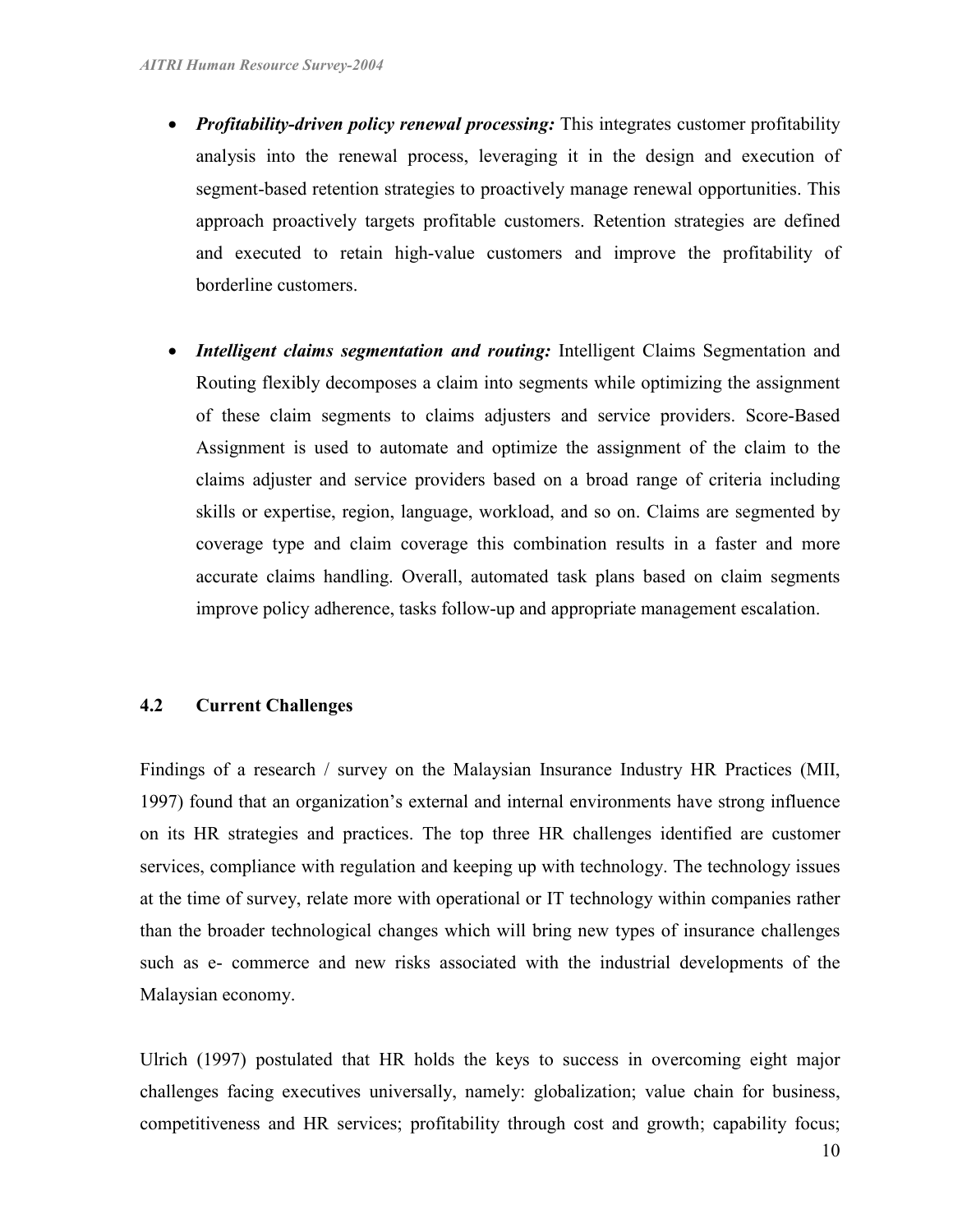continual changes; technology; attracting, retaining and measuring competence and intellectual capital; and turnaround is not transformation. Collectively, these challenges bring about a new competitive reality that necessitates new and innovative ways of thinking that inevitably impact on HR practices, HR functions as well as HR professionals. In other words, the new competitive reality requires that HR practices add measurable value; HR functions need to deliver business results; and HR professionals proactively develop the discipline of a profession, play new roles and demonstrate new competencies.

#### 4.3 Needs Assessment and Transfer

Many studies on HR practices identified certain barriers to the transfer of training; however, they failed to address front-end activities needed for the improved transfer of newly acquired skills. Rouiller and Goldstein (1993) suggested front-end needs assessment as a requirement for improving training transfer. They concluded that the more positive the organizational transfer climate, the more likely that trainees will transfer key behaviours learned in training back to their jobs. Conducting up-front needs assessment in order to proactively identify possible barriers to transfer and to remove them prior to the training was also suggested by Robinson and Robinson (1985). Wexley and Latham (1991) concurred with this suggestion and recommended the development of a survey instrument that potential trainees and their supervisors would complete in order to identify and remove barriers before any employee time was invested in training.

Brinkerhoff and Montesino (1995) based on their study that included 91 trainees within a Fortune 200 company who were participating skill development courses, added two more techniques to the needs assessment process: a pre-training expectations discussion followed by a post-training follow-up discussion between the supervisor and the employee. The Brinkerhoff and Montesino study concluded that there is a significantly higher level of training transfer for individuals who received the above-described management interventions than for those who did not.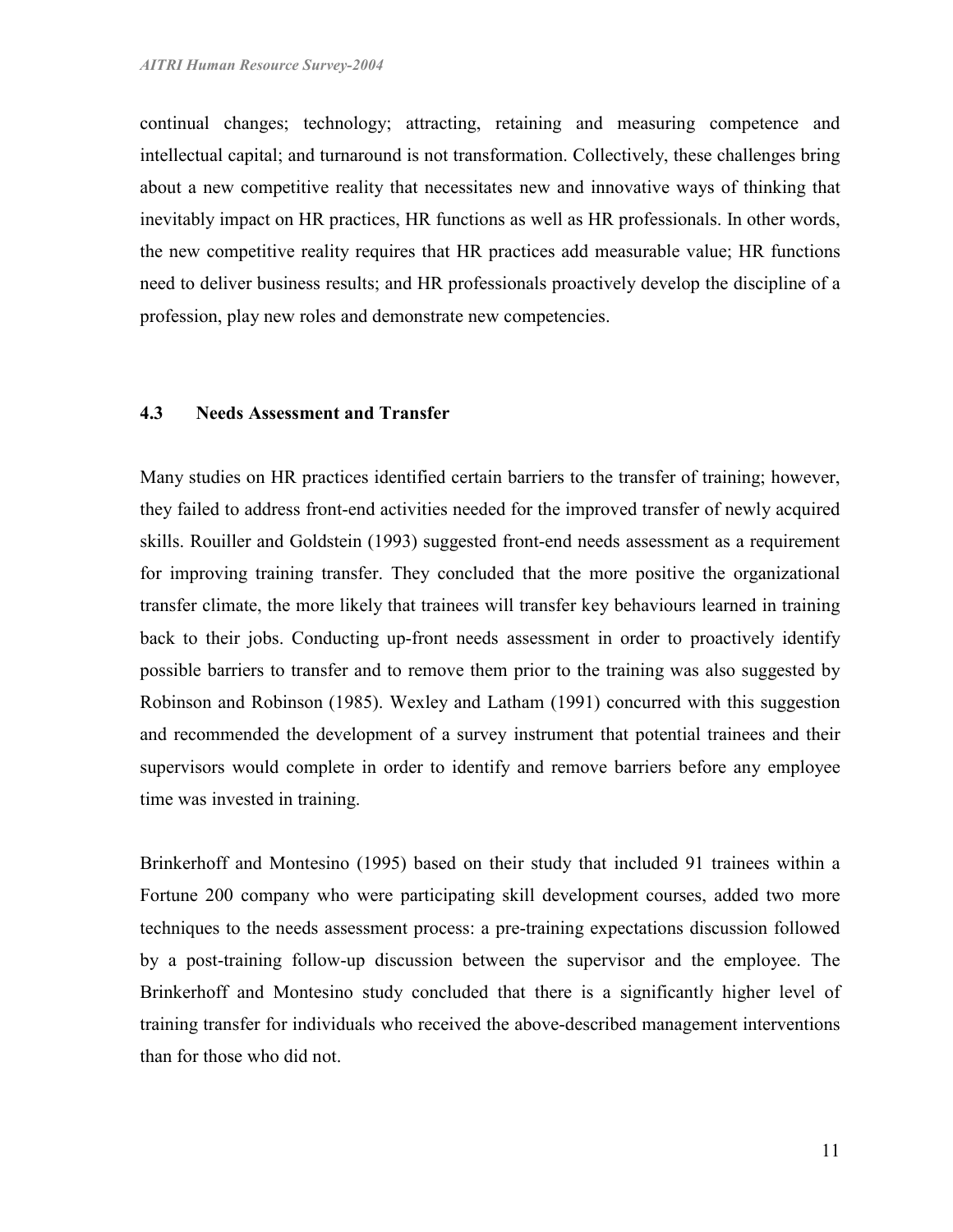Campbell and Cheek (1989) suggested that developing a workable action plan as a part of the needs assessment process was an additional means to enhance training transfer. Employees and their supervisors mutually design action plans; and they outline objectives for a training session, as well as specific tasks to be performed back at the worksite using newly acquired skills. The goal of these action plans is to more formally identify specific transfer strategies for each employee to use. Such plans could include identification of objectives for training, specification of actions that will be taken, clarification of inputs and assumptions, identification of evaluation methods, and listing of support personnel (Campbell and Cheek, 1989).

Rouda and Kusy (1995) defined a needs assessment as a systematic exploration of the way things are and the way they should be. They suggested that it was important to consider the benefits of any human resource development intervention before it was initiated. Questions to ask should include: What learning will be accomplished? What changes in behaviour and performance are expected? Will they be achieved? What are the expected economic costs and benefits of any project solutions? Rouda and Kusy (1995) also contended that companies are often in too much of a hurry, implementing solutions without the correct interventions. Rouda and Kusy (1995) identified four steps to conducting a needs assessment:

- i. Perform a gap analysis to determine the current state of skills, knowledge, and abilities of employees and to identify the desired or necessary situation.
- ii. Identify priorities and importance.
- iii. Identify causes of performance problems and/or opportunities.
- iv. Identify possible solutions and growth opportunities.

# 4.4 Training and Development

Transfer of training refers to the extent to which what is learned during a training event results in better performance on the job. As Gagne and Medsker (1996) stated, "because the goal of most training is to improve human performance in the workplace, the transfer of learning from the classroom to the job setting is a matter of crucial importance. Further,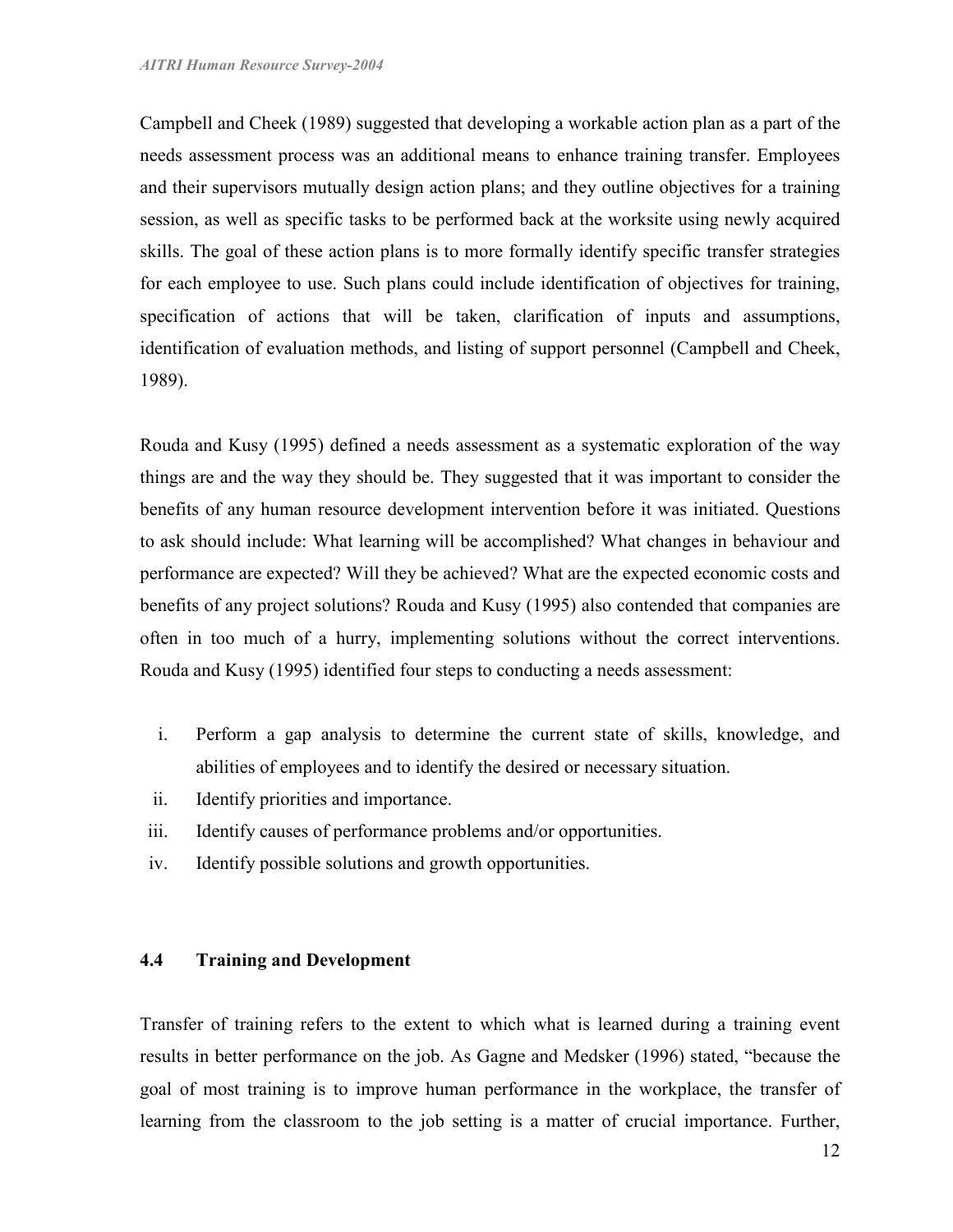because today's worker is called upon to solve novel problems and not just follow routine procedures, helping trainees transfer learned skills to new situations is of growing concern." (p. 150)

Broad and Newstrom (1992), in the book Transfer of Training, stressed the importance of organizational or social support systems for facilitating or sustaining transfer – if and when it should occur (Haskell, 1998).

Despite the importance of transfer of learning to the job, many training practitioners argued that such transfer is typically low. Brinkerhoff and Gill (1994) contended that most training does not transfer to the job. Kelly (1982) theorized that only 10 percent of what is learned in training transfers to the workplace. Broad and Newstrom (1992) reported on a study that analyzed the perceptions of HRD professionals of the transfer of content from management development programmes. The professionals believed that only about 40 percent of the content was transferred to the job immediately, about 25 percent was used six months later, and 15 percent was used at the end of a year.

Many barriers can exist that can negatively impact the transfer of training to the job. One such barrier is the existence of an organizational climate and a work environment that are inconsistent with what the training programme presents. Other barriers include the employee's view of training and development activities as unimportant or peripheral to the work of the organization; the employee's individual characteristics and attitudes, and the failure of the training planners to build transfer into training events (Kelly, 1982). Kelly's study was further validated and confirmed based on a recent study by Amran, Shakir and Hishamuddin (2003) which identified non-conducive organizational climates and lack of incentives as two barriers to effective transfer of training.

Baldwin and Ford (1988) determined that the work environment was a significant factor in the transfer of training both before and after training. Their research with U.S. Air Force aviators found that work environment, specifically the opportunity to perform new skills, was a critical factor in the transfer of training. Rummler (1983) stated that a lack of a supportive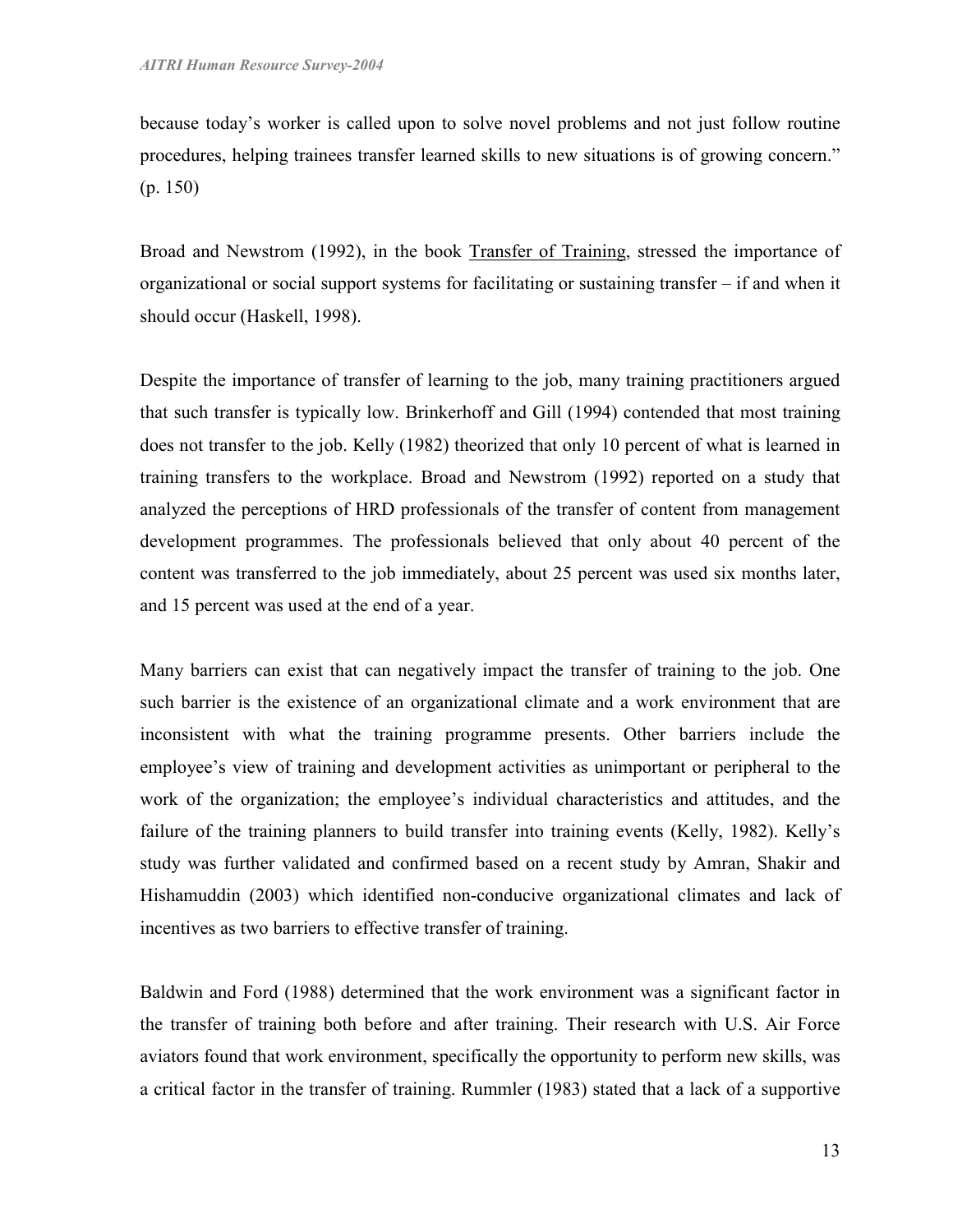work environment would have such a negative effect on a newly trained employee that he or she eventually will not use the skills learned during the training.

Quinones et al. (1993) researched the impact of the opportunity to perform the trained tasks on the job. Their study of the Air Force Aerospace Ground Equipment (AGE) technical training course attempted to identify a correlation between the transfer of trained skills and the extent to which individuals receive opportunities to perform trained tasks on the job. Results of the study showed a strong correlation between these two variables. The basis for this correlation was that individuals who obtained many opportunities to perform trained tasks on the job were more likely to retain and maintain trained skills than those obtaining few opportunities.

Broad and Newstrom (1992), through interviews with trainees and training professionals, identified a number of other transfer barriers, including lack of reinforcement of the training content on the job, problems in the work environment such as work schedule conflicts or the pace of work, and a non-supportive organizational climate. Wexley and Latham (1991) concluded that social influences within the work environment are the major barriers to transfer, including the trainees' interactions with peers and supervisors. In their critique of transfer research, Baldwin and Ford (1988) outlined several variables in the work environment that could determine the degree to which trained tasks are transferred, including supervisory perception of the training, work group support, and the pace of work in the primary work area.

For transfer to occur, Brinkerhoff and Gill (1994) maintained that fundamental changes must be made to the way training is managed and delivered. According to Rothwell and Kazanas (1994), the most common method of delivering training was in a classroom format with live instructors. However, in strategic, future-oriented training, learners must be given opportunities, through role-plays, case studies, and job scenarios that simulate workplace conditions (present and future), to gain experience before they confront real situations (Rothwell and Kazanas, 1994).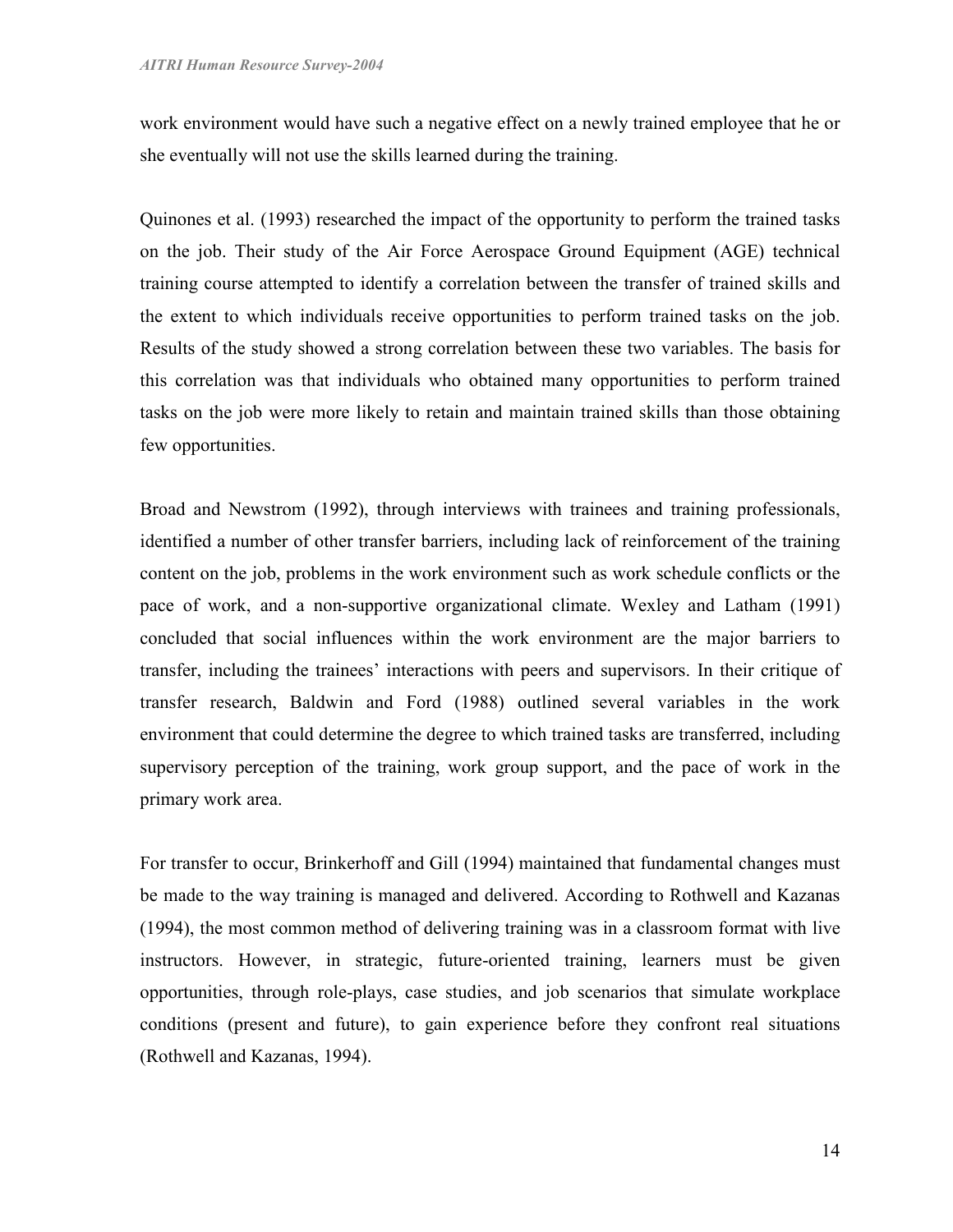The training must accurately reflect realistic job conditions if learning is to transfer rapidly to job performance (Gagne and Medsker, 1996). In addition, Noe and Schmitt (1986) maintained that, "a supportive work climate in which reinforcement and feedback from coworkers are obtained is more likely to result in a transfer of skills from the training environment to the work environment" (p. 498-499).

#### 4.5 Some Trends Influencing Insurance and the HRD and Training Implications

The most important aspects of management that have impacted on Human Resource Management (HRM) seem to be decentralization, IT development and flexibility (Lipiec, 2001). The five trends identified by Lipiec are: (a) strategic approach to HRM – an important plan which correlates a company's plans, goals and objectives to the HR strategy; (b) standardization, referring to two kinds, i.e., legislative and culture; (c) decentralization of HR concepts leading to improved decision making and communication in the units of the organization; (d) development of new competencies and/or refinement of existing ones, in line with the company's aim to be market leader; and (e) education and training. The role of HR managers in future should be adapted in accordance to these trends.

Chiavanato (2001) too had indicated fundamental advances in human resource management was required in the face of environmental challenges and summarized trends that will face HR management. The 12 trends which reflect the need for competitiveness in a turbulent and changing world are: a new philosophy of action; a rapid transformation from staff service to internal consultation; a gradual transfer of functions and decision making to middle managers; close correlation with the company's mission; a move towards clear and accelerated tendency toward downsizing; a work environment which emphasizes participative and democratic culture; increased utilization of motivational tools for improving personal achievement; development of flexible HR policies and practices that are responsive to the needs of the people involved; an orientation towards customer service be it internal or external; a strong concern for developing and/or adding values based on a positive work culture within the organization; a strong concern with knowledge management and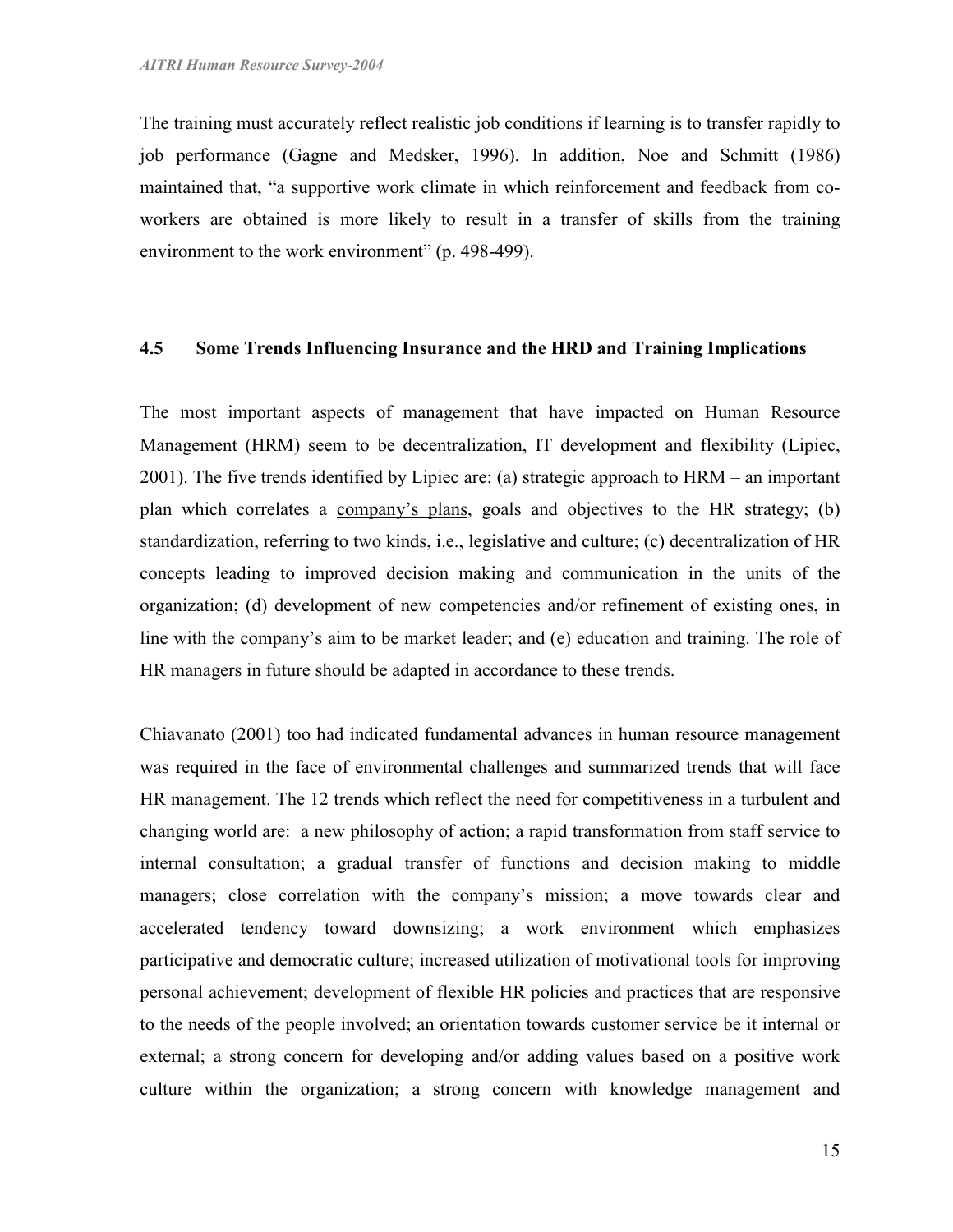generating intellectual capital; and an overriding concern with preparing the organization and its employees for the future.

#### Enterprise Risk Management

Insurance, being in the business of underwriting risks, must acquire expertise in enterprise risk management (ERM) to be the core expertise. ERM is a rigorous approach to assessing and addressing an organization's risks from all sources to increase the value of the enterprise. The need for ERM in the financial services sector is driven by external pressures common to all businesses (corporate governance reforms) and regulators' and legislators' concern with protecting policyholders, customers as well as the financial system as a whole. The internal pressures come from business conditions and risks that are unique to the insurance industry, specifically those that arise from operating in a more competitive environment (Miccolis, November, 2000). A host of operational problems in the insurance sector - convergence of the banking and insurance sectors, decreasing margins, increasing competition from unconventional sources, advances in technology, new distribution systems and customer expectations, more demanding stakeholders and too much capital pursuing too little business - bring additional uncertainties and levels of scrutiny.

Thus, in the wake of a riskier environment, financial institutions especially insurers, which can demonstrate mastery of ERM internally will certainly appear more credible in the marketplace, and thus will be able to increase the chances of attracting and retaining their clients and customer.

 Miccolis (November 2000) identified a five-step systematic management process which represents the logical flow of activities in developing ERM strategy: assessing risks, articulating strategies, evaluating strategies from policyholders' and owners' perspectives, implementing strategies, and monitoring performance and refining strategies. He pointed out that the relative preferences for maximizing value versus averting risks will differ for each management team, well as the circumstances under which the team must develop its strategy.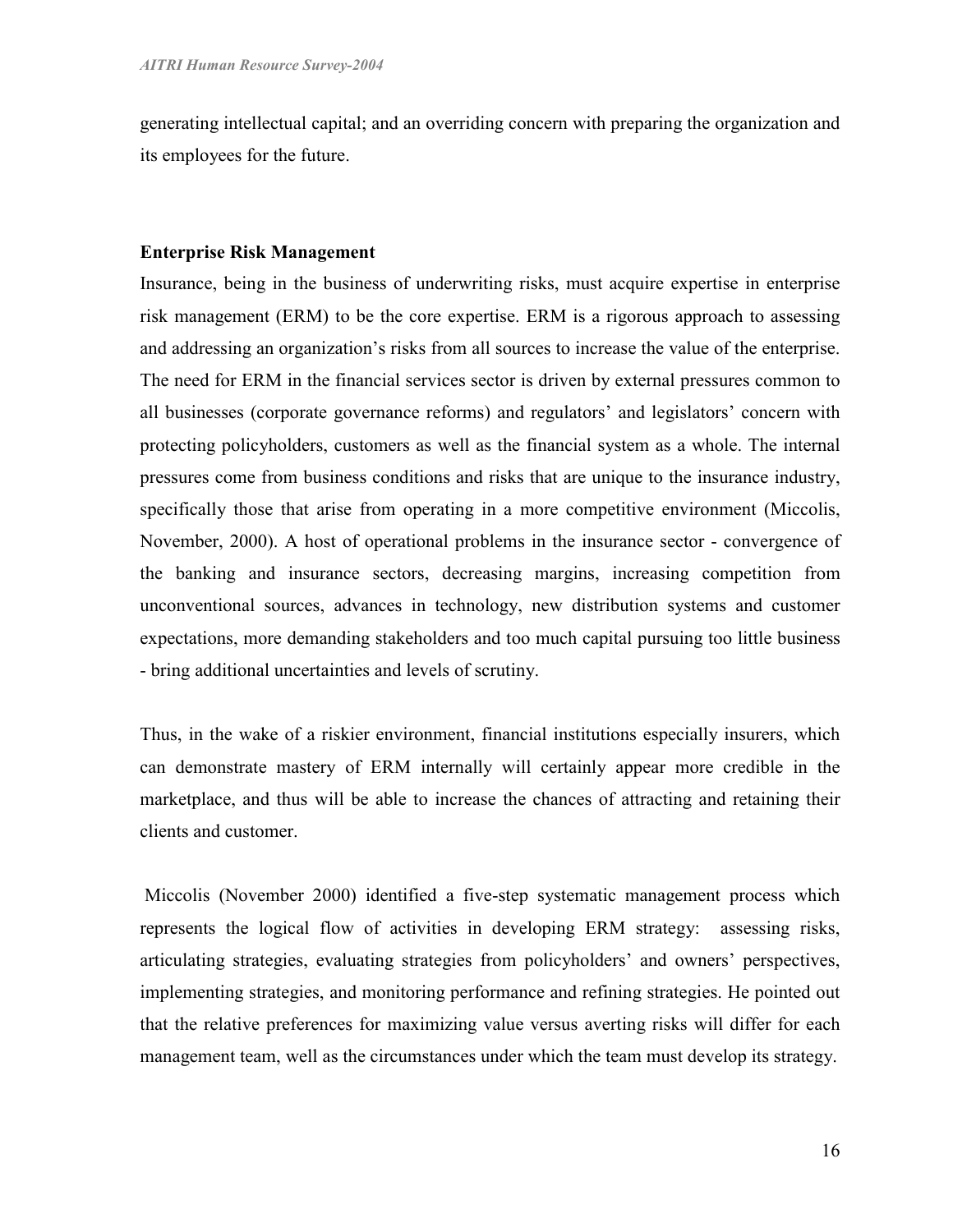#### Strategic Flexibility Framework for Insurance Companies

In the present state of flux, the strategic framework used for predicting the future must incorporate uncertainty into its framework. According to a study by Deloitte Consulting Analysis (2001), the strategic framework should consist of four phases, i.e., Anticipate (Identify drivers of change, Define the range of possible futures, Develop scenarios), Formulate (Develop an optimal strategy for each scenario, Compare optimal strategies to define "core" and "contingent" elements), Accumulate (Acquire those capabilities needed to implement the core strategies, Take options on capabilities needed for contingent strategies) and Operate ( Execute the core strategy, Monitor the environment, Exercise or abandon options as appropriate).

Management must respond appropriately to new information and knowledge as it is acquired. Thus this framework is events-driven and reiterative in nature whilst planning for flexibility. By using this approach, managers can rapidly synthesize new information and react accordingly to those changes. Hence, there is a constant need for retraining employees' development, learning and relearning of new skills and knowledge.

#### **Bancassurance**

The emergence of bancassurance enables banks to offer a package of financial services that can fulfill both banking and financial needs. Banks gain additional fee income, insurers can increase their market penetration and premium turnover, and customers benefit from bancassurance in terms of reduced price, and the convenience of getting their banking and insurance services under one roof.

Collaboration is the key to making this new joint venture a success by combining the capabilities of the banking sector (tapping into their databases for middle market, leveraging their name recognition and reputation at local and regional levels, managing multiple distribution channels, cross selling banking products, and using direct sales) with the experience of the strong insurers (substantial product and underwriting experience, strong "push" channels capabilities and investment management expertise).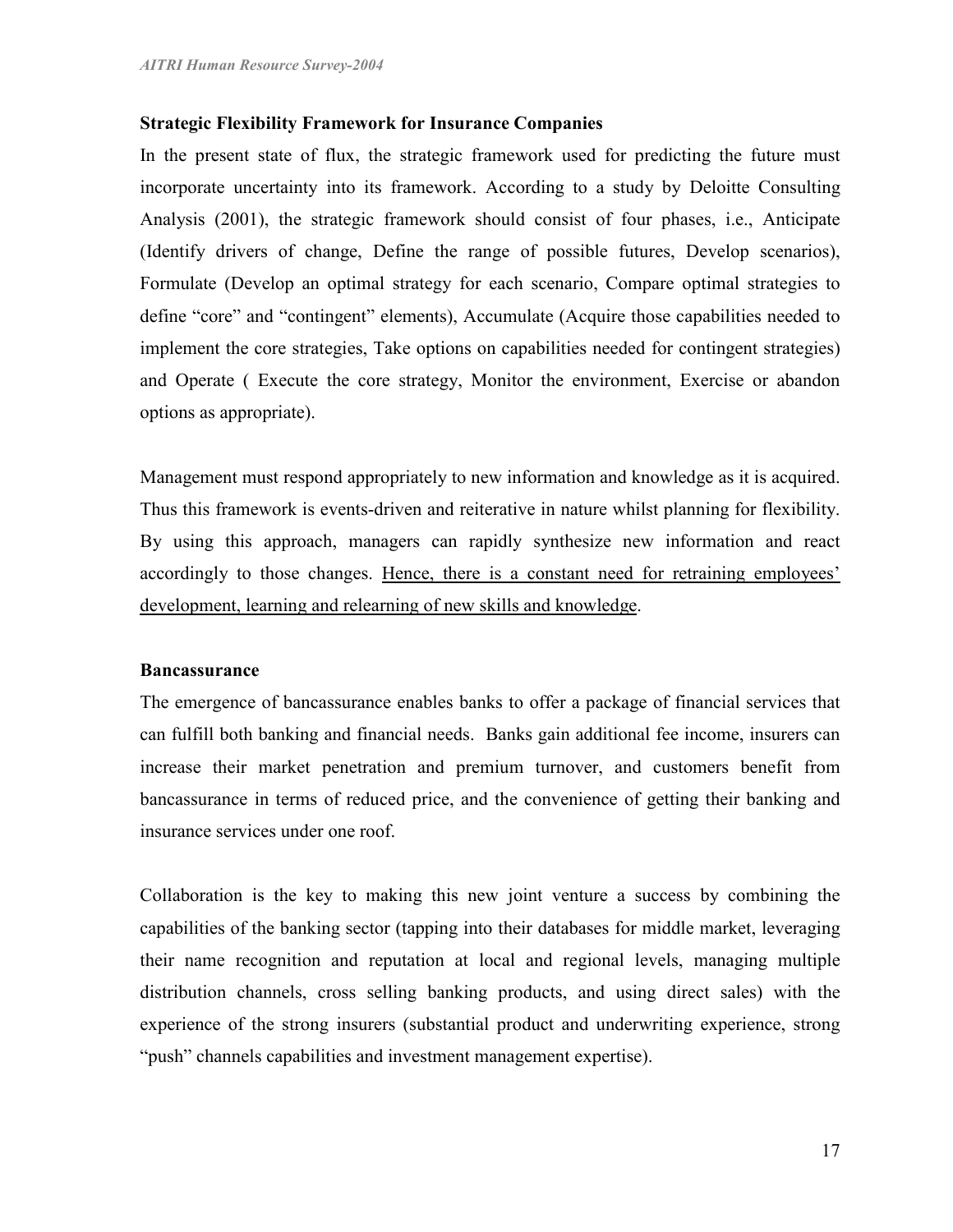#### E-commerce

E-commerce in retail insurance has already made an impact in developed markets. It is not clear to what extent the Internet will be used for commercial lines, especially more complex liability and property coverage. E-commerce, however, is likely to impact the insurance industry in those behind-the-scenes, "back-room" activities and the activities that are not transparent to customers such as risk assessment, policy processing and administration, claims and loss control (Amran et al., 2003).

The sheer volume of information involved in these areas points to the significant opportunities for efficiency in using the Internet. Increasing competition is pushing the industry to continually improve the efficiency of its products and services – in particular, to reduce transaction costs.

The electronic economy, however, will have a major impact on the industry in terms of insurance exposures - the risks for which customers expect companies to deliver protection and security. Risks associated with e-commerce span a broad spectrum, from computer systems fraud to personal injury, from false advertising, slander or libel to copyright and trademark infringement. High-tech companies involved in e-commerce also have unique needs in such areas as errors' and omissions' liability, protection from computer viruses, and other exposures. While computer penetration may be more limited in some markets, it will expand quickly – and the window of opportunity to develop new products to address those needs will be limited. The Internet is today's reality. Insurers who will succeed will be those who are innovative and have the competencies to respond to changing client and customer needs.

## **Outsourcing**

Outsourcing is a strategic choice to purchase some activities from outside suppliers. Firms often purchase a portion of their value creating activities from specialty external suppliers who can perform these functions more efficiently. Strategic rationales for outsourcing are to improve business focus, provide access to world-class capabilities, accelerate business reengineering benefits, share risks, and free resources for other purposes.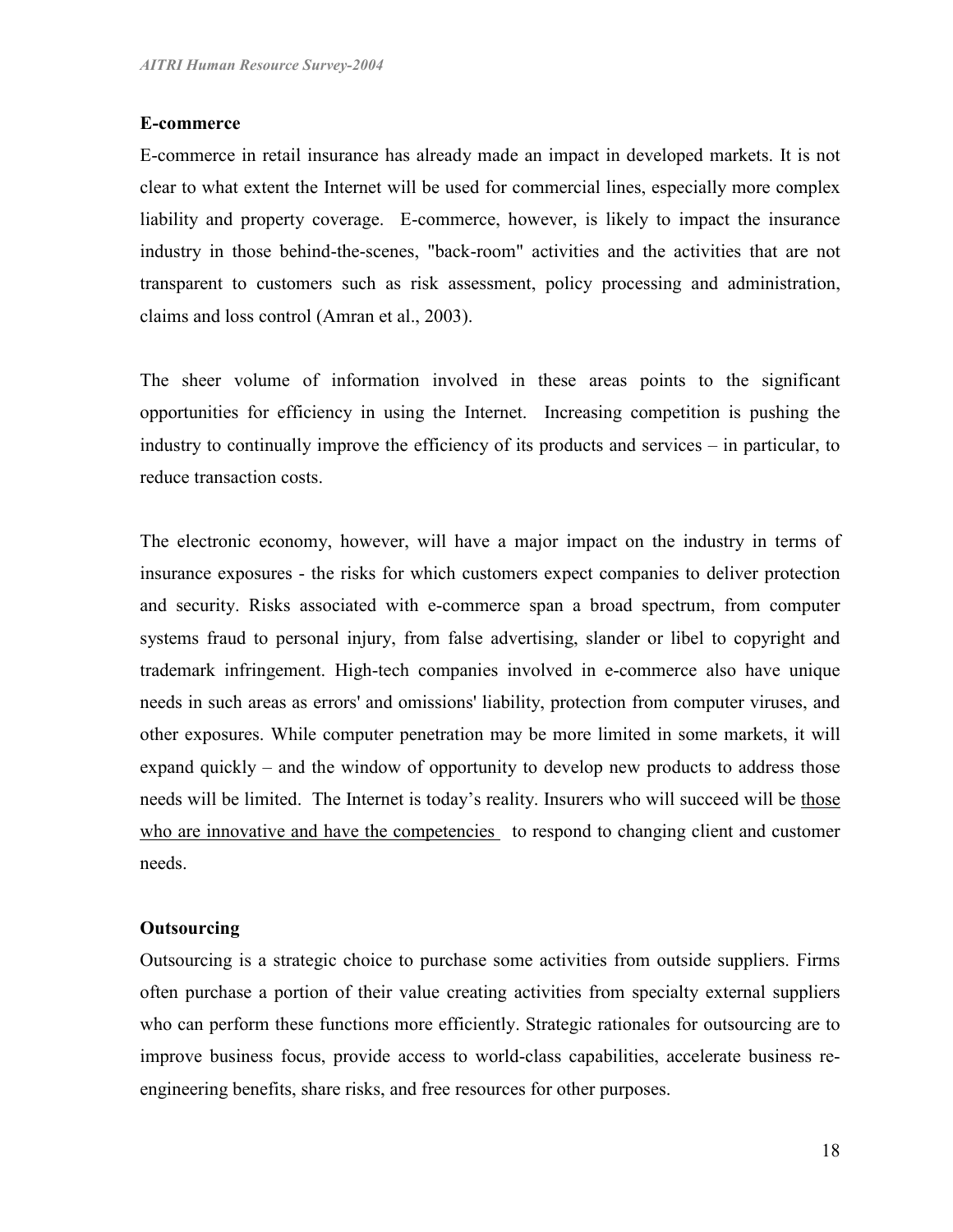Within the insurance industry, outsourcing of non-core business activities such as call centres and training have become common phenomena. Cheaper options to move call centres elsewhere and diseconomies of scale for training have made outsourcing a favourable option for some companies.

## Takaful

Insurers with appropriate knowledge and skills can gain from providing insurance products that comply with Islamic principles to cater for the special needs of the Muslim population in ASEAN countries such as Brunei, Indonesia and Malaysia. The Takaful industry has evolved to become an important constituent in the overall Islamic financial system. Since the concept underlying this product differs from that of traditional insurance, it is appropriate that the strategic human resource management as well the delivery of customer services is reorientated in line with its concepts, i.e., Al-Mudharabah, Al-Takaful and Tabarru'.

According to the Malaysian Insurance Annual Report 2003, market penetration in terms of Takaful policies over the total population is only 3.8%. This indicates untapped potentials in Malaysia and the ASEAN Muslim markets and ultimately, the global Muslim market (Yusof, 1996). Challenges in this sector include the lack of uniform terminology, Syariah interpretation, human resource development, product innovation, retakaful, and promotional and marketing strategies (Yon Bahiah, 2003).

## Knowledge Workers:

Insurance is a knowledge- based industry, as reflected by the number of qualified staff from various disciplines needed to provide insurance services. Knowledge workers must be managed differently. They respond to responsibility rather than command and control. It implies that there are no "subordinates", only "associates". In knowledge- based organizations, staff must be able to control their own work through feedback of their efforts and actions in relation to the objectives. The key question that should be in their minds is: "What are the contributions to my company and its mission that I can make?"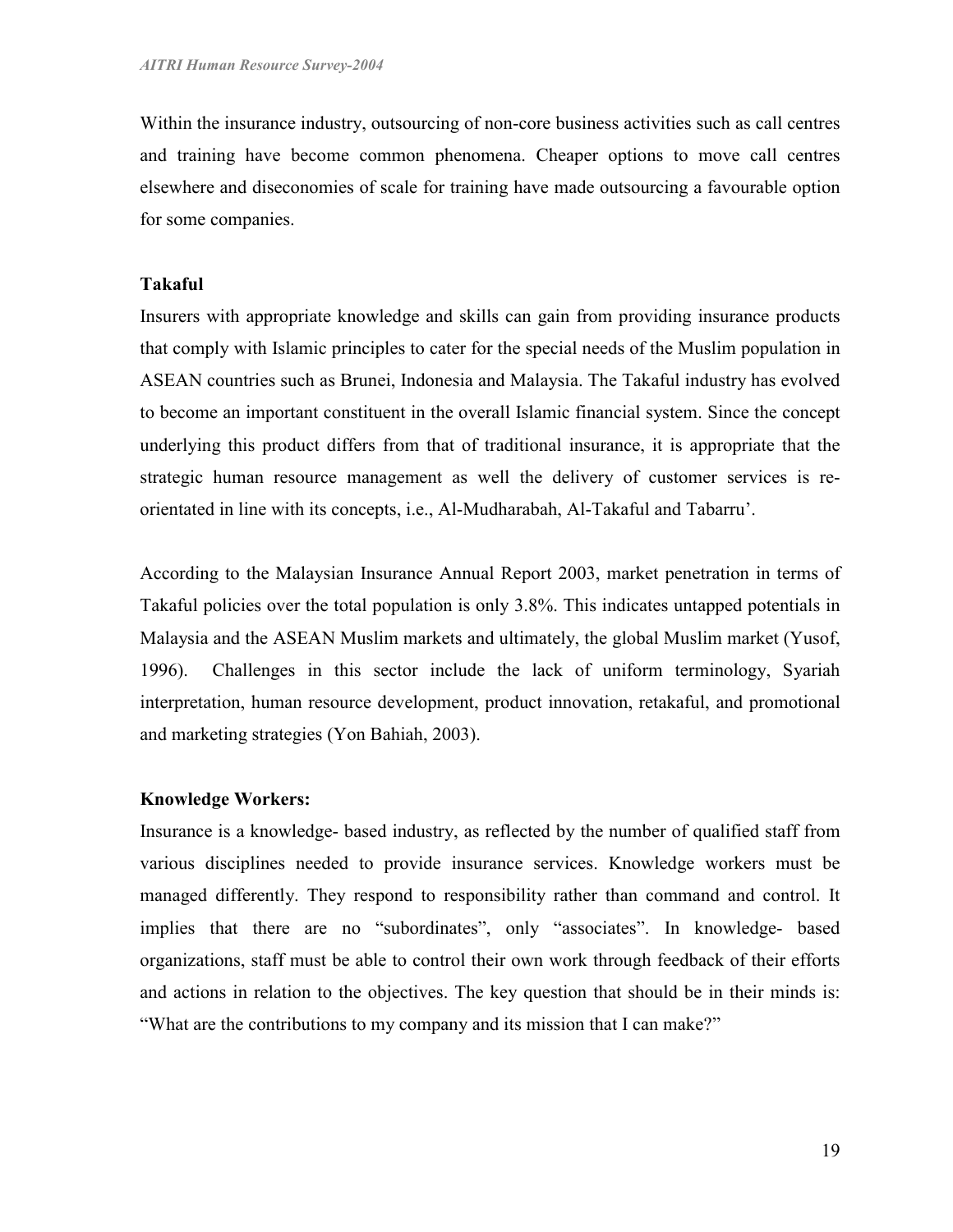# 4.6 HR Issues in the Insurance Industry

Successful insurance companies are the ones that continuously upgrade their talents through well-planned HRD and training programmes. Qualified staff focusing on building core specialization such risk management, underwriting and claims in niche markets become essential elements of competing in a highly competitive environment. Guerinni (1996) identified seven major concepts as relevant HR issues faced by the insurance industry: (i) Cost effectiveness of training; (ii) Cultural training; (iii) Evaluation of training; (iv) Followup training; (v) Global training; (vi) New developments in training and Virtual computer training,  $21<sup>st</sup>$  century training; and Just-in-time (JIT) training.

## 5.0 ANALYSIS OF FINDINGS

Descriptive analysis was used to assess the responses of participants of the survey. Valid percentages were used predominantly in this report due to the high number of unanswered responses from most of the respondents. For the analysis on items using 5 point scales, the means were also calculated.

#### 5.1 SECTION A: Profile of Respondents

A total of 138 respondents from 8 ASEAN countries participated in the survey. A majority of 40 companies (or 29.0%) of the companies that participated in this survey are from Indonesia as indicated in Table 5.1a.

| Country       | Frequency | Percent |
|---------------|-----------|---------|
| Indonesia     | 40        | 29.0    |
| Malaysia      | 27        | 19.6    |
| Philippines   | 18        | 13.0    |
| Thailand      | 18        | 13.0    |
| <b>Brunei</b> | 17        | 12.3    |
| Singapore     | 11        | 8.0     |
| Vietnam       | 4         | 2.9     |
| Cambodia      | 3         | 2.1     |
| Total         | 138       | 100.0   |

Table 5.1a: Country of Origin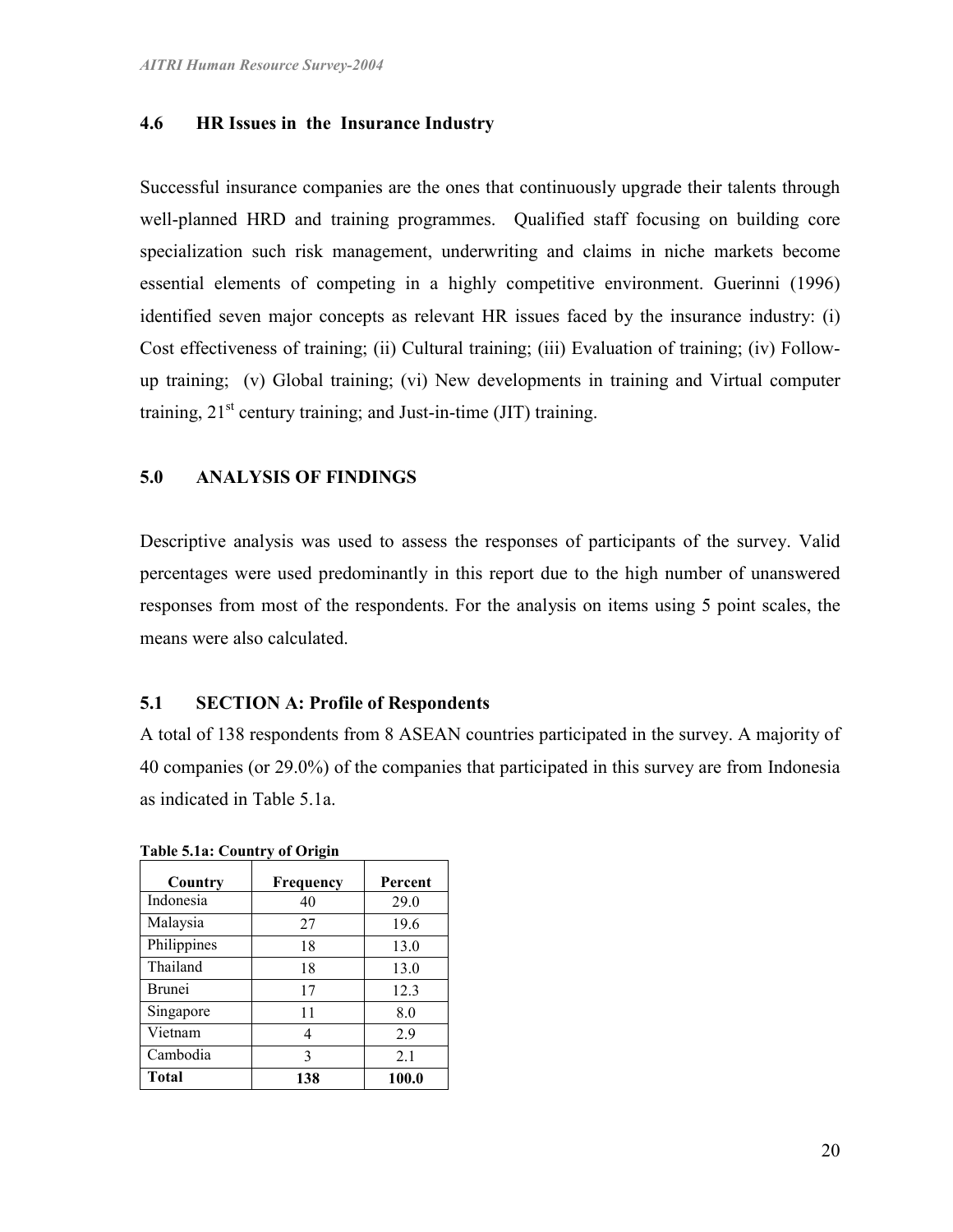| <b>Type of</b> |           |         |                      |
|----------------|-----------|---------|----------------------|
| Company        | Frequency | Percent | <b>Valid Percent</b> |
| General        | 71        | 51.4    | 53.0                 |
| Life           | 36        | 26.1    | 26.9                 |
| Reinsurance    | 14        | 10.1    | 10.4                 |
| Composite      | 13        | 9.4     | 9.7                  |
| <b>Total</b>   | 134       | 97.1    | 100.0                |
| Unanswered     |           | 29      |                      |
| Total          | 138       | 100.0   |                      |

Table 5.1b: Type of Company

Table 5.1.b shows that 53.0% of the respondents are general insurers and 26.9% are life insurers. The remaining are re-insurers and composite insurers.

# 5.2 SECTION B: Challenges and Solutions

# 5.2.1 Challenges faced by the local insurance industry

This is a strategic dimension of this study. Twelve challenges faced by the local insurance industry were listed and respondents were requested to identify and assess the strategic impact/importance. They were requested to identify and assess any other additional factors.

As indicated in Table 5.2.1, increased liberalization due to greater market liberalization (mean 4.23), is cited as the factor of extreme importance. This is followed by: lack of qualified and trained workforce (mean 3.88) and low economic growth (mean 3.88).

Other key challenges identified are lack of public awareness of the benefits of insurance, entry of banks into the insurance sector, quality of current marketing / distribution systems and adequacy of ethical standards in the insurance industry. Surprisingly, the lowest important HR challenge was identified as E-Commerce, with a mean score of 3.12.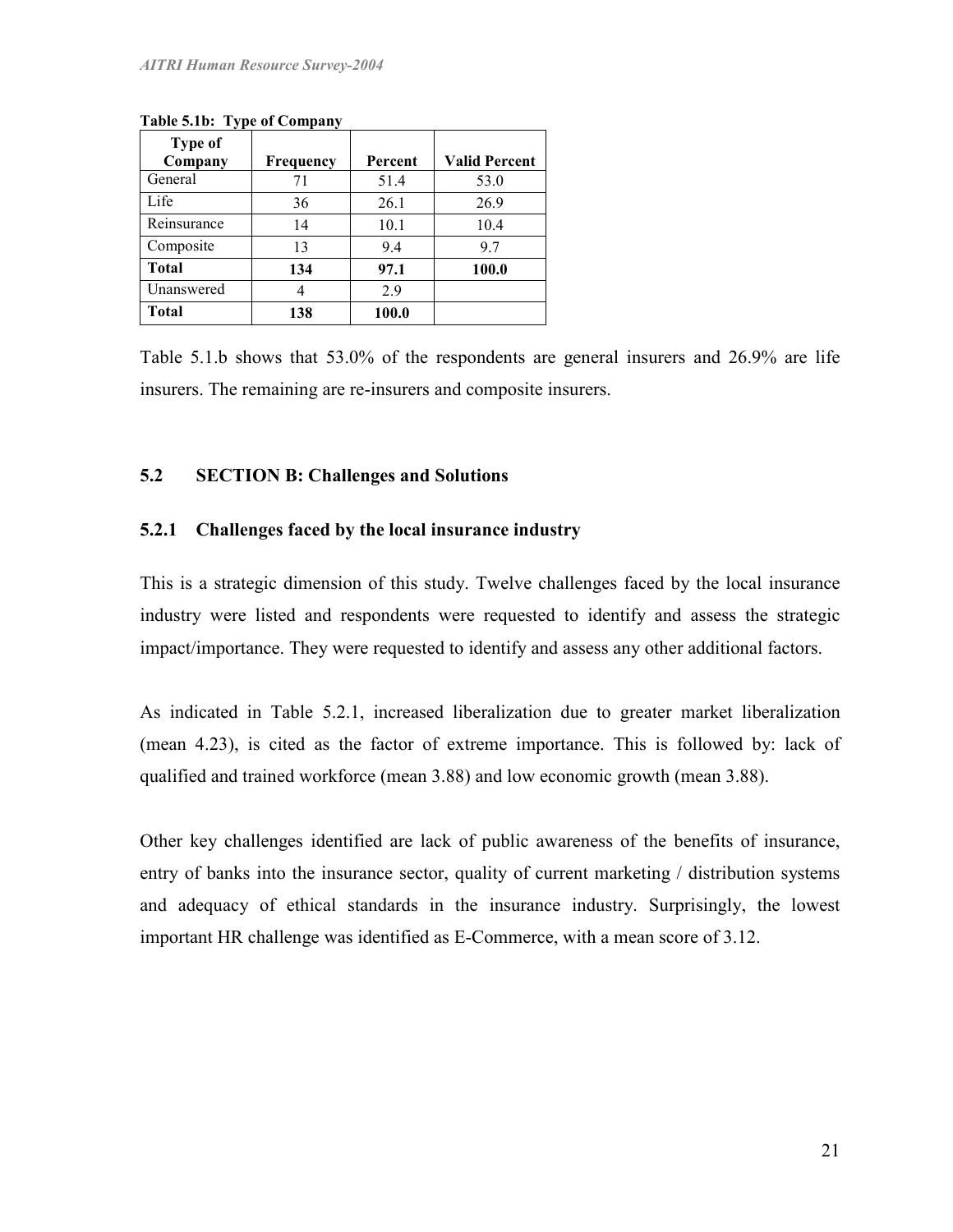|                | <b>Challenges Faced by the Local Insurance</b> | <b>Strategic Challenge</b> |              |         |       |      |      |
|----------------|------------------------------------------------|----------------------------|--------------|---------|-------|------|------|
|                | Industry                                       | Low                        | <b>Below</b> | Average | Above | High |      |
| -1.            | Increased competition due to greater market    | 0.9                        | 1.7          | 14.5    | 39.3  | 43.6 | 4.23 |
|                | liberalization                                 |                            |              |         |       |      |      |
| 2.             | Lack of qualified and trained workforce        | 3.5                        | 4.4          | 24.8    | 35.4  | 31.9 | 3.88 |
| 3 <sub>1</sub> | Low economic growth                            | 2.8                        | 10.3         | 18.7    | 32.7  | 35.5 | 3.88 |
| 4 <sub>1</sub> | Lack of pubic awareness of the benefits of     | $\Omega$                   | 9.5          | 26.3    | 35.8  | 28.0 | 3.83 |
|                | insurance                                      |                            |              |         |       |      |      |
| 5 <sub>1</sub> | Entry of banks into the insurance sector       | 2.0                        | 10.0         | 18.0    | 47.0  | 23.0 | 3.79 |
| 6.             | Quality of the current marketing/distribution  | $\Omega$                   | 9.9          | 23.8    | 47.5  | 18.8 | 3.75 |
|                | systems                                        |                            |              |         |       |      |      |
| 7.             | Adequacy of ethical standards in the insurance | 3                          | 8.1          | 33.3    | 38.4  | 17.2 | 3.59 |
|                | industry                                       |                            |              |         |       |      |      |
| 8.             | Coping with advances in information and        | 2.0                        | 8.1          | 35.4    | 39.4  | 15.2 | 3.58 |
|                | communication technologies                     |                            |              |         |       |      |      |
| 9.             | Access to capital resources to absorb          | 2.6                        | 10.4         | 39.0    | 28.6  | 19.5 | 3.52 |
|                | increasing operational risks                   |                            |              |         |       |      |      |
| 10.            | Increased operational risks                    | 13.0                       | $\Omega$     | 30.4    | 39.1  | 17.4 | 3.48 |
| 11.            | Coping with the current regulatory and         | 2.0                        | 12.0         | 48.0    | 29.0  | 9.0  | 3.31 |
|                | supervisory environment                        |                            |              |         |       |      |      |
| 12.            | E-Commerce                                     | 5.8                        | 31.4         | 24.4    | 22.1  | 16.3 | 3.12 |

Table 5.2.1: Challenges aced by the local insurance industry

## 5.2.2 HR Challenges predominant in the local market

Respondents were asked to state three most important HR challenges prevailing in their domestic market. This is a subjective question to depict the local HR issues at the macro level. The survey also sought their views of measures to overcome the challenges they had identified.

Their responses are as in Table 5.2.2. The three most important HR challenges are: (1) competency, relevancy and experience; (2) strategic planning management and (3) training and development while the top three important solutions identified are: (1) competency and experience relevant to the industry; (2) provision of adequate and relevant training and development activities; and (3) incorporation and implementation of strategic HR planning.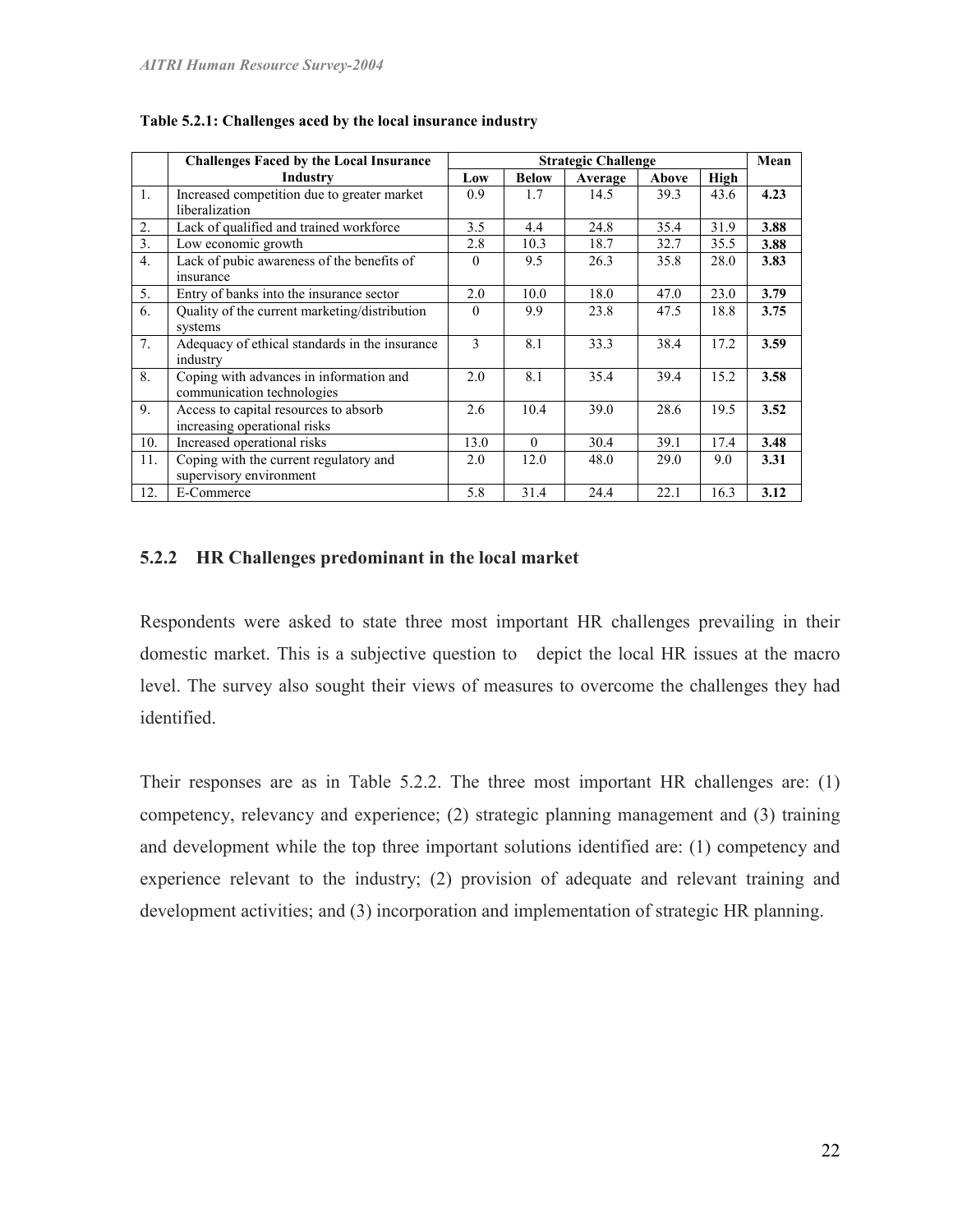| <b>Important HR Challenges/Solutions</b>            | <b>Challenges</b> | <b>Solutions</b> |
|-----------------------------------------------------|-------------------|------------------|
| Competency, relevancy and experience                | 150               | 148              |
| Strategic planning management                       | 137               | 122              |
| Training and development                            | 132               | 139              |
| Recruitment                                         | 108               | 29               |
| Leadership                                          | 77                | 55               |
| Staff retention                                     | 44                | 25               |
| Wages and benefits                                  | 43                | 37               |
| Response to change                                  | 33                | 11               |
| Total quality management                            | 28                | 38               |
| Ethics and corporate governance                     | 8                 | 6                |
| Compliance with industrial standards and guidelines | 8                 | 7                |
| Public awareness/education                          | 8                 | 13               |
| Perceptions of product features                     | 7                 | $\overline{4}$   |
| Performance appraisal systems                       | 6                 | 22               |
| Authority of regulators                             | $\overline{2}$    | $\overline{4}$   |
| Smart partnership and cooperation                   | $\overline{2}$    | 10               |
| Review of education systems                         |                   | $\overline{4}$   |
| Review industry structure, regulation, etc.         | 0                 | 16               |
| Outsourcing                                         | 0                 | 3                |

Table 5.2.2: Important HR Challenges and Solutions

## 5.2.3 Human resource challenges faced by own company

The survey asked insurers to state the most pressing human resource issues faced by their companies and to assess the strategic impact of the issues/ challenges they had identified on a scale of one (1: lowest strategic impact) to five (5: highest strategic impact). A microanalysis was done and based on the mean scores, the top three key internal HR challenges are: (1) low productivity of agents; (2) inability to attract high quality/qualified entrants; and (3) lack of multi-skilled staff.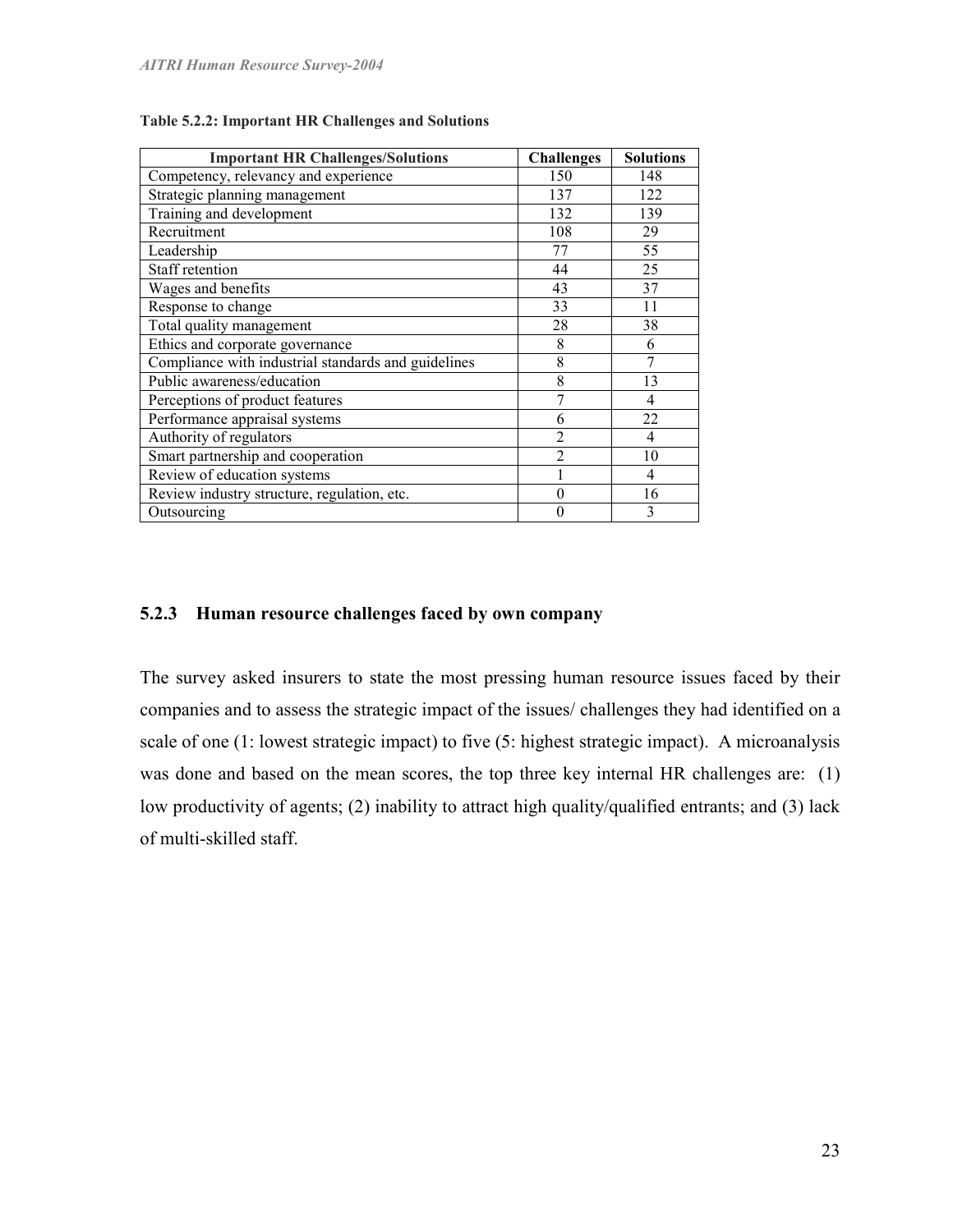|     | <b>Major HR Challenges Impacting your</b>                                  |      |              | <b>Strategic Challenge</b> |       |             | Mean |
|-----|----------------------------------------------------------------------------|------|--------------|----------------------------|-------|-------------|------|
|     | Company                                                                    | Low  | <b>Below</b> | Average                    | Above | <b>High</b> |      |
| 1.  | Low productivity of agents                                                 | 1.2  | 12.2         | 26.8                       | 45.1  | 14.6        | 3.60 |
| 2.  | Inability to attract high quality / qualified                              |      |              |                            |       |             |      |
|     | entrants                                                                   | 3.3  | 9.8          | 32.6                       | 37.0  | 17.4        | 3.55 |
| 3.  | Lack of multi-skilled staff                                                | 3.4  | 10.1         | 30.3                       | 43.8  | 12.4        | 3.52 |
| 4.  | Lack of underwriting, claims, actuarial and<br>other skills                | 9.1  | 10.4         | 27.3                       | 37.7  | 15.6        | 3.40 |
| 5.  | Staff not able to provide good customer<br>service                         | 7.0  | 12.8         | 32.6                       | 30.2  | 17.4        | 3.38 |
| 6.  | Lack of leadership and decision making<br>skills                           | 8.9  | 20.0         | 25.6                       | 22.2  | 23.3        | 3.31 |
| 7.  | Lack of technical expertise                                                | 7.8  | 12.2         | 34.4                       | 33.3  | 12.2        | 3.30 |
| 8.  | Inadequate promotion and other incentives<br>for staff                     | 7.5  | 12.9         | 39.8                       | 23.7  | 16.1        | 3.28 |
| 9.  | Lack of general management<br>skills,<br>inability to implement strategies | 5.9  | 16.7         | 36.3                       | 27.5  | 13.7        | 3.26 |
| 10. | Low productivity of employees                                              | 3.1  | 21.4         | 33.7                       | 31.6  | 10.2        | 3.24 |
| 11. | Staff not able to work as a team                                           | 8.0  | 29.5         | 20.5                       | 23.9  | 18.2        | 3.15 |
| 12. | Lack of exposure to international best<br>practices and techniques         | 8.4  | 15.7         | 39.8                       | 27.7  | 8.4         | 3.12 |
| 13. | High level of staff turnover                                               | 17.9 | 20.5         | 21.8                       | 29.5  | 10.3        | 2.94 |

#### Table 5.2.3: Key Human Resource Challenges Currently Facing the Company

# 5.2.4 Level of competency of brokers and adjusters.

Brokers and adjusters provide very important functions to insurers (one is in marketing and the other in claims), and both have direct impact on revenue and costs respectively. In other words, both have direct influence on the level of the satisfaction of insurance clients with the insurers' products/service experience.

Respondents assessed the overall competence of the broking and loss adjusting services based on a scale of one (1: lowest competence) to five (5: very competent). The survey indicates that respondents rate the competency of loss adjusters only slightly higher than that of brokers. However, as seen from Table 5.2.4 the low means indicate that the level of competency of both brokers and adjusters is only average.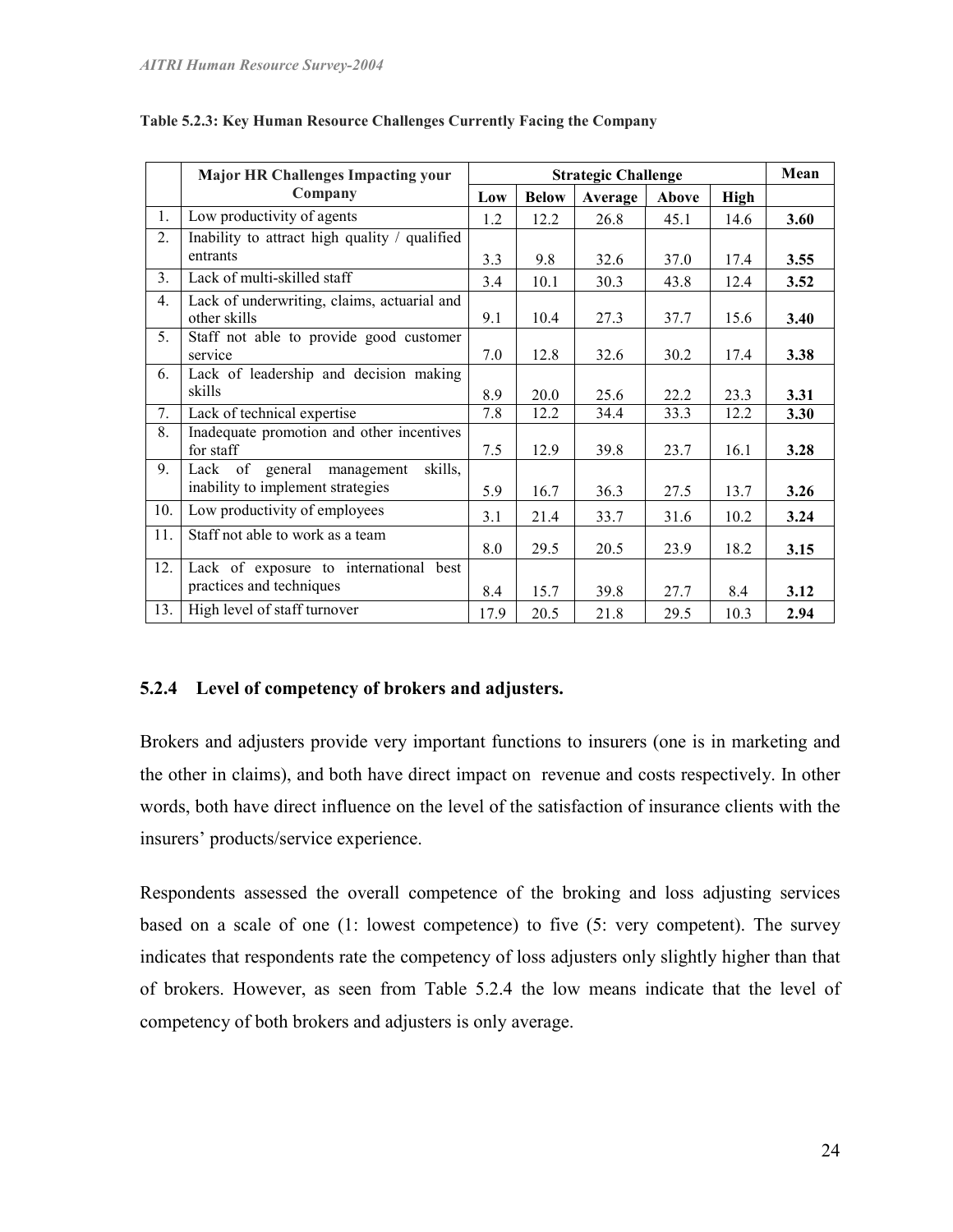|    | <b>Competency Level</b> | Low | <b>Below</b> | Average | Above | High | Mean |
|----|-------------------------|-----|--------------|---------|-------|------|------|
|    | Loss adjusters          | 49  |              | 45.1    | 33.3  | 4.9  | 3.22 |
| ۷, | <b>Brokers</b>          | 6.6 | 0.4          | 46.2    | 33.0  |      | 3.17 |

#### Table 5.2.4: Assessment of Competence of Brokers and Loss Adjusters

# 5.2.5 Factors influencing manpower growth

Respondents were requested to provide the factors that would influence the growth of manpower in their organizations in the medium term. Based on Table 5.2.5, the respondents rate business growth highest with a mean of 4.28. The second is competition with a mean of 3.92 while the third is products and services diversification with a mean of 3.77.

Another level of analysis was conducted to determine the impact of these factors on manpower growth. Table 5.2.5 shows that the highest impact is business growth, followed by products and services diversification, and staff costs. The study also reveals that the first two factors (business growth and products, and services diversification) have positive impact on manpower growth while the third factor (staff cost) has a negative impact.

|  |  |                                               |  | Table 5.2.5: Factors That Influence Growth of Respondents' Organizational Manpower for the Next |  |  |
|--|--|-----------------------------------------------|--|-------------------------------------------------------------------------------------------------|--|--|
|  |  | Three Years and the Impact On Manpower Growth |  |                                                                                                 |  |  |

|                  | <b>Factors that Influence</b>                |     | <b>Strategic Challenge</b> |         |       |      |      |        |
|------------------|----------------------------------------------|-----|----------------------------|---------|-------|------|------|--------|
|                  | Organizational<br><b>Manpower Growth</b>     | Low | <b>Below</b>               | Average | Above | High | Mean | Impact |
| 1.               | Business growth                              | 1.5 | 1.5                        | 16.2    | 28.5  | 52.3 | 4.28 | .84    |
| 2.               | Competition                                  | 2.5 | 4.9                        | 19.7    | 44.3  | 28.7 | 3.92 | .13    |
| 3.               | Products and services<br>diversification     | 2.5 | 4.9                        | 28.7    | 41.0  | 23.0 | 3.77 | .52    |
| $\overline{4}$ . | Advancements in IT                           | 2.5 | 10.0                       | 32.5    | 28.3  | 26.7 | 3.67 | $-.40$ |
| 5.               | Staff cost                                   | 4.3 | 8.6                        | 26.7    | 38.8  | 21.6 | 3.65 | $-.43$ |
| 6.               | Liberalization of<br>insurance market / AFTA | 6.5 | 10.2                       | 32.4    | 26.9  | 24.1 | 3.52 | .08    |

## 5.2.6 Important factors influencing company's competitive position

The heart of the matter for strategic human resources management is ensuring that staff possess what it takes for their companies to compete effectively. An analysis on factors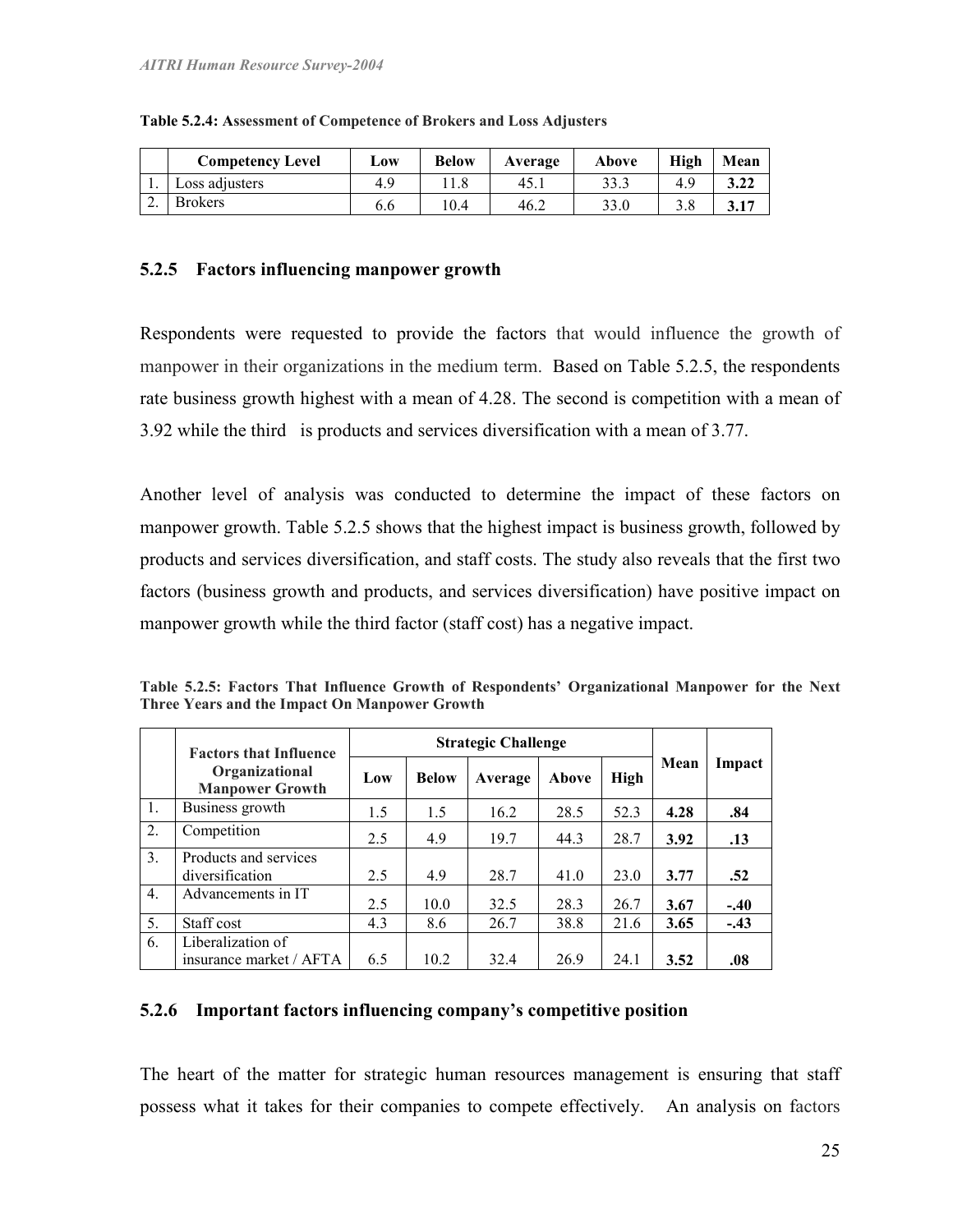which were identified by respondents to have high impact on the company's competitive position is as indicated in Table 5.2.6.

Respondents (54.6%) perceive high quality of customer service (mean of 4.48) as a factor with the most influence on their company's competitive position. This is followed by knowledge and competency of employees and agents (mean score 4.36), and having a strong brand name (mean score: 4.33). These most probably reflect the reaction of insurers to the competition from banks in the retail insurance market segment. Other significant factors in descending order of importance to competitive positioning are:

- technical and operational capabilities
- having a professional image with customers
- efficient IT systems and computerization
- improved existing products.

|                | <b>Factors Influencing Firm's</b> | Impact   |              |         |       |             | Mean |
|----------------|-----------------------------------|----------|--------------|---------|-------|-------------|------|
|                | <b>Competitive Position</b>       | Low      | <b>Below</b> | Average | Above | <b>High</b> |      |
| 1.             | High quality of customer          |          |              |         |       |             |      |
|                | services                          | $\theta$ | $\Omega$     | 7.3     | 37.9  | 54.8        | 4.48 |
| 2.             | Knowledge and competency of       |          |              |         |       |             |      |
|                | employees and agents              | $\theta$ | 1.5          | 13.1    | 33.1  | 52.3        | 4.36 |
| 3 <sub>1</sub> | Having a strong brand name        | $\theta$ | 3.3          | 8.3     | 40.8  | 47.5        | 4.33 |
| 4.             | Technical and operational         |          |              |         |       |             |      |
|                | capabilities                      | $\theta$ | 1.6          | 12.8    | 43.2  | 42.4        | 4.26 |
| 5.             | Having a professional image       |          |              |         |       |             |      |
|                | with customers                    | $\theta$ | 4.3          | 12.8    | 41.9  | 41.0        | 4.20 |
| 6.             | Efficient IT systems and          |          |              |         |       |             |      |
|                | computerization                   | 0.9      | 1.8          | 19.3    | 37.6  | 40.4        | 4.15 |
| 7.             | Improved existing products        |          |              |         |       |             |      |
|                | and services quality              | 1.7      | 0.9          | 13.8    | 49.1  | 34.5        | 4.14 |
| 8.             | Adequacy of capital resources     | 0.9      | 2.8          | 25.2    | 35.5  | 35.5        | 4.02 |
| 9.             | Introduction of new products      |          |              |         |       |             |      |
|                | and services                      | 0.9      | 3.6          | 26.4    | 40.9  | 28.2        | 3.92 |

Table 5.2.6: Important Factors Influencing Company Competitive Position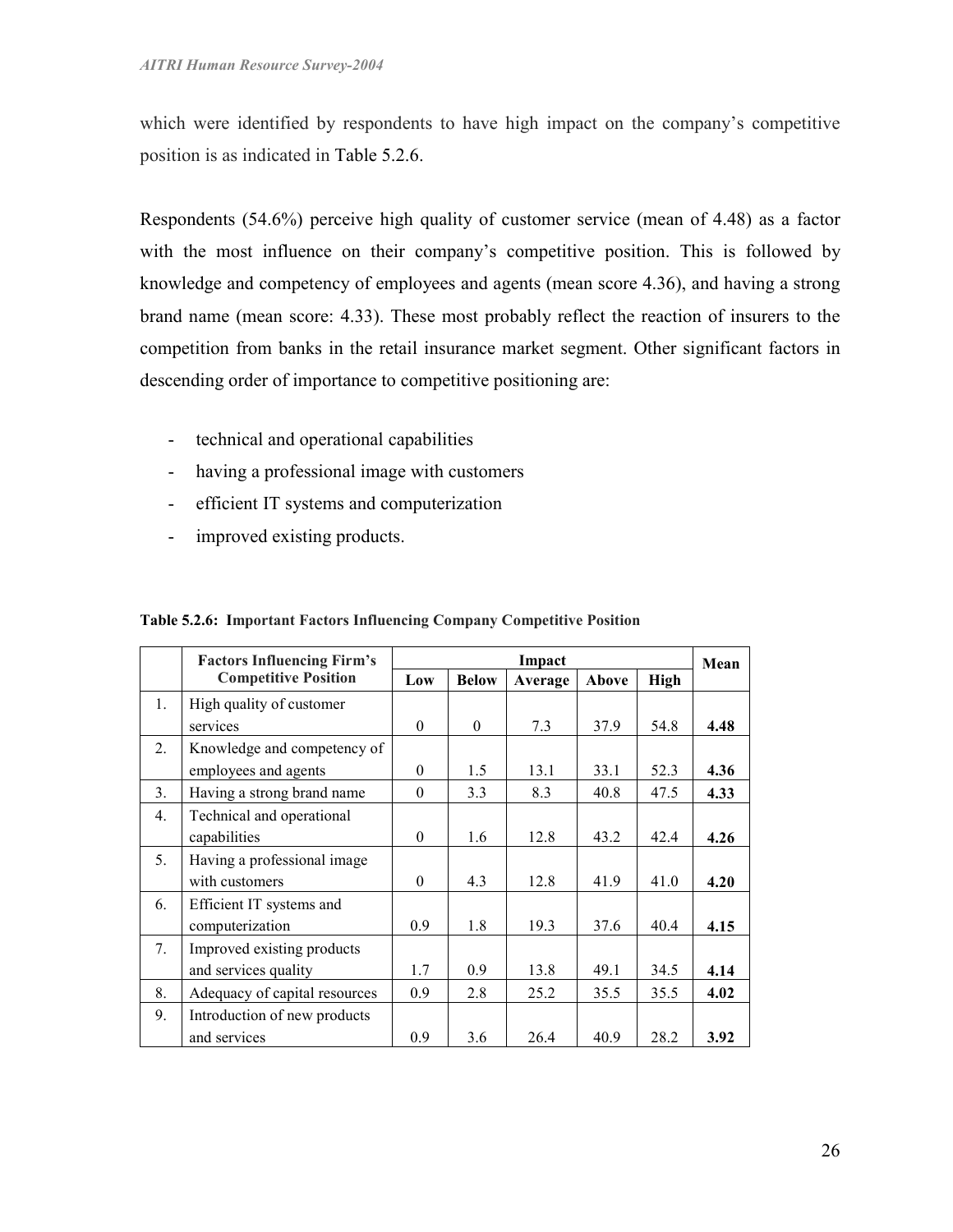# 5.2.7 Training objectives

Of the 13 factors listed, 64.2% of the participants of this survey believe that in the next three years the most important training objectives will be: improving quality of service and customer satisfaction (rated the highest at 4.55), followed by providing training that supports business objectives, and providing training to improve operational efficiency, as indicated in Table 5.2.7.

|                | Firm's Training Objectives for the  |              |              |         |       |             |      |
|----------------|-------------------------------------|--------------|--------------|---------|-------|-------------|------|
|                | <b>Next 3 Years</b>                 | Low          | <b>Below</b> | Average | Above | <b>High</b> | Mean |
| 1 <sub>1</sub> | Improving quality of service and    |              |              |         |       |             |      |
|                | customer satisfaction               | $\mathbf{0}$ | 0.8          | 7.5     | 27.5  | 64.2        | 4.55 |
| 2.             | Supporting business objectives      | $\theta$     | 4.1          | 5.8     | 33.1  | 57.0        | 4.43 |
| 3.             | Improving operational efficiency    | 1.7          | $\theta$     | 9.2     | 35.3  | 53.8        | 4.39 |
| 4.             | Increasing the number of qualified  |              |              |         |       |             |      |
|                | staff                               | $\theta$     | $\Omega$     | 11.5    | 42.5  | 46.0        | 4.35 |
| 5.             | Improving competitive edge          | 0.9          | 0.9          | 15.0    | 36.4  | 46.7        | 4.27 |
| 6.             | Creating more favourable attitudes, |              |              |         |       |             |      |
|                | loyalty and cooperation             | 0.9          | 0.9          | 17.8    | 33.6  | 46.7        | 4.24 |
| 7.             | Improving managerial skills         | 1.8          | 2.7          | 13.6    | 41.8  | 40.0        | 4.15 |
| 8.             | Improving supervisory skills        | 1.7          | $\theta$     | 18.6    | 45.8  | 33.9        | 4.10 |
| 9.             | Developing expertise/competency in  |              |              |         |       |             |      |
|                | new areas                           | $\mathbf{0}$ | 3.8          | 17.3    | 54.8  | 24.0        | 3.99 |
| 10.            | Helping employees in their personal |              |              |         |       |             |      |
|                | development and advancement         | 2.5          | 2.5          | 21.2    | 42.4  | 31.4        | 3.97 |
| 11.            | Orienting and informing employees   | 1.0          | 5.0          | 31.7    | 26.7  | 35.6        | 3.91 |
| 12.            | Introducing new corporate culture   | 5.3          | 7.4          | 24.5    | 37.2  | 25.5        | 3.70 |
| 13.            | Obtaining ISO certification         | 11.5         | 11.5         | 19.2    | 35.9  | 21.8        | 3.45 |

Table 5.2.7: Rating of Importance of Training Objectives for the Next 3 years

## 5.3.1 SECTION C: Strategies

#### 5.3.1. Importance of HR to company's competitive advantage and HR vision

The question on the importance of HR in relation to the company's strategies to succeed in the market also reflects management commitment to HR. Consistency of vision with actions as reflected by budget commitments and other training practices will determine the success of HRD in relation to its vision and objectives.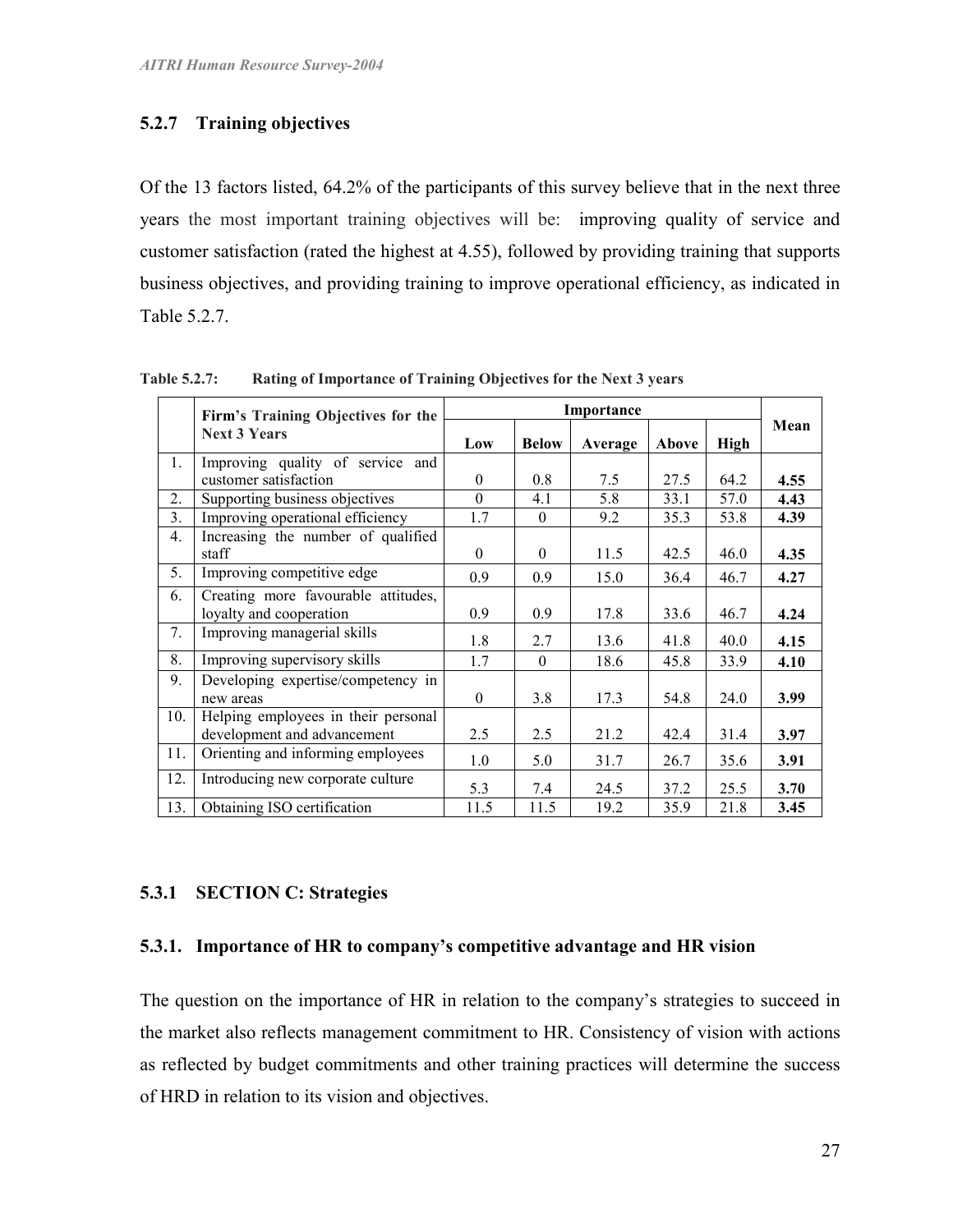The majority (47.0%) of the respondents consider that HRD contributes very importantly to their company's competitive advantage and positioning, as shown in Table 5.3.1a.The overall mean for this item is 4.40 and is considered to be very high in terms of strategic importance.

| <b>HRD</b> Importance    | <b>Frequency</b> | Percent | <b>Valid Percent</b> |
|--------------------------|------------------|---------|----------------------|
| Very important           | 54               | 39.1    | 47.0                 |
| Above average importance | 49               | 35.5    | 42.6                 |
| Average importance       | 12               | 8.7     | 10.4                 |
| Total                    | 115              | 83.3    | 100.0                |
| Unanswered               | 23               | 16.7    |                      |
| Total                    | 138              | 100.0   |                      |
| Overall mean             |                  |         | 4.40                 |

Table 5.3.1a: Strategic Importance of HRD with regard to Competitive Advantage

Based on Table 5.3.1b, most participants stated that the HR vision or policy statement of their companies was centred upon performance and efficiency. The second most widely used HR vision theme was quality and continuous improvement, followed by professionalism.

Table 5.3.1b: HR Vision/Policies

| <b>HR Vision Policy Themes</b>         | Occurrence |
|----------------------------------------|------------|
| Performance driven, efficiency         | 41         |
| Quality driven, continuous improvement | 33         |
| Professionalism                        | 22         |
| Concern for own personnel/staff        | 21         |
| Leadership                             | 13         |
| Conducive environment                  | 13         |
| Customer focus                         | q          |
| Change or challenge oriented           |            |
| Strategic partnership                  |            |
| Ethical, equal opportunity             | 3          |
| Market oriented                        | າ          |
| Communication                          |            |
| Cost conscious                         |            |

# 5.3.2: The company's training unit and HRD budgets

Based on Table 5.3.2a, out of the 49 respondents who completed this item, most of the insurers surveyed have small training units, and most companies have between 1 to 4 fulltime trainers and instructors. Considering the wide range of topics of which have been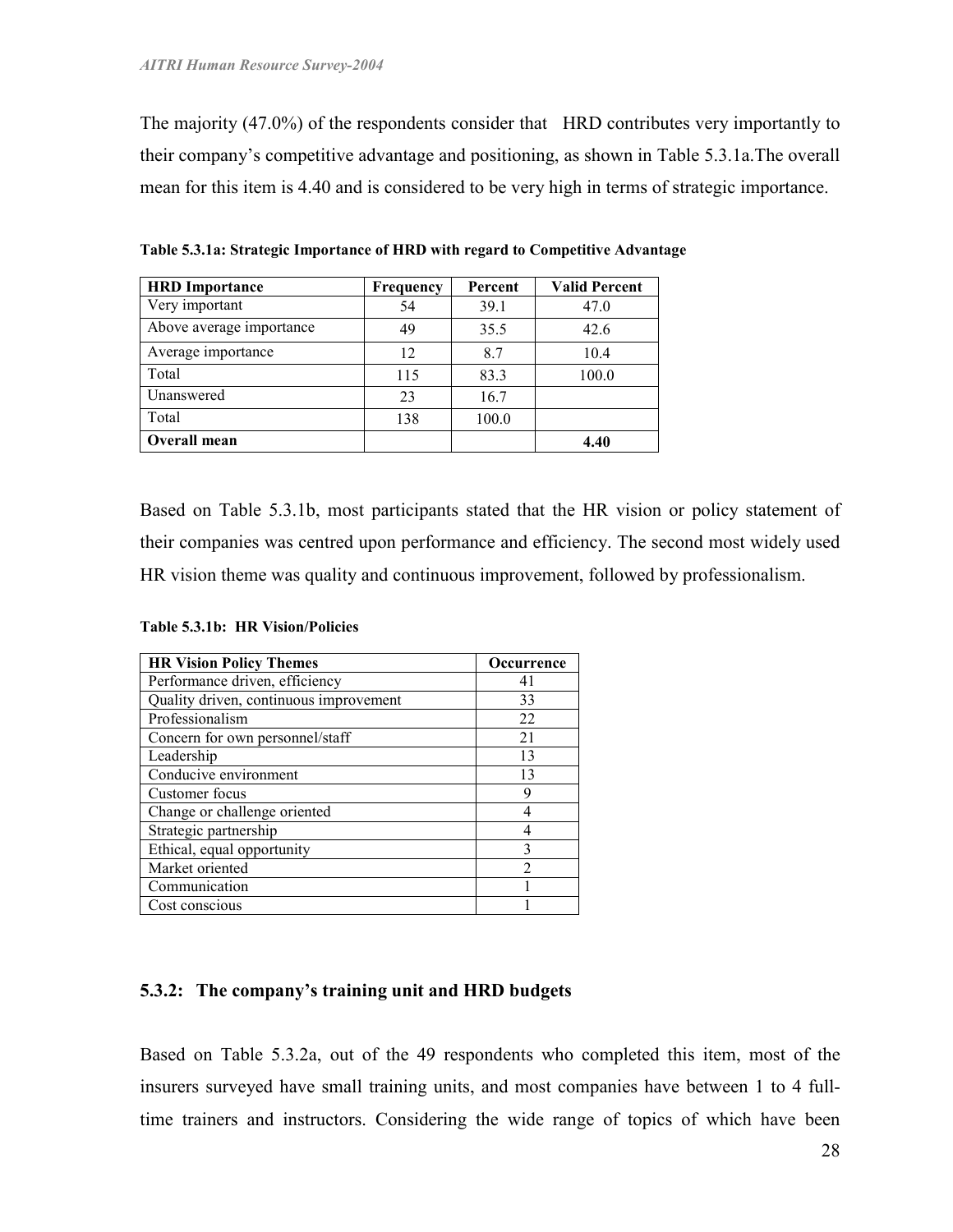identified, it can be implied that the insurers surveyed use external training providers extensively, as indicated in Table 5.3.2b. They have also been able to conduct various training programmes through industry collaboration. In some ASEAN countries, there are established training and educational institutions that are well supported by their respective markets. Surprisingly, respondents did not mention the role of universities in supporting insurance education and research.

| <b>Number of Staff</b> | Frequency      | Percent | <b>Valid Percent</b> |
|------------------------|----------------|---------|----------------------|
| 4                      | 12             | 8.7     | 24.5                 |
| 1                      | 10             | 7.2     | 20.4                 |
| $\overline{2}$         | 9              | 6.5     | 18.4                 |
| 3                      | 4              | 2.9     | 8.2                  |
| 6                      | 3              | 2.2     | 6.1                  |
| 11                     | 3              | 2.2     | 6.1                  |
| 7                      | $\overline{2}$ | 1.4     | 4.1                  |
| 10                     | $\mathbf{1}$   | .7      | 2.0                  |
| 12                     | 1              | .7      | 2.0                  |
| 18                     | 1              | .7      | 2.0                  |
| 20                     |                | .7      | 2.0                  |
| 38                     | 1              | .7      | 2.0                  |
| 40                     | 1              | .7      | 2.0                  |
| Total                  | 49             | 35.5    | 100.0                |
| Unanswered             | 89             | 64.5    |                      |
| Total                  | 138            | 100.0   |                      |

Table 5.3.2a: Number of Full-Time Trainers/Instructors

As seen in 5.3.2b, the majority of the respondents stated that most training programmes in their companies are coordinated internally through the coordination and involvement of branch manager, top management, or the HR department. The next popular mode was through outsourcing coordinated through the insurance associations in their countries or private training course providers. Many companies outsource their training to external providers and by attending courses, seminars and conferences.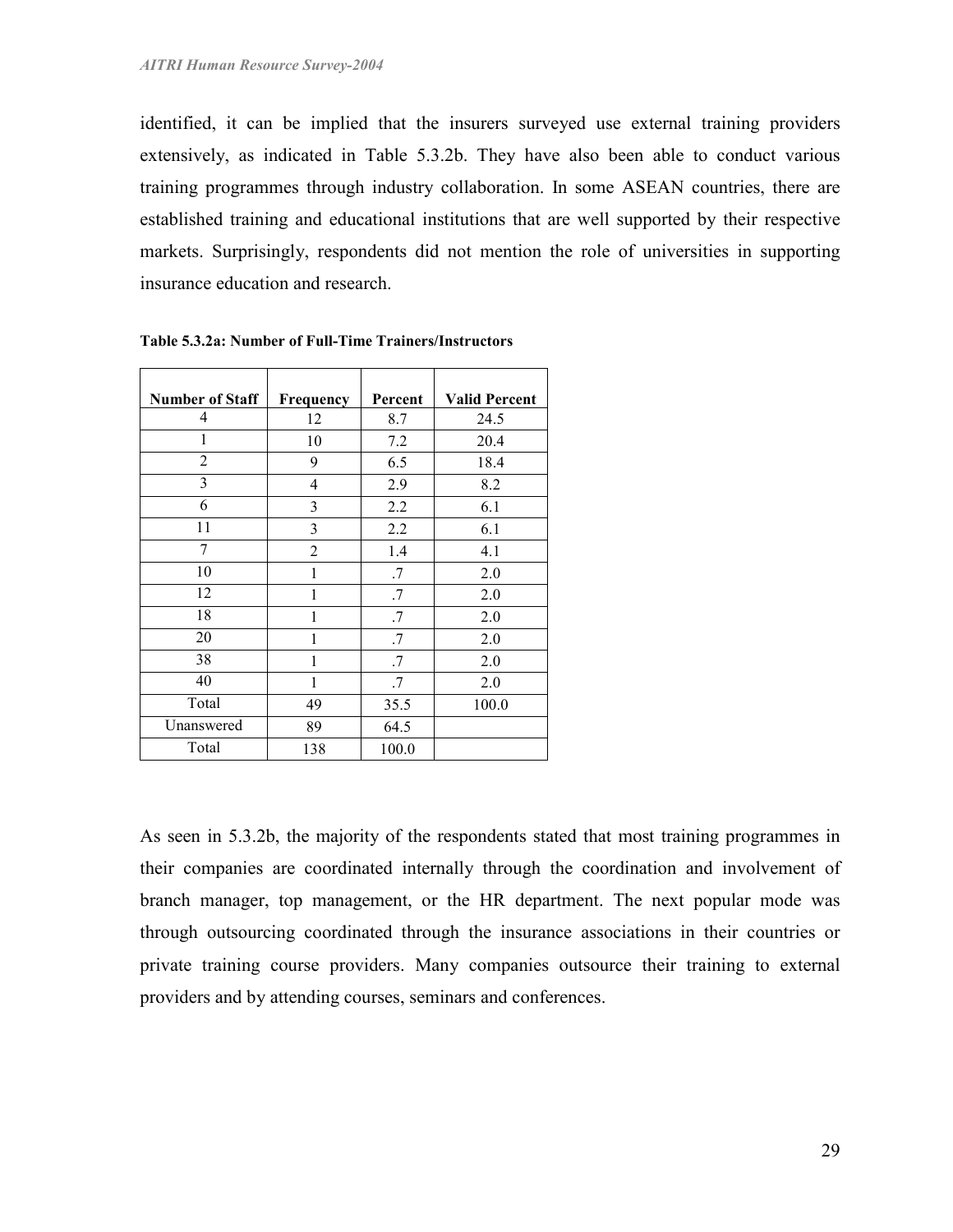#### Table 5.3.2b: Mode of Training

| Mode                                                 | <b>Occurrence</b> |
|------------------------------------------------------|-------------------|
| Internal/branch manager/top management/HR department |                   |
| GIAP/PIAM/outsource                                  |                   |
| Tapping into external training programmes            |                   |
| No training                                          |                   |

Respondents were asked to indicate the size of their training budget as a percentage of staff costs and as a percentage of agents' commission for the training of their staff and their agents respectively. As indicated in Table 5.3.2c, the majority or 74.2% of the companies that responded to this survey allocate between 1%-5% of their staff cost for the training budget.

| Percentage  | Frequency      | Percent | <b>Valid Percent</b> |
|-------------|----------------|---------|----------------------|
| $1 - 5\%$   | 72             | 52.2    | 74.2                 |
| $6 - 10\%$  | 19             | 13.8    | 19.6                 |
| $21 - 25%$  | $\overline{2}$ | 1.4     | 2.1                  |
| $26 - 30\%$ | 2              | 1.4     | 2.1                  |
| $11 - 15%$  |                | -7      | 1.0                  |
| $16 - 20%$  |                | .7      | 1.0                  |
| Total       | 97             | 70.3    | 100.0                |
| Unanswered  | 41             | 29.7    |                      |
| Total       | 138            | 100.0   |                      |

Table 5.3.2c Training Budget for Company Staff as Percentage of Staff Cost

64% of the respondents stated that their budget for training of agents is between 1%-5% of sales commission, as shown in Table 5.3.2d.

| Percentage | Frequency | Percent | <b>Valid Percent</b> |
|------------|-----------|---------|----------------------|
| $1 - 5\%$  | 36        | 26.1    | 64.3                 |
| $6 - 10\%$ | 9         | 6.5     | 16.1                 |
| $11 - 15%$ | 6         | 4.3     | 10.7                 |
| $16 - 20%$ | 3         | 2.2     | 5.4                  |
| $21 - 25%$ |           | .7      | 1.8                  |
| 26-30%     |           | .7      | 1.8                  |
| Total      | 56        | 40.6    | 100.0                |
| Unanswered | 82        | 59.4    |                      |
| Total      | 138       | 100.0   |                      |

Table 5.3.2d: Training Budget for Agents as a Percentage of Commission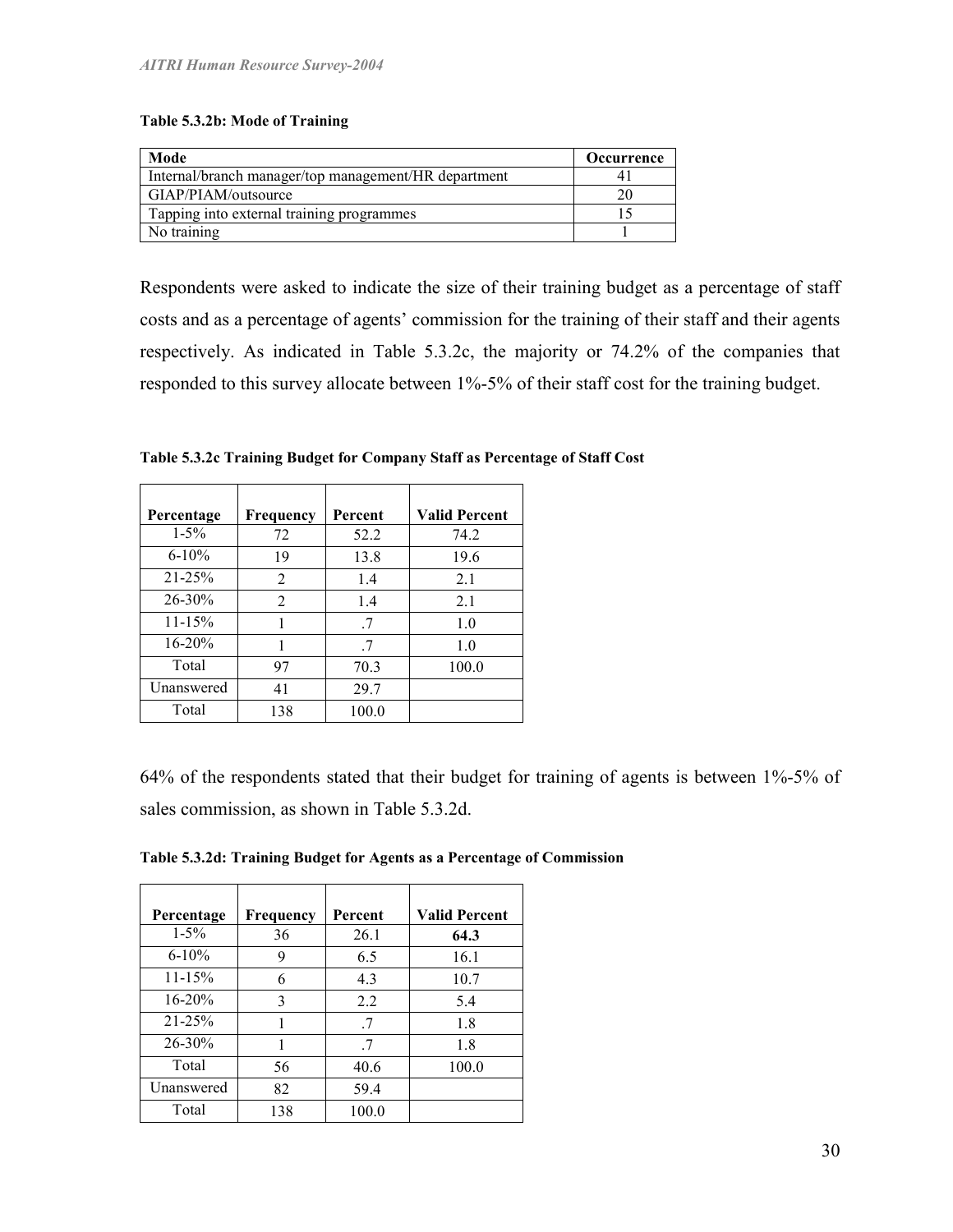It would be interesting to know if insurers' training budget for staff and agents will actually be increased over the years to reflect the increasing importance of HRD and training.

#### 5.3.3 Educational priorities

Recognizing the importance of knowledge/professional workers in insurance, it is important to assess the areas and extent of importance and commitment attached to ensure that companies would have the required talents to meet the challenges identified earlier. Based on Table 5.3.3a, respondents rated technical insurance knowledge for underwriting as the most important HRD/educational priority. The second highest rating was for customer relations/services, followed by technical insurance knowledge for claims. This reflects the seriousness of companies in developing core competencies in underwriting of risks, marketing and servicing their clients/customers. Insurance rating and pricing is also given high ranking. Respondents also expressed that their organizations would also be concerned with developing competent managers and leaders, as reflected in the high rating given to:

- Management development targeted for middle management, and
- Leadership development for top management.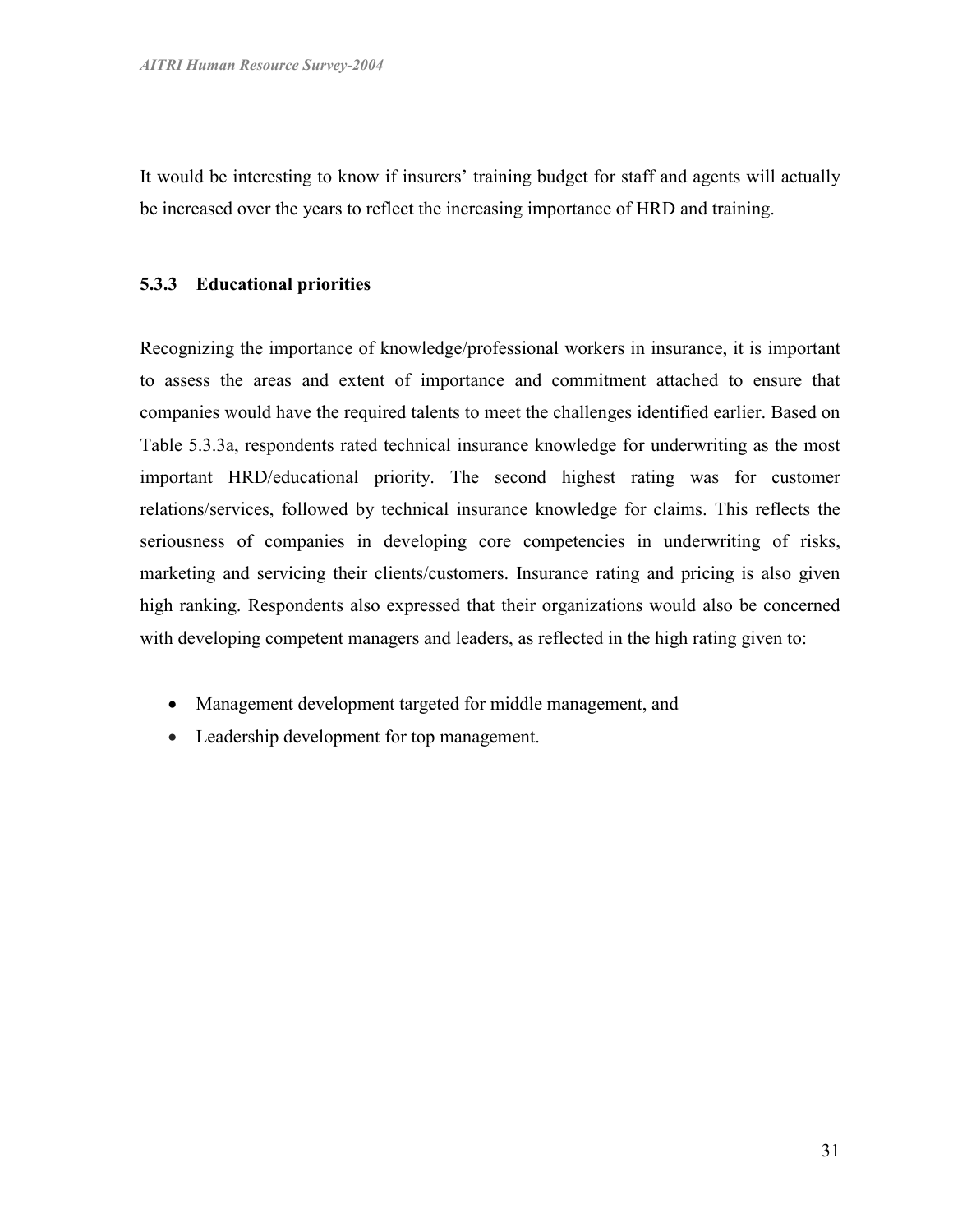|                | <b>Priorities</b>                                    |                |      | <b>Low Below Average</b> | Above | High | Mean |
|----------------|------------------------------------------------------|----------------|------|--------------------------|-------|------|------|
| 1.             | Technical insurance knowledge for underwriting       | $\Omega$       | 2.4  | 5.7                      | 33.3  | 58.5 | 4.48 |
| 2.             | Customer relations/services                          | $\Omega$       | 1.0  | 9.6                      | 32.7  | 56.7 | 4.45 |
| 3 <sub>1</sub> | Technical insurance knowledge for claims             | $\Omega$       | 2.6  | 6.8                      | 36.8  | 53.8 | 4.42 |
| 4.             | Marketing and salesmanship                           | $\theta$       | 2.8  | 13.2                     | 33.0  | 50.9 | 4.32 |
| 5.             | Technical insurance knowledge for rating and pricing | 1.0            | 1.0  | 15.4                     | 38.5  | 44.2 | 4.24 |
| 6.             | Management development for middle managers           | $\overline{0}$ | 1.9  | 17.9                     | 39.6  | 40.6 | 4.19 |
| 7.             | Leadership development for top managers              | 1.0            | 2.0  | 16.0                     | 42.0  | 39.0 | 4.16 |
| 8.             | Risk management                                      | $\Omega$       | 2.0  | 19.2                     | 41.4  | 37.4 | 4.14 |
| 9.             | Team building                                        | $\Omega$       | 3.0  | 18.8                     | 41.6  | 36.6 | 4.12 |
| 10.            | Management development for top managers              | 1.0            | 4.9  | 16.4                     | 39.8  | 37.9 | 4.09 |
| 11.            | Agency development                                   | 1.2            | 3.6  | 18.1                     | 42.2  | 34.9 | 4.06 |
| 12.            | Quality control                                      | 1.1            | 5.3  | 16.8                     | 44.2  | 32.6 | 4.02 |
| 13.            | IT / Computer                                        | 1.0            | 2.0  | 22.5                     | 47.1  | 27.5 | 3.98 |
| 14.            | Personal growth and development                      | $\Omega$       | 3.2  | 20.0                     | 56.8  | 20.0 | 3.94 |
| 15.            | Business communication                               | $\Omega$       | 5.7  | 29.5                     | 48.9  | 15.9 | 3.75 |
| 16.            | Internal audit and control                           | 2.2            | 7.6  | 33.7                     | 29.3  | 27.2 | 3.72 |
| 17.            | Investment                                           | 5.7            | 12.5 | 18.2                     | 37.5  | 26.1 | 3.66 |
| 18.            | Accounting                                           | 3.1            | 7.1  | 34.7                     | 33.7  | 21.4 | 3.63 |
| 19.            | Actuarial                                            | 8.4            | 10.8 | 21.7                     | 31.3  | 27.7 | 3.59 |
| 20.            | Finance                                              | 4.8            | 7.2  | 34.9                     | 33.7  | 19.3 | 3.55 |
| 21.            | Law                                                  | 2.6            | 10.5 | 42.1                     | 30.3  | 14.5 | 3.43 |

Table 5.3.3: Rating of HRD/Educational Priorities

## 5.3.4 Incentives for staff education

To motivate staff toward educational achievement, most companies provide some kind of incentives. As seen in Table 5.3.3b, the most popular form of incentives provided for staff educational needs is sponsorship or loans for courses. The second most common incentive provided is in the form of paid leave to attend courses, followed by the provision of subsidy for course fees/examination fees.

There is room for companies to be more creative in this area as this may prove to be rewarding in the long term. Companies sometimes are ambivalent about providing generous incentives for staff education because this will increase the "marketability" of their staff. This will eventually result in their losing qualified and trained staff to other companies or competitors. However, if this attitude is pervasive in the market, it may lead to a vicious cycle of "lack of qualified staff", resulting in a permanent market issue.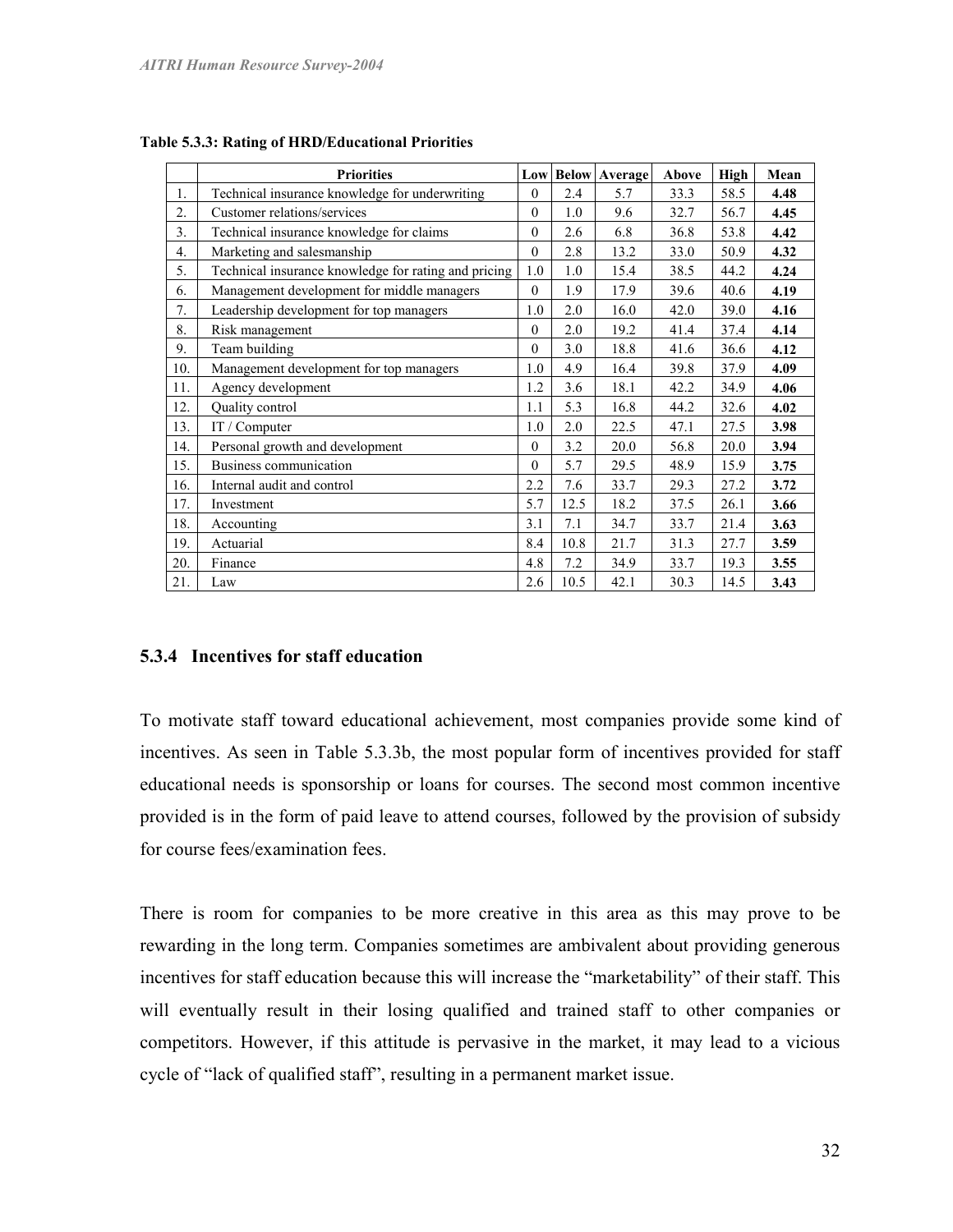| <b>Incentives</b>                        | Occurrence |
|------------------------------------------|------------|
| Sponsorship for course (including loans) | 30         |
| Paid leave for courses                   | 25         |
| Subsidy for fees/examination fees        | 9          |
| One-time incentive for passing course    | 5          |
| Paid leave for examination               | 5          |
| Provision of allowance/pocket money      |            |
| Case-to-case basis                       |            |
| Encouragement                            |            |
| Text book allowance                      |            |
| Advancement for fees                     |            |
| Rice subsidy                             |            |
| Bonus for successful completion          |            |
| Salary increment upon passing            |            |

Table 5.3.4: Incentives Provided for Staff Educational Needs

# 5.3.5 Training areas/topics

Knowledge and skills related to insurance are specialized areas that are not normally provided by non-specialized training providers. 28 focus areas were listed and respondents were asked to identify and assess the importance of these topics in relation to the training needs of their companies. Based on the survey findings, the highest priority is given to training on decision making on insurance levels and reinsurance buying strategies (4.05) as well as setting underwriting standards, followed closely by strategic management and effective claims management in general insurance.

Most respondents consider advanced areas such as alternative risk financing and derivatives in insurance, treasury risk management, ALM and scientific pricing less important, reflecting that theses topics are either too advanced for their stage of development or that the functions are outsourced to consultants or their reinsurers. The majority of respondents are presently more concerned with the fundamental areas of insurance operations and marketing.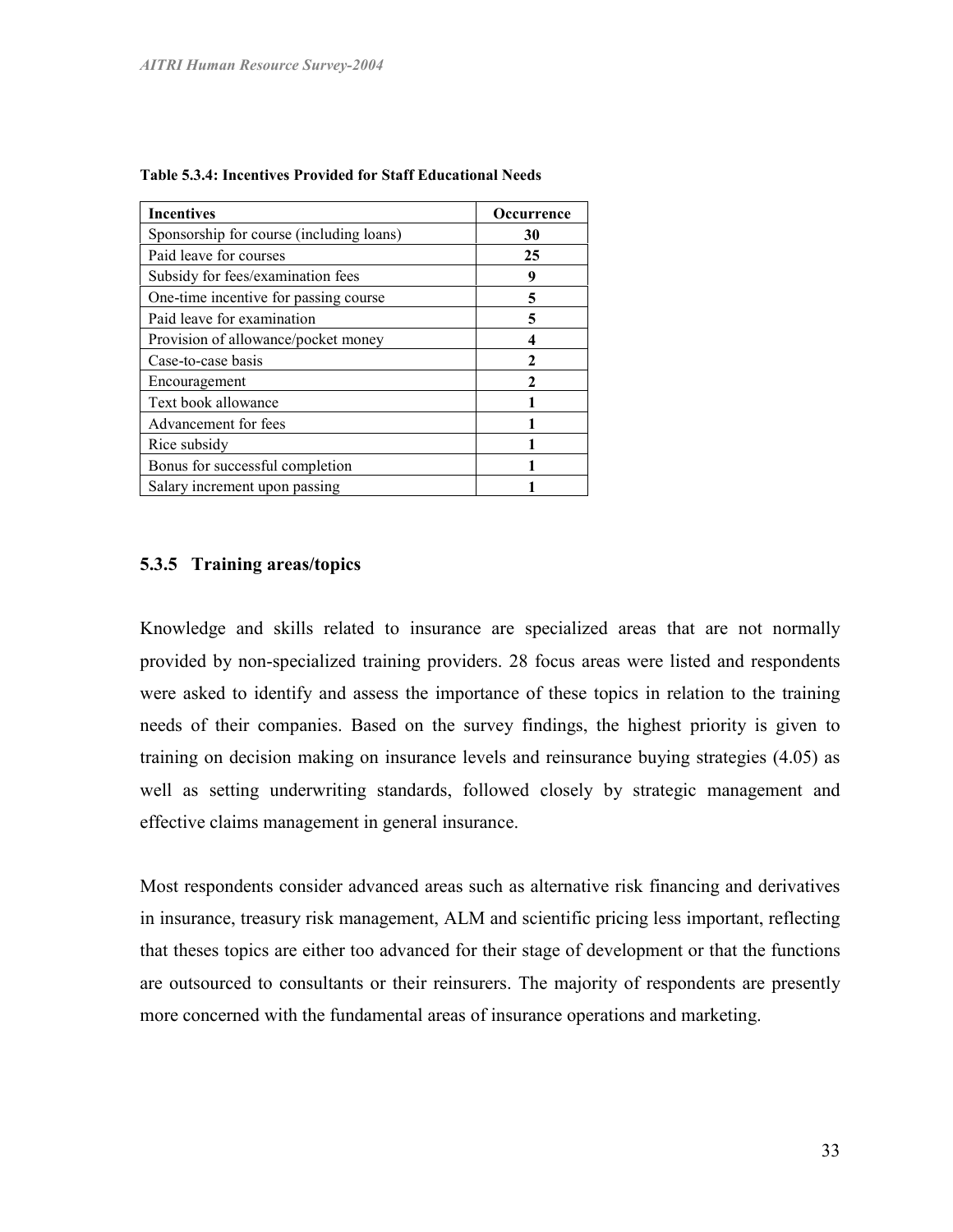|                | <b>Priority</b>                                     |                  |      | Low   Below   Average   Above   High   Mean |      |                  |      |
|----------------|-----------------------------------------------------|------------------|------|---------------------------------------------|------|------------------|------|
| 1.             | Deciding on insurance levels and reinsurance        |                  |      |                                             |      |                  |      |
|                | buying strategies                                   | $\boldsymbol{0}$ | 2.3  | 33.7                                        | 38.4 | 24.4             | 4.05 |
| 2.             | Setting underwriting standards                      | 1.0              | 2.1  | 21.9                                        | 40.6 | 34.4             | 4.05 |
| 3 <sub>1</sub> | Strategic management                                | 9.               | 3.7  | 25.9                                        | 33.3 | 36.1             | 4.00 |
| 4.             | Effective claims management in general              |                  |      |                                             |      |                  |      |
|                | insurance                                           | 3.4              | 3.4  | 17.2                                        | 42.5 | 22.3             | 3.99 |
| 5.             | <b>Risk Management</b>                              | 2.1              | 1.1  | 21.3                                        | 47.9 | 27.7             | 3.98 |
| 6.             | New product development - general insurance         | 4.5              | 7.9  | 12.4                                        | 37.1 | 38.2             | 3.97 |
| 7.             | How to manage the underwriting cycle                | $\boldsymbol{0}$ | 7.0  | 17.4                                        | 48.8 | 26.7             | 3.95 |
| 8.             | Developments in                                     |                  |      |                                             |      |                  |      |
|                | IT                                                  | 1.1              | 6.7  | 21.3                                        | 41.6 | 29.2             | 3.91 |
| 9.             | Direct marketing                                    | 2.1              | 6.4  | 33.0                                        | 29.8 | 28.7             | 3.77 |
| 10.            | Brand name development                              | 2.3              | 5.7  | 30.7                                        | 37.5 | 23.9             | 3.75 |
| 11.            | Setting efficient organizational structures         | 2.5              | 11.1 | 22.2                                        | 40.7 | 23.5             | 3.72 |
| 12.            | Enterprise risk management                          | $\mathbf{0}$     | 10.3 | 37.2                                        | 32.1 | 20.5             | 3.63 |
| 13.            | Market research in insurance                        | 1.1              | 4.3  | 35.9                                        | 7.8  | 10.9             | 3.63 |
| 14.            | New product development-life insurance              | 12.3             | 7.0  | 12.3                                        | 43.9 | 24.6             | 3.61 |
| 15.            | Developments in international reinsurance           | 2.8              | 11.3 | 31.0                                        | 35.2 | 19.7             | 3.58 |
| 16.            | Treasury risk management in insurance               | $\overline{0}$   | 17.9 | 28.4                                        | 32.8 | 20.9             | 3.57 |
| 17.            | Bank assurance and financial sector                 |                  |      |                                             |      |                  |      |
|                | convergence                                         | 1.2              | 16.3 | 25.6                                        | 39.5 | 17.4             | 3.56 |
| 18.            | Scientific pricing in insurance                     | 4.5              | 9.0  | 29.9                                        | 41.8 | 14.9             | 3.54 |
| 19.            | Investment of insurance company funds               | 1.4              | 13.5 | 35.1                                        | 31.1 | 18.9             | 3.53 |
| 20.            | Alternative risk financing and derivatives in       |                  |      |                                             |      |                  |      |
|                | insurance                                           | 1.5              | 13.2 | 36.8                                        | 35.3 | 13.2             | 3.46 |
| 21.            | Captive insurance and risk retention pools          | 10.2             | 8.5  | 30.5                                        | 27.1 | 23.7             | 3.46 |
| 22.            | Asset-liability management in insurance             | 1.4              | 13.9 | 40.3                                        | 31.9 | 12.5             | 3.40 |
| 23.            | Reserving methods in general insurance              | 7.6              | 6.1  | 40.9                                        | 31.8 | 13.6             | 3.38 |
| 24.            | International insurance accounting standards        | $2.8\,$          | 8.3  | 52.8                                        | 26.4 | 9.7              | 3.32 |
| 25.            | Outsourcing insurance                               | 11.1             | 15.9 | 42.9                                        | 25.4 | 4.8              | 2.97 |
| 26.            | Meeting management challenges in joint venture 15.2 |                  | 23.9 | 30.4                                        | 30.4 | $\boldsymbol{0}$ | 2.74 |

Table 5.3.5: Training Needs on Focus Areas

# 5.3.6 In-house training

 Table 5.3.6a indicates that the most highly subscribed training activities are in the areas of management and leadership. The second most popular training activities are related to agent product knowledge, followed by customer care.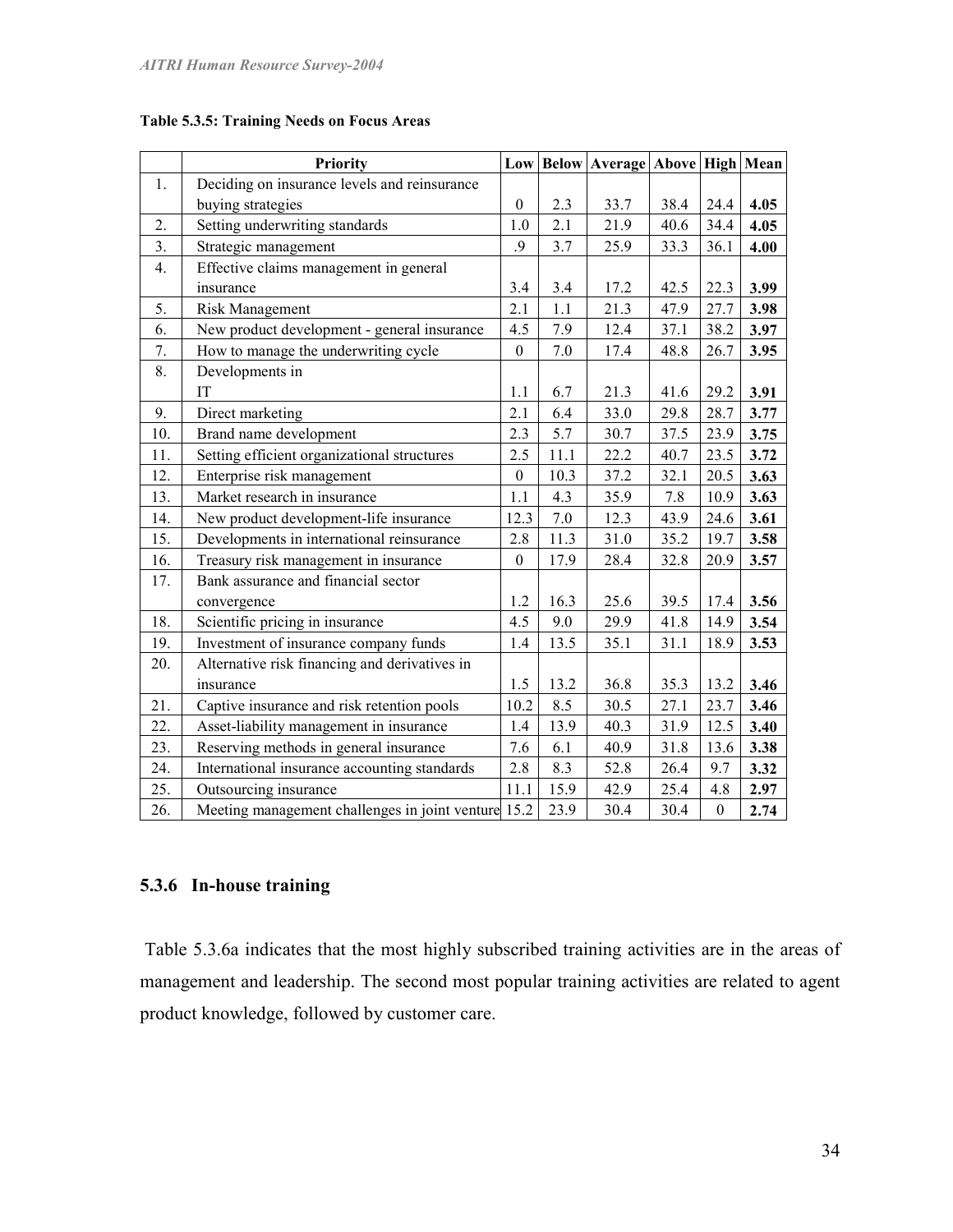| <b>Training Activities</b>                                          | <b>Occurrences</b>                   |
|---------------------------------------------------------------------|--------------------------------------|
| Management and leadership                                           | 27                                   |
| Agent product knowledge/competencies                                | 17                                   |
| Customer care                                                       | 14                                   |
| Claims                                                              | 11                                   |
| English and communication                                           | 10                                   |
| Basic insurance                                                     | 7                                    |
| General insurance                                                   | 7                                    |
| Underwriting                                                        | 6                                    |
| Marketing                                                           | 6                                    |
| Induction/orientation                                               | 6                                    |
| Risk management                                                     | 5                                    |
| ISO and quality management                                          | 5                                    |
| Electronic data processing                                          | $\overline{\overline{\overline{5}}}$ |
| Personality development/career development                          | $\overline{\mathbf{5}}$              |
| Information technology                                              | $\overline{\mathbf{4}}$              |
| <b>LOMA</b>                                                         | $\overline{\mathbf{4}}$              |
| <b>GDMII/IPGD</b>                                                   | 4                                    |
| Accounting                                                          | $\overline{\mathbf{4}}$              |
| Supervisory development/mentoring                                   | 4                                    |
| Strategic planning                                                  | 3                                    |
| Finance                                                             | $\overline{\mathbf{3}}$              |
| Actuarial science                                                   | $\overline{\mathbf{3}}$              |
| Contract drafting                                                   | $\overline{\mathbf{3}}$              |
| PCEIA/LPAI                                                          | $\overline{2}$                       |
| Others (motivation, teamwork and non-insurance<br>related training) | 13                                   |

Table 5.3.6a: Training Activities Planned for 2003

Based on Table 5.3.6b, the most popular form of training activities planned for the year 2004 is in the area of management and leadership. The second most popular training activities are related to insurance claims, followed by underwriting and total quality management.

| Table 5.3.6b: Training Activities Planned for 2004 |  |  |  |
|----------------------------------------------------|--|--|--|
|                                                    |  |  |  |

| <b>Training Activities</b>  | <b>Occurrences</b> |
|-----------------------------|--------------------|
| Management and leadership   | 25                 |
| Claims                      |                    |
| Underwriting                | Q                  |
| Total quality management    | 9                  |
| ſТ                          | 8                  |
| Product knowledge           | 8                  |
| English/communication       | 8                  |
| Strategic planning          | 8                  |
| Customer services           |                    |
| Management development      |                    |
| Influencing/negotiation     |                    |
| Introduction/orientation    |                    |
| Staff development/mentoring |                    |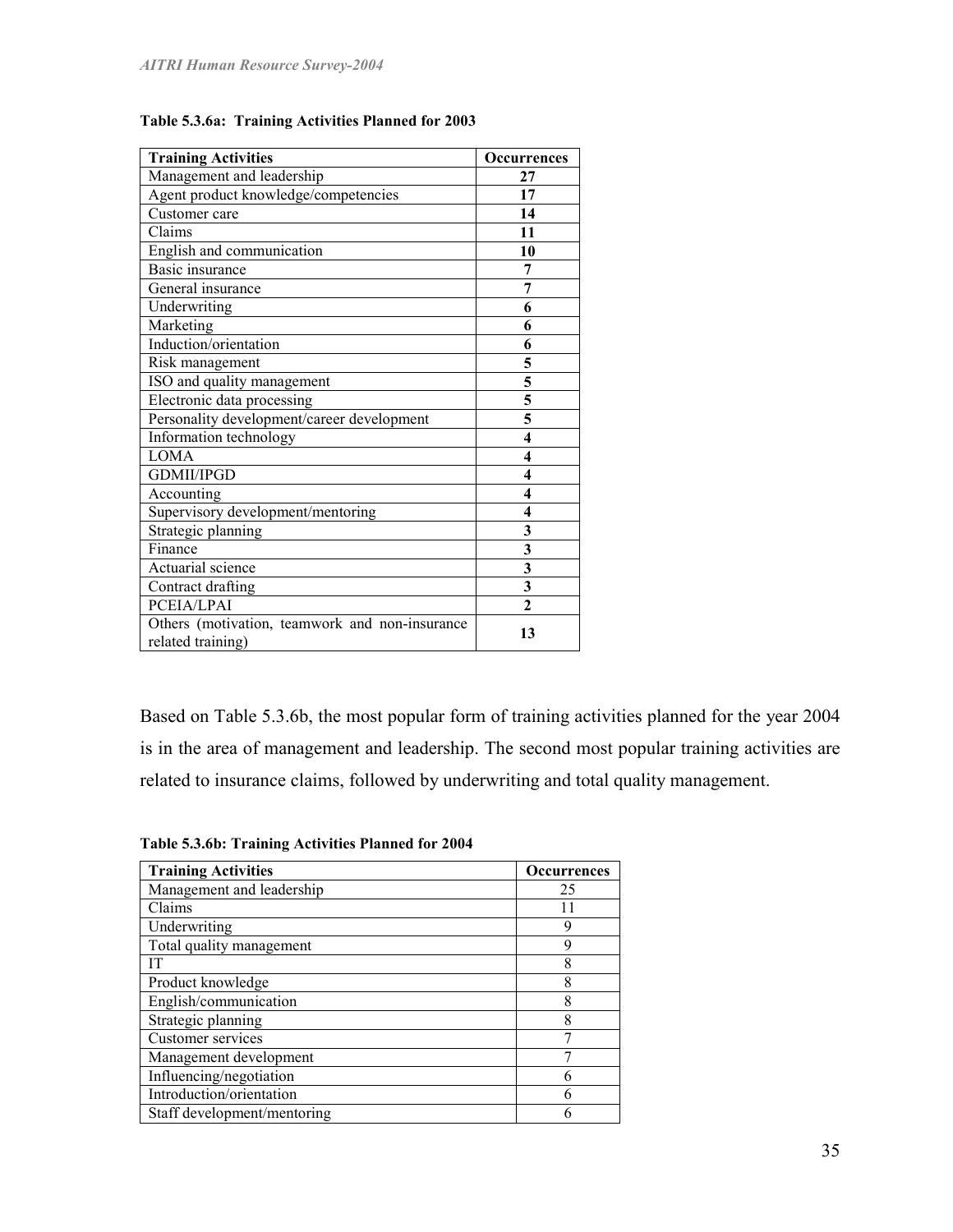| <b>LOMA</b>                                             | 5              |
|---------------------------------------------------------|----------------|
| Teamwork                                                | 5              |
| Covey-related/personal development                      | 5              |
| <b>GDMII/IPGD</b>                                       | 5              |
| Technical insurance                                     | 4              |
| Marketing                                               | 4              |
| Key performance index                                   | 4              |
| Risk                                                    | 4              |
| Career development                                      | 4              |
| Presentation                                            | 3              |
| Recruitment                                             | 3              |
| ACII                                                    | 3              |
| PCEIA/LPAI                                              | 3              |
| Basic insurance                                         | $\overline{2}$ |
| Soft skills                                             | $\overline{2}$ |
| Interpersonal skills                                    | $\overline{2}$ |
| <b>MBA</b>                                              | $\overline{2}$ |
| Problem solving skills                                  | $\overline{2}$ |
| Non motor                                               | $\mathfrak{D}$ |
| Investment                                              | $\overline{2}$ |
| Others (internal services, licensing, AAMAI, brokerage) | 9              |

# 5.3.7 Success of company's development and training programmes

Table 5.3.7 reveals that the majority of the participants feel that the level of success of their training activities is above average.

|               | Table 3.3.7. Optimul on Success of Training Activities |         |                      |  |  |  |  |  |
|---------------|--------------------------------------------------------|---------|----------------------|--|--|--|--|--|
| Opinion       | <b>Frequency</b>                                       | Percent | <b>Valid Percent</b> |  |  |  |  |  |
| Below average |                                                        | 5.1     | 6.1                  |  |  |  |  |  |
| Average       | 48                                                     | 34.8    | 42.1                 |  |  |  |  |  |
| Above average | 52                                                     | 37.7    | 45.6                 |  |  |  |  |  |
| Successful    |                                                        | 5.0     | 6.2                  |  |  |  |  |  |
| Total         | 114                                                    | 82.6    | 100.0                |  |  |  |  |  |
| Unanswered    | 24                                                     | 17.4    |                      |  |  |  |  |  |
| Total         | 138                                                    | 100.0   |                      |  |  |  |  |  |

Table 5.3.7: Opinion on Success of Training Activities

# 5.3.8 Problems and issues of training

No surprises here. Based on Table 5.3.7, most of the respondents feel that problems with regard to existing training programmes evolve around issues such as motivation, nonapplicability of training programmes, limited budget, poor planning, trainer ineffectiveness and high staff turnover. If these problems can be overcome, the effectiveness of HRD can be increased.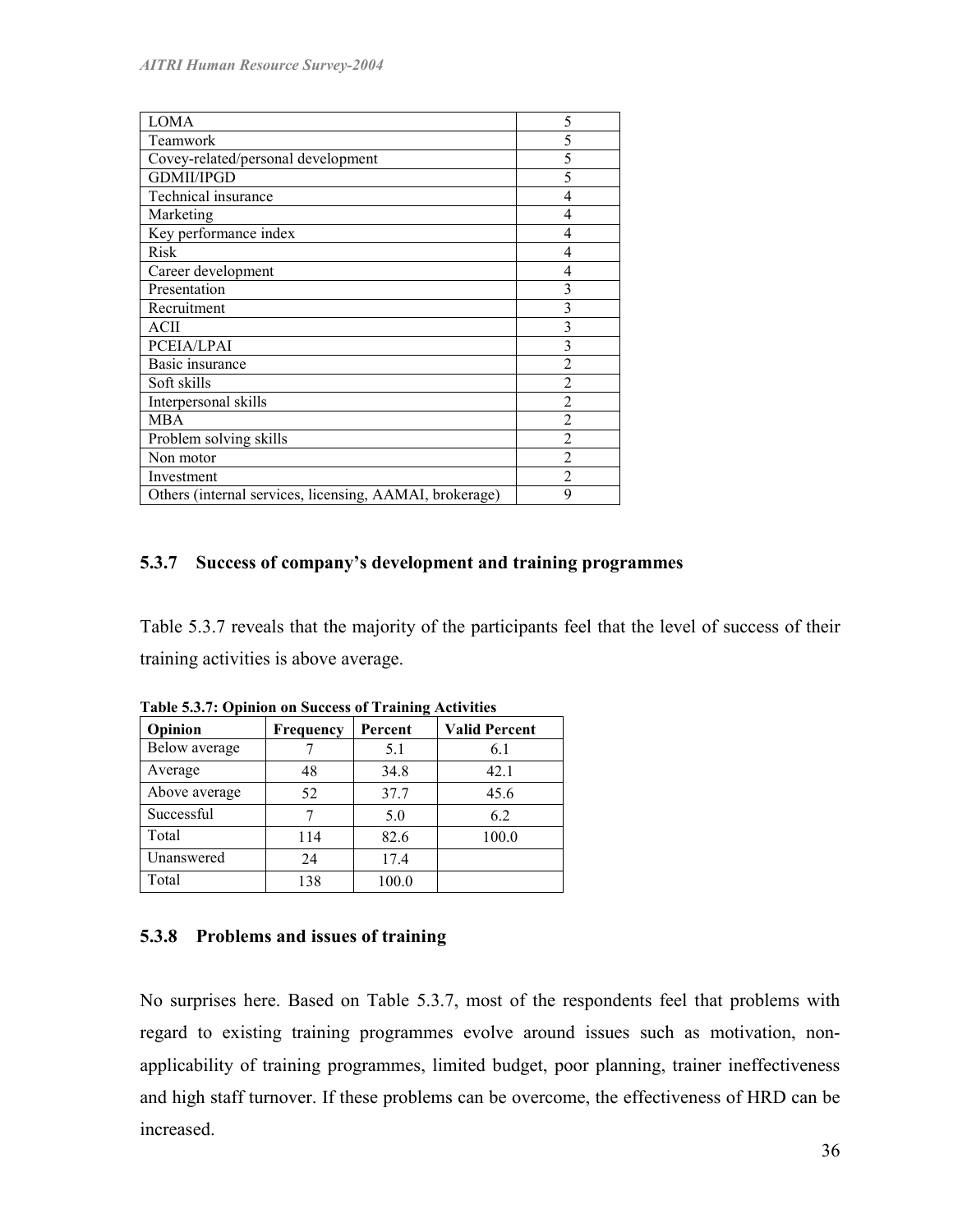| <b>Problems</b>                              | <b>Occurrences</b> |
|----------------------------------------------|--------------------|
| Motivation                                   |                    |
| Applicability/relevance/mismatch             |                    |
| Limited budget                               | 3                  |
| Planning                                     | 3                  |
| Trainer effectiveness                        | 3                  |
| Staff turnover                               | 3                  |
| Alignment with company objectives            | $\mathbf{c}$       |
| Follow-up training                           | $\mathbf{c}$       |
| Performance appraisal                        | 2                  |
| Attitude problem                             | 2                  |
| Others (training material, lack of trainers) |                    |

Table 5.3.8: Problems with regard to Existing Training Programmes

#### 5.3.9 Perception

Respondents were asked to indicate their perception on various aspects of operational issues and market developments. The top three perceptions on operation plans and current issues are centred on the following: (1) more focus on risk management in the next 5 years; (2) the practice of "promotion from within"; and (3) the focus on current insurance lines in the next 5 years. Respondents surveyed also believe that insurance companies should not rely on agents to determine new products and to expand their products/services range in the next 5 years. Opinion is more divided on the importance of the Internet as a channel for insurance distribution in the next few years, and formal succession planning. While respondents are concerned about the negative impact of liberalization on local insurers, they are more concerned with the competition from banks, and large global insurers.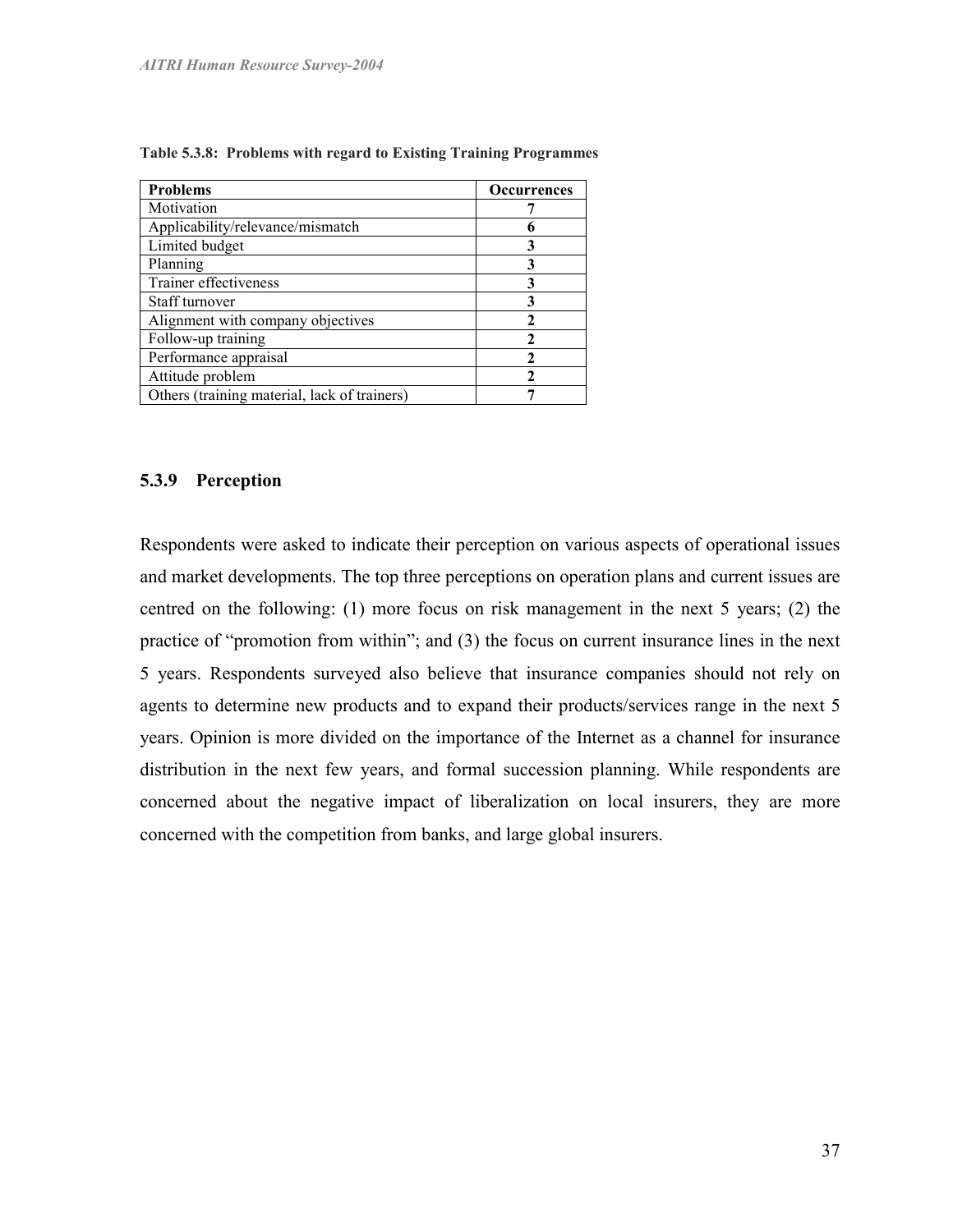| <b>Operation Plans and Current Issues</b>                                                                 | Opinion |                |
|-----------------------------------------------------------------------------------------------------------|---------|----------------|
|                                                                                                           | Yes     | N <sub>0</sub> |
| My company will focus more on risk management in the next 5 years                                         | 89.8    | 10.2           |
| My company strongly believes in the practice of "promotion from<br>within"                                | 81.6    | 18.4           |
| My company will continue to focus on current insurance lines in the<br>next 5 years                       | 75.3    | 24.7           |
| Bank assurance will gain substantial market share in the next 5 years                                     | 73.2    | 26.8           |
| Banks and other financial services companies are serious threats<br>encroaching into the insurance market | 65.3    | 34.7           |
| With liberalization, the local insurance industry will be dominated by<br>large global insurers           | 62.2    | 37.8           |
| The Internet and electronic commerce will be major distribution<br>channels in the next 5 years           | 54.5    | 45.4           |
| In the next 5 years, consumers will prefer electronic (the Internet or<br>on-line computer service)       | 49.0    | 51.0           |
| There is a formal succession plan in my company                                                           | 48.0    | 52.0           |
| Liberalization of the insurance market is bad for local insurers                                          | 44.6    | 55.4           |
| My company will rely less on agents in the next 5 years                                                   | 37.6    | 62.4           |
| Job rotation is compulsory for executives in my company                                                   | 24.5    | 75.5           |
| My company relies on agents to determine new products                                                     | 20.4    | 79.6           |
| My company will focus on fewer insurance lines in the next 5 years                                        | 20.2    | 79.8           |

#### Table 5.3.9: Perceptions on Operation Plans and Current Issues

## 5.3.10 Five- year trend

The survey indicates that according to respondents, although e-commerce is not an extremely important current issue, it will be so in the future/medium term, particularly for bancassurance as banks are very adapt at providing services through IT technology. Respondents believe that the most important HRD trend is related to strategic HRD, followed by E-commerce. The third most important HRD trend is related to the areas of talent management, new product development and ISO certification. This gives some indication of the direction of HRD efforts which will be very close to the long-term direction of companies as well, given the strategic alignment of HRD to the current business objectives and performance targets of companies.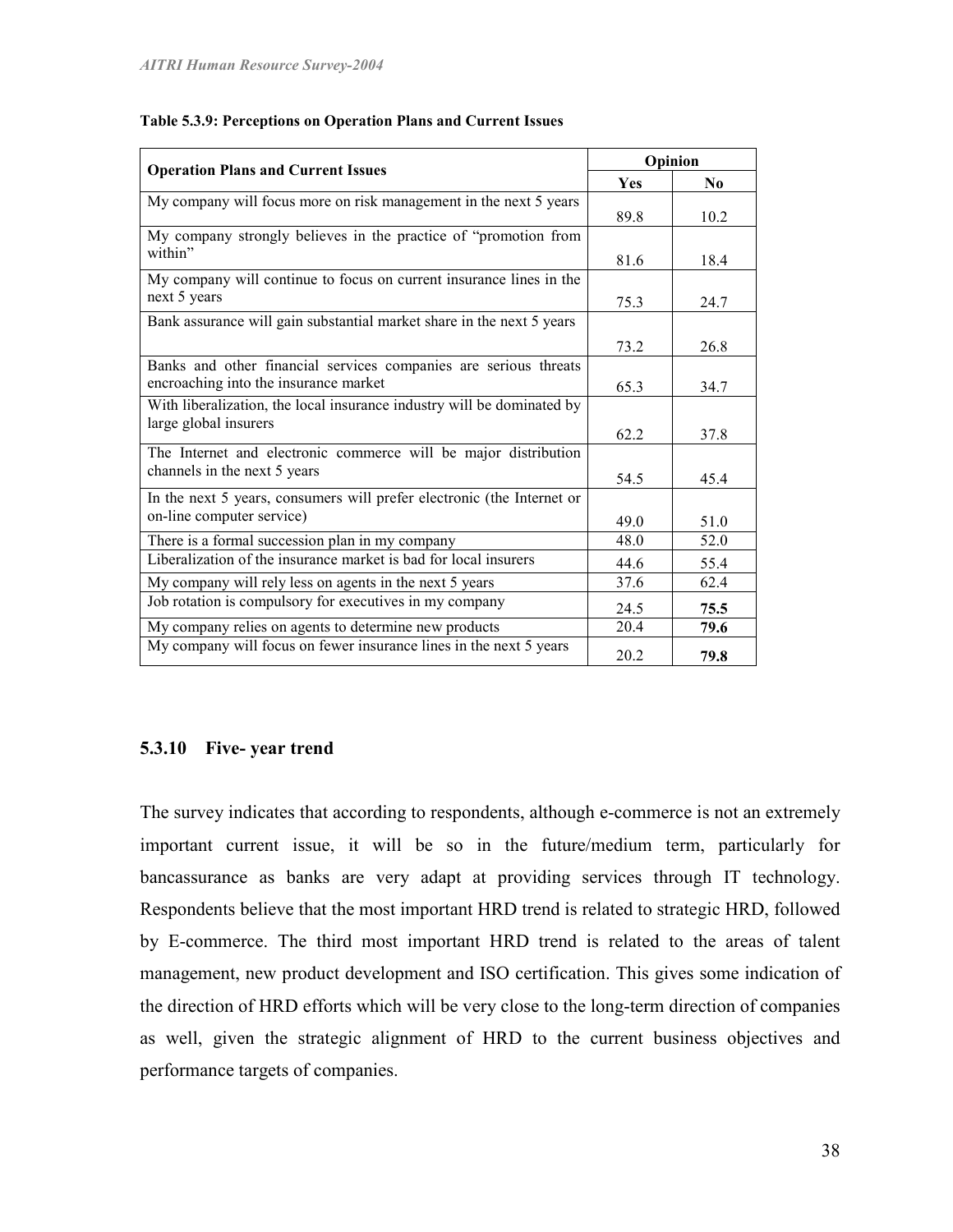| Table 5.3.10: HRD Trends and Occurrence |  |  |
|-----------------------------------------|--|--|
|-----------------------------------------|--|--|

| <b>HRD Trends</b>                | <b>Occurrences</b> |
|----------------------------------|--------------------|
| Strategic HR                     | 15                 |
| E-Commerce                       | 8                  |
| <b>Talent Management</b>         | 5                  |
| New Product Development          | 5                  |
| ISO                              | 5                  |
| Leadership                       | 4                  |
| <b>Risk Management</b>           | 4                  |
| <b>Staff Development</b>         | 3                  |
| <b>Capability Development</b>    | 3                  |
| IT                               | 3                  |
| Multi Skill                      | 3                  |
| Operational                      | 2                  |
| Strategic Alliance/Partnership   | $\mathbf{c}$       |
| <b>Best Management Practices</b> | $\mathbf{2}$       |
| Outsourcing                      | $\overline{2}$     |
| Soft Skills                      | $\overline{2}$     |
| Communication                    | $\mathbf{c}$       |
| Learning Organization            | $\overline{2}$     |
| <b>Change Management</b>         | າ                  |
| Others                           | 9                  |

# 5.3.11 Recommendations on HR strategies

Overall, there is increased commitment to HRD and insurers indicate a high level of awareness of their training needs. Most respondents propose increased training, retention of talents, and training relevance, as indicated in Table 5.3.10.

Table 5.3.11: Developing Strategic Plan for HRD and Occurrence

| <b>Strategic Plan</b>                | <b>Occurrences</b> |
|--------------------------------------|--------------------|
| More training options                | 18                 |
| Retention of talents                 |                    |
| Training relevance                   |                    |
| Succession planning                  |                    |
| Incentives/scholarships for training |                    |
| Benchmarking                         |                    |
| Gap analysis                         |                    |
| . Others                             |                    |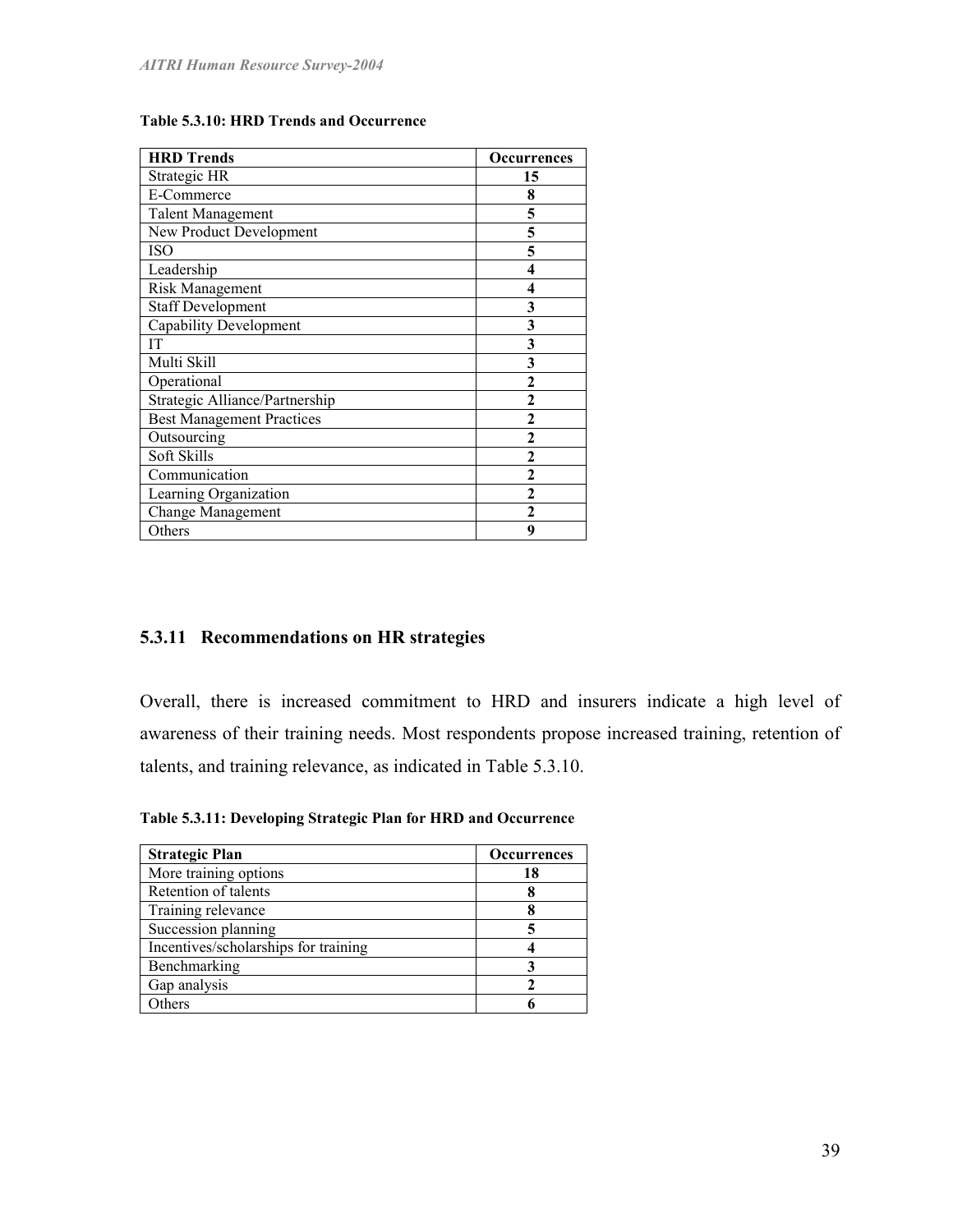# 5.3.12 How to support HRD

Most of the respondents recommend that companies review their training and development activities. The second most popular recommendation to support HRD is that companies conduct strategic HRD, followed by provide incentives, time and subsidy as well as budget for training, as indicated in Table 5.3.11.

| <b>Recommendations to support HRD</b>    | <b>Occurrences</b> |
|------------------------------------------|--------------------|
| Review training development              | 18                 |
| Strategic HRD                            | 9                  |
| Incentives, time, subsidy                | 5                  |
| Budget for training                      | 5                  |
| Training needs analysis                  | 4                  |
| Support of top management                |                    |
| Knowledge sharing with others            | 4                  |
| International exposure                   | 3                  |
| Develop training department              | $\mathbf{2}$       |
| Collaboration                            | $\mathbf{c}$       |
| Public awareness on insurance importance | $\mathfrak{D}$     |
| Improve concern for staff                | $\mathbf{2}$       |
| Career development                       |                    |
| Mentoring                                |                    |
| Share best practice management           |                    |
| Others                                   | q                  |

Table 5.3.12: Recommendations to Support HRD and Occurrence

# 5.3.13 Exposure to international practice

Respondents believe that top management should have more international experience and indicate the subject areas as in Table 5.3.12. This reflects the desire to be aware of best practices and the need for top management to broaden their horizon. Developments in developed markets could be precursors of things to come in the developing ASEAN markets. In the age of regionalization, top management should look out for regional and international opportunities. Moreover, it will be increasingly difficult to ignore global developments.